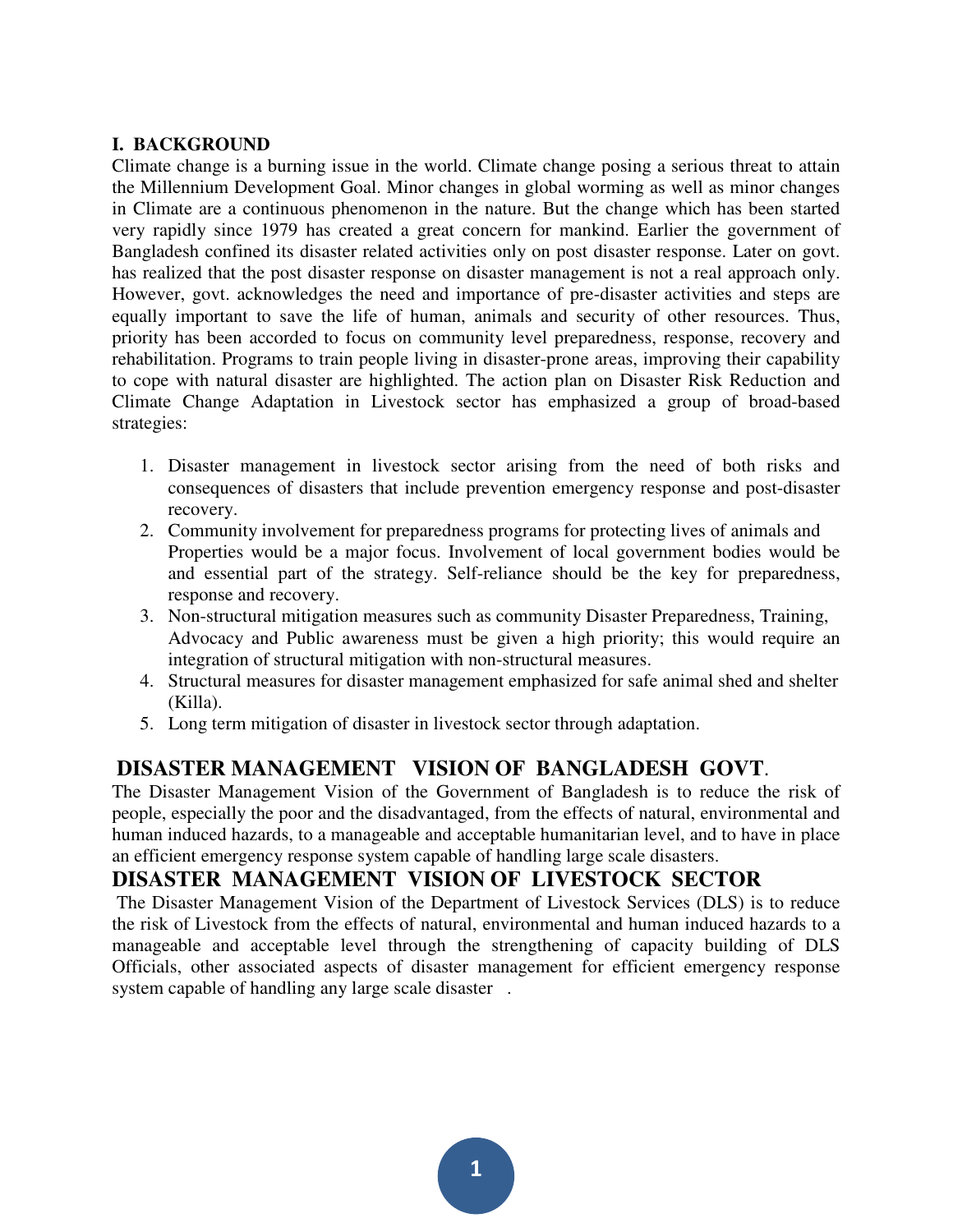#### **II. INTRODUCTION**

Bangladesh has made a substantial achievement since independence in Agriculture, livestock, Fisheries, Textile and garments production and other small and medium Enterprises etc. Population growth declined from 2.9% to 1.4%. The country has become self sufficient in food production by this time. Household Income & Expenditure Survey (HIES, 2010) from the BBS reflects that the rate of poverty reduction in Bangladesh is making excellent progress. This can be compared with many other countries that the trend of poverty reduction in Bangladesh has indeed been impressive. The most recent report suggest that since 2005 (the last HIES) the incidence of extreme poverty in the country has decreased from 25.1% to 17.6%. The GDP growth of the country has a rising trend in each year which was 6.3% in the fiscal year 2010/2011. In the fiscal year 2011/2012, livestock production has increased almost two fold then the fiscal year 2003/2004. In the 2003/2004 fiscal the milk, meat and egg production was 1.99 Million Metric Tons, .9 MMT and 4780 million no of eggs respectively where as in the fiscal year 2011/2012 the production of milk 3.46 MMT, meat 2.33 MMT and egg 7303.89 million no respectively. As on Economic review of Bangladesh 2010/2011 fiscal year contribution of livestock in national economy is 2.58%(2010/2011), Direct employment 20%, Partly employment 50%, foreign exchange only from hides & skin 4.31% and fuel supply from livestock around 25% specially in the rural areas (Source: Economic review of Bangladesh). From ancient era to modern period it has been proved, high quality animal protein in the form of milk, meat and eggs is extremely important for the proper physical and mental growth of human being. In Bangladesh, around 9% of total protein for human consumption comes from livestock. In the urban areas the consumption of animal protein is high which is many times higher than the national average consumption of animal protein. Hides and skin of cattle, buffaloes, goats and sheep are valuable export items, ranked third in earnings after RMG and shrimp.

Surprisingly, Bangladesh has one of the highest cattle densities:  $145$ large ruminants/km<sup>2</sup> compared with 90 for India, 30 for Ethiopia, and 20 for Brazil. But most of them trace their origin to a poor genetic base. The average weight of local cattle ranges from 125 to 150 kg for cows and from 200 to 250 kg for bulls that falls 25-35% short of the average weight of allpurpose cattle in India. Milk yields are extremely low: 200-250 liter during a 10-month lactation period in contrast to 800 liter in Pakistan, 500 liter in India, and 700 liter for all Asia. Despite highest cattle densities in Bangladesh, the current production of milk, meat and eggs are inadequate to meet the current requirement. Before 1990 basically no private hatchery for producing day old chicks in Bangladesh. But there are 137 hatcheries in Bangladesh and more than 20000 people are directly working there.

Though production of animal protein has maintained an upward trend, per capita availability of animal protein presently stands at around 43 gm meat/day, 64 ml milk/day and 49 eggs/year, but the recommended intake of 120 gm meat/day, 250 ml milk/day and 104 eggs/year (Source: DLS). Shortage of quality inputs, inadequate services and physical infrastructure, institutional weaknesses in terms of weak regulatory framework and enforcement, limited skilled manpower and resources, inadequate research and technological advancement are all continuing to act as constraints to livestock development.

Regardless of the success there is shortage of milk, meat and egg production in Bangladesh. 17.6 million People live in below poverty line that means those who have no ability to purchase sufficient food to fulfill the daily requirement of 2100 calorie. The government of Bangladesh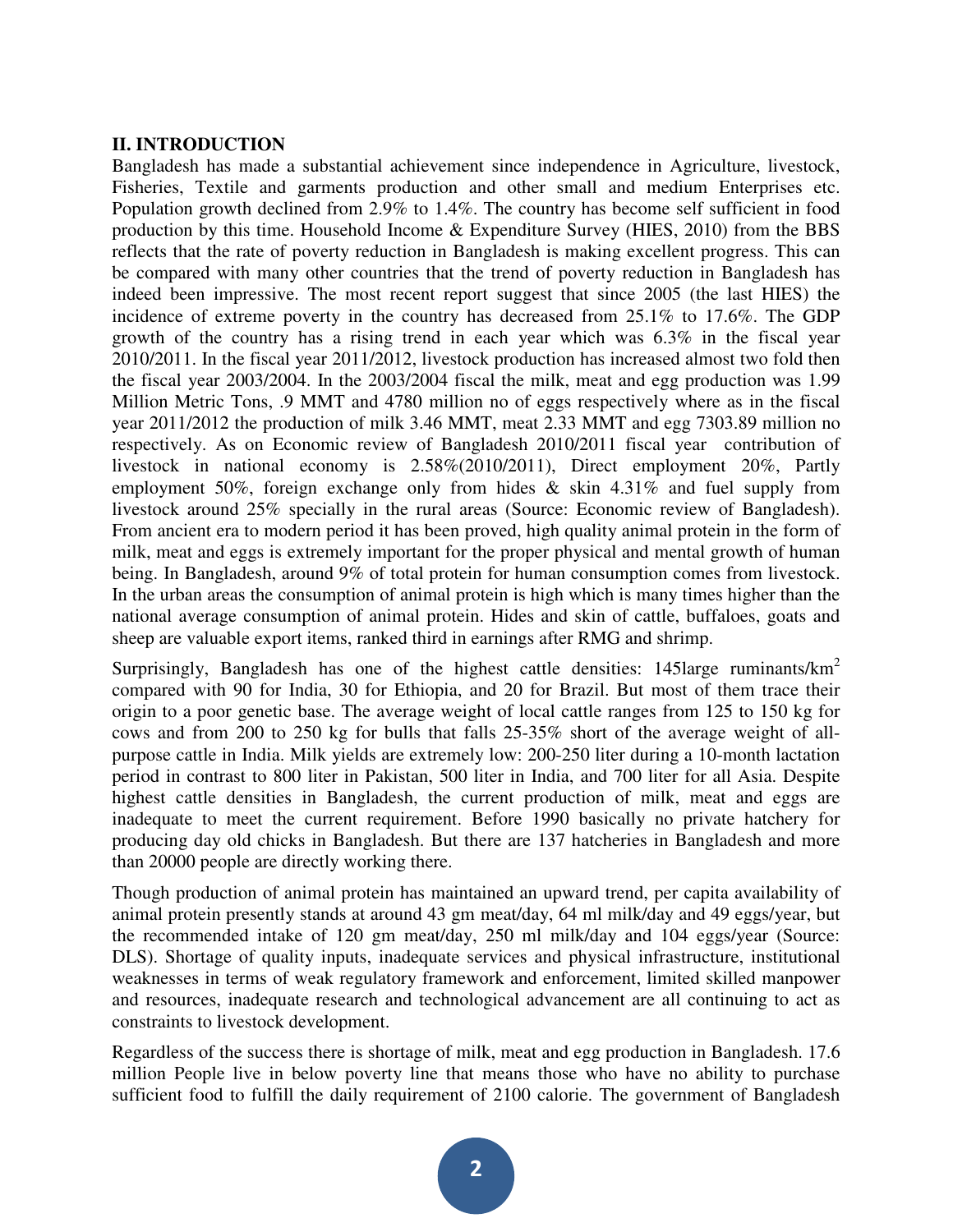pledge bound to achieve the MDG to reduce the poverty. The Govt. has a vision 2021 to establish a country free from hunger and poverty at the time of Golden Jubilee of our independence. Due to the rapid industrialization, the purchasing capacity of a huge number of people has increased substantially. As we know the demand of the livestock product basically increases following the fulfillment of the demand of grain and also increase in income.

Livestock sector is the worst affected sector due to climate change. Bangladesh has proved its capacity and innovativeness in disaster risk reduction through effective Disaster Management specially for the reduction of the loss of human life. The loss of human life has been drastically reduced due to pre and posts disaster management activities On the contrary the death/loss of livestock remains in a dangerous level although the livelihood of poor, vulnerable and marginal farmers is highly depending on the livestock. As mentioned earlier that the GDP growth, protein supply, income generating activities are closely related to the proper and targeted growth of the livestock sector. In the days ahead it is envisaged that the frequency and severity of floods, Tidal Surge, cyclone, storm surges, earth quake will increase the loss of livestock and poultry unless entire existing disaster management system is well structured. Bangladesh govt. sets their priority for Disaster Risk Reduction and Climate Change adaptation in the livestock sector for country's economic growth. Effective and sustainable Livelihood adaptation in case of small and marginal farmers, landless women, widow is closely related through the sustainable development of Livestock in the country. It is essential that Bangladesh prepares now to face the challenge ahead and to safeguard her future economic wellbeing and the livelihoods of her people.

Bangladesh govt. have been spent a lot of money (more than \$10 billion US dollar, source; BCCSAP) since 1972 to make the country more climate resilient and less vulnerable to disasters. The Govt. has built a number of killa's in the coastal areas for safety of animals from the curse of the Storm surges, flood, Aila, cyclone, SIDR etc. In general Govt. has established some other structural measures like Embankments, Cyclone shelters, coastal polders to reduce the risk of disaster. Among the nonstructural measures, most important achievement is the creation and activation of community volunteers those who are the community worker to inform the people as part of the early warning system. Bangladesh Red Crescent Society has also been participated actively for the development of early warning at community level. The Govt. of Bangladesh had a long experience in implementing different types of programs on disaster management since 1972 to till date. Basically after the devastating cyclone occurred in  $29<sup>th</sup>$  April 1991 learned many things from the management, including which details the responsibilities of Government officials and others at times of disaster, has also been put in place. The Government demonstrated its competence in dealing with disasters in 2007 when the country suffered two serious floods and a severe tropical cyclone (Cyclone Sidr) in the same year.

The COP 18<sup>th</sup> of the United Nations Framework Convention on Climate Change (UNFCCC) held in Doha, Qatar from  $26<sup>th</sup>$  November to until  $8<sup>th</sup>$  December in their draft decision has agreed about the implementation of outcome pursuant to the Bali Action Plan. The COP  $18<sup>th</sup>$  also recalled the decisions of 1/CP.13,1/CP15,1/CP16 and 2/CP. 17. Basically Doha conference put emphasis on the implementation of the Kyoto Protocol on the basis of the Bali Action Plan. In Doha conference the demand of the Climate affected countries was to reduce the GHG at least 40-45% but the industrialized nations were proposed to reduce only 18%. The delegates mentioned that if 40-45% reduced then the situation will as like as before 1990 level. If the GHG is not possible to reduce at a calculated level on that circumstance the global temperature may rise up to 4 degree Celsius which would be very dangerous for the mankind. It could be mentioned in Bali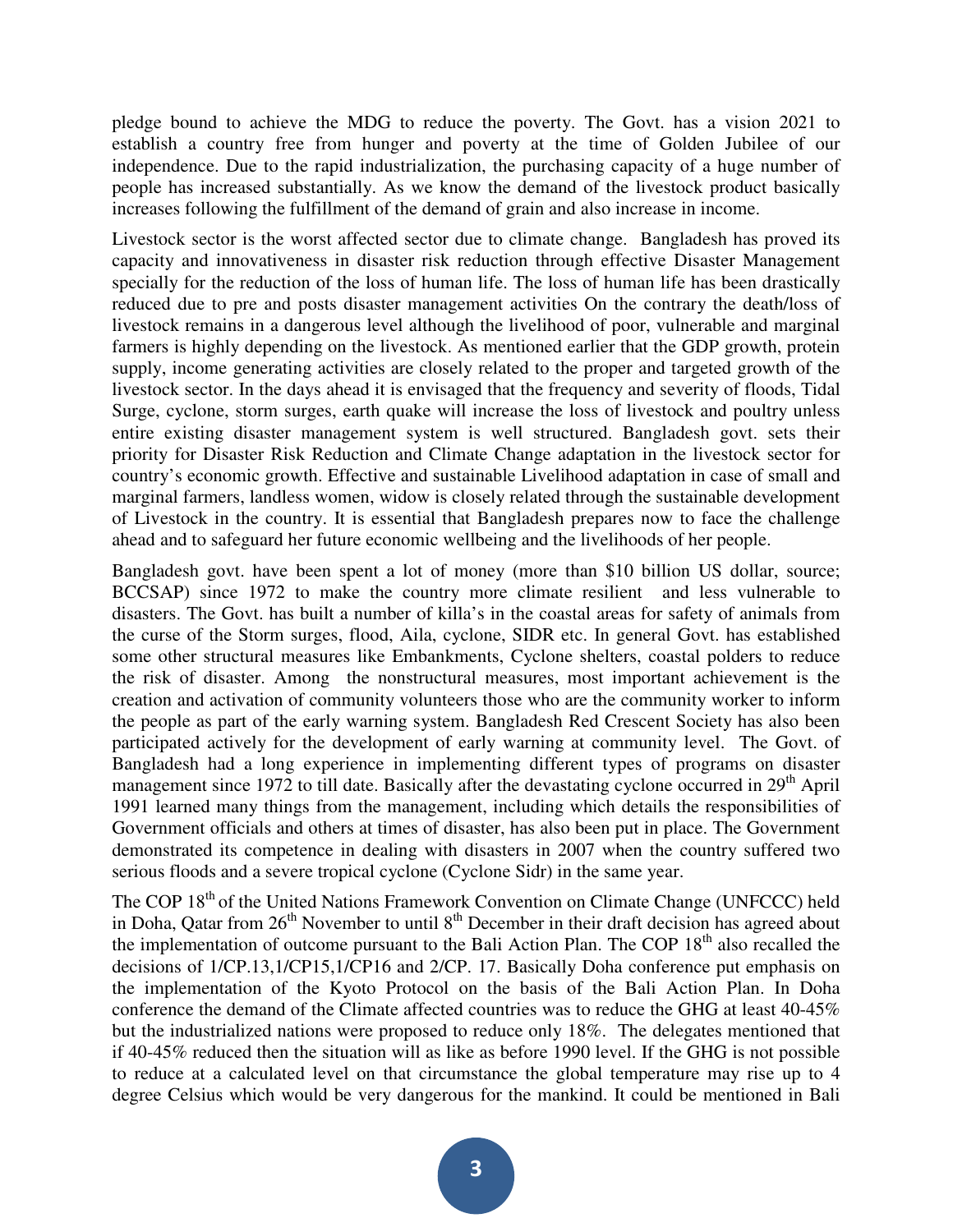COP Bangladesh put emphasis on the specific interventions to ensure that the people have secure access to food, water, energy and livelihoods. The statement given by Bangladesh, at the UN General Assembly in February 2008, on behalf of the Least Developed Countries (LDC's), emphasized the need for immediate international support to build the LDCs resilience to global warming and climate change. The resources currently available for adaptation are grossly inadequate to meet the needs of the LDC's, who will bear the brunt of climate change. Adaptation is the priority for Bangladesh in the short to medium term.

## **III.CLIMATE HAZARDS IN BANGLADESH**

#### **Circumstances:**

Bangladesh is a highly disaster prone country in the world. In 13<sup>th</sup> October 2012 the Development Affairs Alliance and Environment & Human Security affairs of UN disclose the list of disaster prone countries as on the intensity of disaster risk in Brussels Belgium. Out of 173 countries in the world Bangladesh is fifth. In the top of the list the Vanuatu Island is the first country of the Pacific Ocean in the world,  $2<sup>nd</sup>$  Tonga,  $3<sup>rd</sup>$  Philippines,  $4<sup>th</sup>$  Guatemala. The least risk country is Malta and Qatar. But Qatar is less risky than Malta. Two parameters have been taken into consideration for calculating disaster risk: 1. Flood, storm, drought, earthquake proneness and the loss due to that disaster and how much would be the devastation/loss in future. 2. The capacity of the government to combat the disaster in the area of infrastructure, health care, nutrition support, administration and education, bima opportunity for recovery of losses.

The IPCC predicts that the Global temperature will increase between 1.8 C to 4.0 C at the end of the 21<sup>st</sup> century and as a result the sea level will rise between .18 meter to .79 meter. The sea level rise will inundate new coastal areas which will hamper the livelihood of those areas. IPPC in their  $4<sup>th</sup>$  report apprehend that in South Asia more erratic rainfall will increase the river flows in Bangladesh from India, Nepal, Bhutan and China. IPCC in their remarks also pointed that the intensity of the drought will increase in the North and western part of Bangladesh.

The climate change effect in livestock sector is posing a serious threat. The increase in global temperature has the direct influence on animal kingdom. The Bio-diversity is becoming narrower than the previous. Some of animal and plant species already is extinct from the nature due to pollution of inland and marine water, deforestation due to excessive population growth. Some of the animal species are in endangering situation. The impact of Climate Change on livestock has already been started such as warmer and more humid climate causing increased prevalence of diseases and diseases vectors to grow. The fluctuation of temperature in the summer season and winter season is increasing. The frequency and intensity of hot spell and cold wave is increasing. The both of the extreme condition is the multiple threat for keeping the hi-breed animals and birds.

 These physical causes has created direct and indirect trouble for the proper and sustainable growth of the sector. The direct threat include the massive death of the animals and birds due to heat stoke and cold wave. The indirect threat creating a huge stress condition to the animals and birds as a result productivity and immunity is decreasing rapidly. The loss of productivity resulting the direct economic loss in the sector. The lowering of immunity is indirectly helping the disease vector to attack the birds and animals. Some of the causal agent of the disease is changing their nature through mutation and becoming more and more virulent.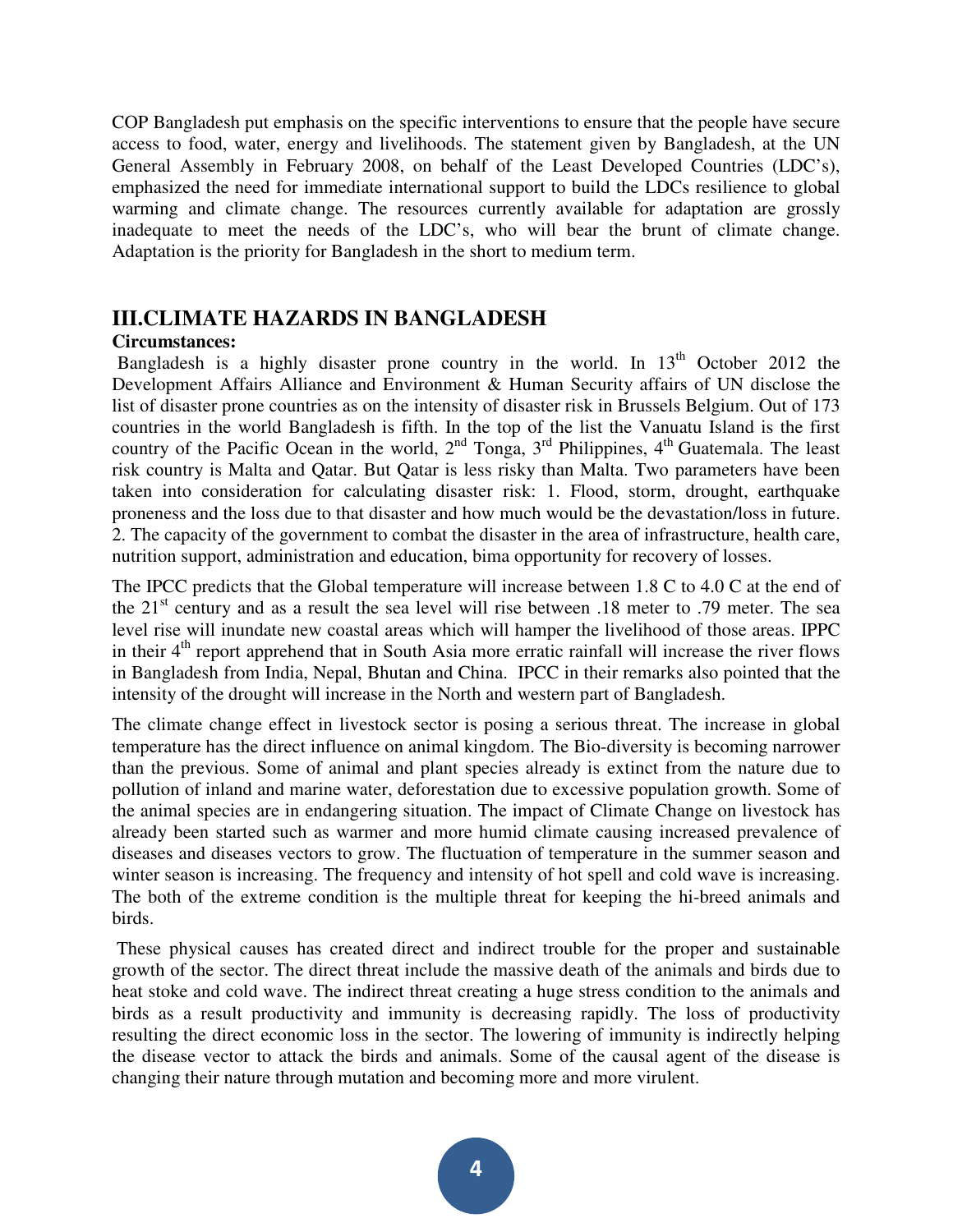The emerging diseases causing huge economic loss specially the poultry sector. The loss of poultry industry due to Avian Influenza is causing a serious challenge to the industry. In Bangladesh since March 2007 the outbreak of Avian Influenza in livestock sector is facing a critical situation. The sustainability of the sector is becoming fragile. The entrepreneur is losing their confidence to invest more in the sector. The demand of protein is increasing but the production of poultry is in highly fluctuating condition specially the commercial poultry. The livelihood of small and marginal farmers is facing a critical situation. Due the synergistic effect of hot spell, cold wave, emerging and re-emerging diseases the poultry sector has lost its upward trend since 2007 and as a result hundreds of thousands of small and medium commercial farms closed down and a huge number of youth became unemployed. UNDP has identified Bangladesh to be the most vulnerable country in the world to tropical cyclones and the sixth most vulnerable country to floods**.** 

 In Asia, glacier melt in the Himalayas is projected to increase flooding and avalanches and to affect water resources within two to three decades. Climate change will also decrease freshwater availability in large river basins. This, along with population growth and increasing demand from higher standards of living, could adversely affect more than a billion people by 2050. Coastal areas, especially heavily-populated mega-delta regions, will be at the greatest risks due to increased flooding from the sea and the rivers. Endemic morbidity and mortality due to emerging diseases and diarrhea are projected to rise. Increases in coastal water temperature would exacerbate the abundance and/or toxicity of cholera in South Asia.

*Source: IPCC, 2007:* Consequences of Climate Change in Asia

Bangladesh is exposed to following natural hazards, such as,

- 1. Flood
- 2. Cyclone / Storm surges /Aila / Sidr
- 3. Tornado
- 4. Drought
- 5. Salinity intrusion
- 6. Earth quake
- 7. Tsunami
- 8. Emerging diseases
- 9. Lands slide
- 10. Heat wave
- 11. Cold wave
- 12. Infrastructure collapse

## **1.Flood:**

Bangladesh is one of the most flood prone country in the world. The total area of Bangladesh is about 147000 Sq. Km with a population of 150 million. It is one of the 10 most densely populated country in the world. Bangladesh is situated in the south East Asia. During the last 55 years at least 6 serious flood have been affected the country with the inundation of 35-70% land area of Bangladesh. Due the huge inundation a substantial loss of human lives, livestock, crops, damage of roads, building, bridges, culverts etc have been occurred. The devastating flood causes immense sufferings of the peoples. Most of Bangladesh lies in the delta of three of the largest rivers in the world – the Brahmaputra, the Ganges and the Meghna. These rivers have a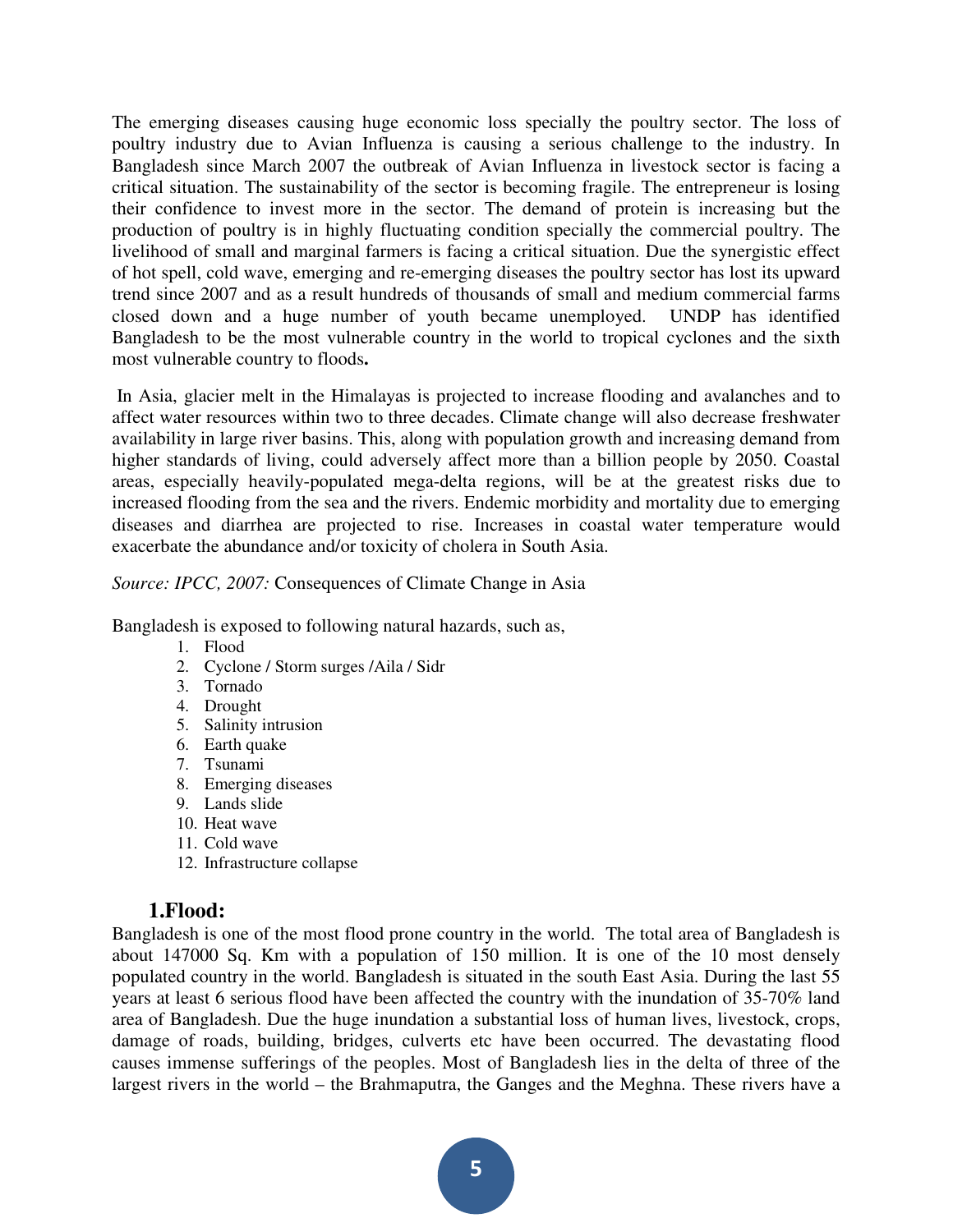combined peak discharge in the flood season of 180,000 m3 /sec. (the second highest in the world, after the Amazon) and carry about two billion tones of sediment each year.

The topography of the country is mostly low and flat. Two-thirds of the country is less than 5 meters above sea level and is susceptible to river and rainwater flooding and, in lower lying coastal areas, to tidal flooding during storms.

#### **Types of flood:**

- a. Flash flood
- b. River flood.
- c. Rain fed flood
- d. Cyclone/tidal flood/sidr flood in the coastal side

**a. Flash flood**: Flash flood is characterized by sudden rise and fall of water levels. The duration of flash flood is few minutes to few hours. This type of flood affects the most northern, northcentral, northeastern and southeastern parts of Bangladesh. In northernmost, north-central and northeastern land of the country are at the foothills catchment of India. If it rains heavily in the parts of India, the runoff quickly accumulates and flows to Bangladesh. To provide early warning to the people is very difficult in case of Flash flood. Flash usually starts from mid April i.e before the southwesterly monsoon. In the northern and southeastern areas, it starts with the onset of southwesterly monsoon.

**b. Rain fed flood**: This type of flood commonly seen in the southwestern part of the country especially in the Gangetic deltas. This type flood occurs deterioration of the natural drainage systems due to upland inflow in the main river the Ganges. When there are intense rainfall in this area temporary inundation affects many localities.

**c. River flood:** River flood basically causes the most dangerous flood in Bangladesh. The river flood occurs due to excessive rainfall in the catchments. The nature of the river flood water is long standing(15 days to 45 days) and simultaneously crosses the danger level of all the major rivers of the country. River flood usually observed in mid-July to mid September.

**d. Cyclonic flood / Flood due to storm surges:** This type of flood occurs in the 800 Km long coastal belt of the country. The continental shelves in part of Bay of Bengal is shallow and extends about 20-25 Km. The coastline in the eastern part is conical and funnel like in shape. Because of these above facts the storm surges are comparatively very strong in other parts of the world. So many super cyclones hit the Bangladesh coastline and causes a huge loss of human lives, livestock, crops and other properties. Among the cyclones in the coastal belt the devastation of the cyclone which occurs in the  $10^{th}$  November 1970 and  $29^{th}$  April 1991 was highly catastrophic. In 1970 the human death was 300,000 and in 1991 was 130,000 respectively. The incidence of such type of flooding occurs from June to September with an increasing trend.

#### **Table:1**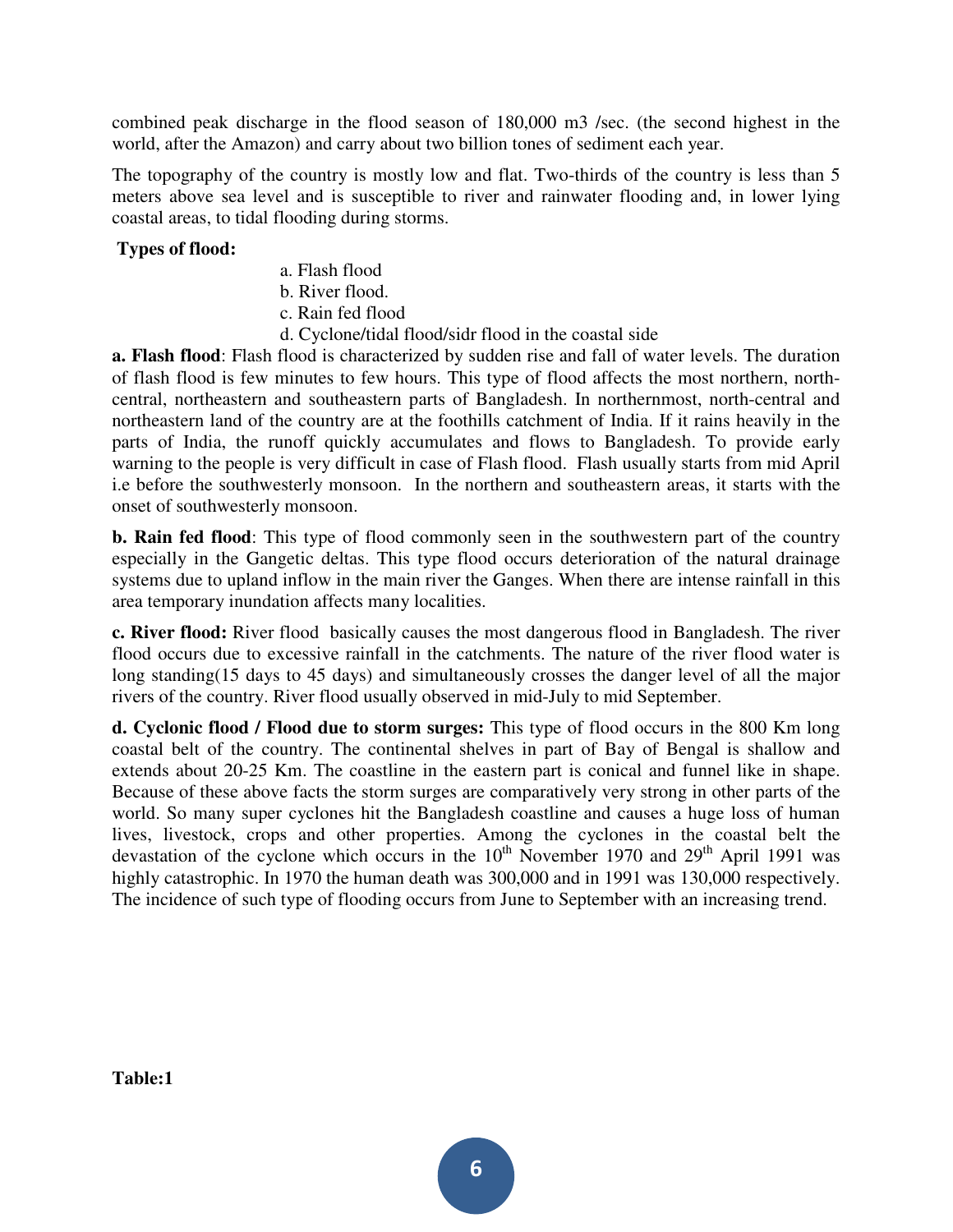| S1.<br>no                | Death of animals and birds               | N <sub>0</sub> | Financial loss in<br>million<br>(Tk) |  |
|--------------------------|------------------------------------------|----------------|--------------------------------------|--|
| $\mathbf{1}$             | a. Cattle and buffalo                    | 5326           | 33.13                                |  |
|                          | b. Goat and sheep                        | 9297           |                                      |  |
|                          | c. chicken and ducks                     |                |                                      |  |
| $\overline{2}$           | <b>Indirect Loss of affected animals</b> |                |                                      |  |
|                          | and birds (non farm)                     |                |                                      |  |
|                          | a. Cattle and buffalo                    | 7706238        | 25813.35                             |  |
|                          | b. Goat and sheep                        | 4183195        |                                      |  |
|                          | c. chicken and ducks                     | 35157584       |                                      |  |
| 3                        | <b>Estimated loss of private farms</b>   |                |                                      |  |
|                          | a. Dairy                                 | 16888          | 2890.47                              |  |
|                          | b. Poultry                               | 52686          |                                      |  |
| $\overline{\mathcal{A}}$ | <b>Loss of housing</b>                   |                |                                      |  |
|                          | a. Cattle and buffalo                    | 782445 sheds   | 2026.4                               |  |
|                          | b. Goat and sheep                        | 278879<br>,,   |                                      |  |
|                          | c. chicken and ducks                     | 1173673        |                                      |  |
|                          | <b>Total loss</b>                        |                | 30793.38                             |  |

The losses of livestock due to flood damage in 1998 is shown in the following table

Source: Options for flood Risk and Damage Reduction in Bangladesh.

The department of livestock services (DLS) is responsible for mitigating flood losses in the livestock sector in close collaboration with other govt. and non govt. agencies. Responses from DLS in any types of disaster like flood including counseling of the farmers, information to media during and after flood, during flood to rescue the flood trapped animals, information gathering for calculating the losses, assessment of losses, relief operation, planning for rehabilitation for policy making, planning and mitigation etc. Preparation of rehabilitation plan at local and national levels with the help of Ministry and local govt. agencies. Communications and coordination among the governmental and with other non governmental agencies and stakeholders.

 The main problems or immediate impact that are encountered livestock sub-sector during and after flood are identified so far,

- Rescue of flood trapped animals
- Safe transfer of animal's feeds and other valuables.
- Lack of accommodation
- Lack of food and safe water
- Veterinary care of sick animals and birds
- Marketing and preserving products
- Outbreak of diseases.
- Lack necessary counseling to owners
- Insufficient logistic supply and funding scarcity.
- Lack of coordination.
- Lack of transport for carry the animals and birds in safe place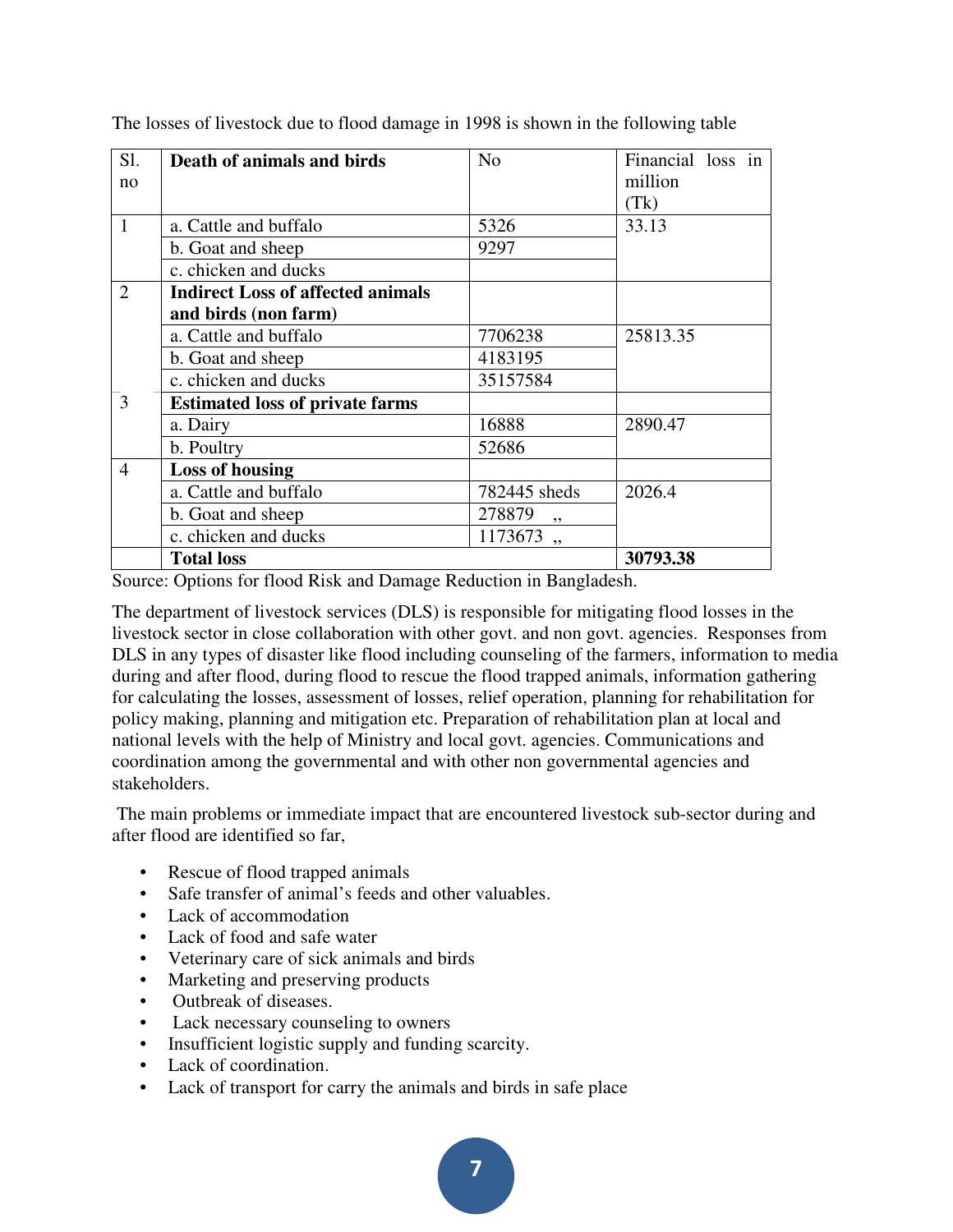- Lack of enough preparedness.
- Unavailability of fund to meet the emergency requirement by the DLS as because there is no direct provision for keeping fund in district livestock office. But there is a probation of funding from district disaster management fund which are common for all other department and it needs time to release.

The post flood situation sometimes may become very critical due to the following:

- i. Scarcity of animal feeds and fodder
- ii. Scarcity of cash money for buying inputs by the farmers.
- iii. Chance of disease outbreaks like Anthrax, Black quarter, FMD, HS, NCD, Coccidiosis, parasitic diseases, fowl cholera, Duck plaque, etc.
- iv. Unavailability of some inputs- like, vaccines, medicines etc. due to excess demand.
- v. Lack of shelters
- vi. Delayed starting of rehabilitation which aggravates the situation
- vii. Insufficient allocation of funds
- viii. Unstructured procurement system
- ix. Loss of productivity due to over dependency and stress.



#### **2. Tropical cyclones, Sidr, Aila and storm surges**

 A severe tropical cyclone hits Bangladesh, on average, every 3 years. These storms generally form in the months just before and after the monsoon and intensify as they move north over the warm waters of the Bay of Bengal. They are accompanied by high winds of over 150 KPH and can result in storm surges up to seven meters high, resulting in extensive damage to houses and high loss of life of humans and livestock in coastal communities. In the context of cyclone, sidr like disaster, the destruction usually becomes catastrophic. The early warning to the livestock farmers in accordance with other people is the most important aspect of saving life and properties. Since 1876 to until 2007, 10 strongest cyclones hit Bangladesh. "SIDR" developed in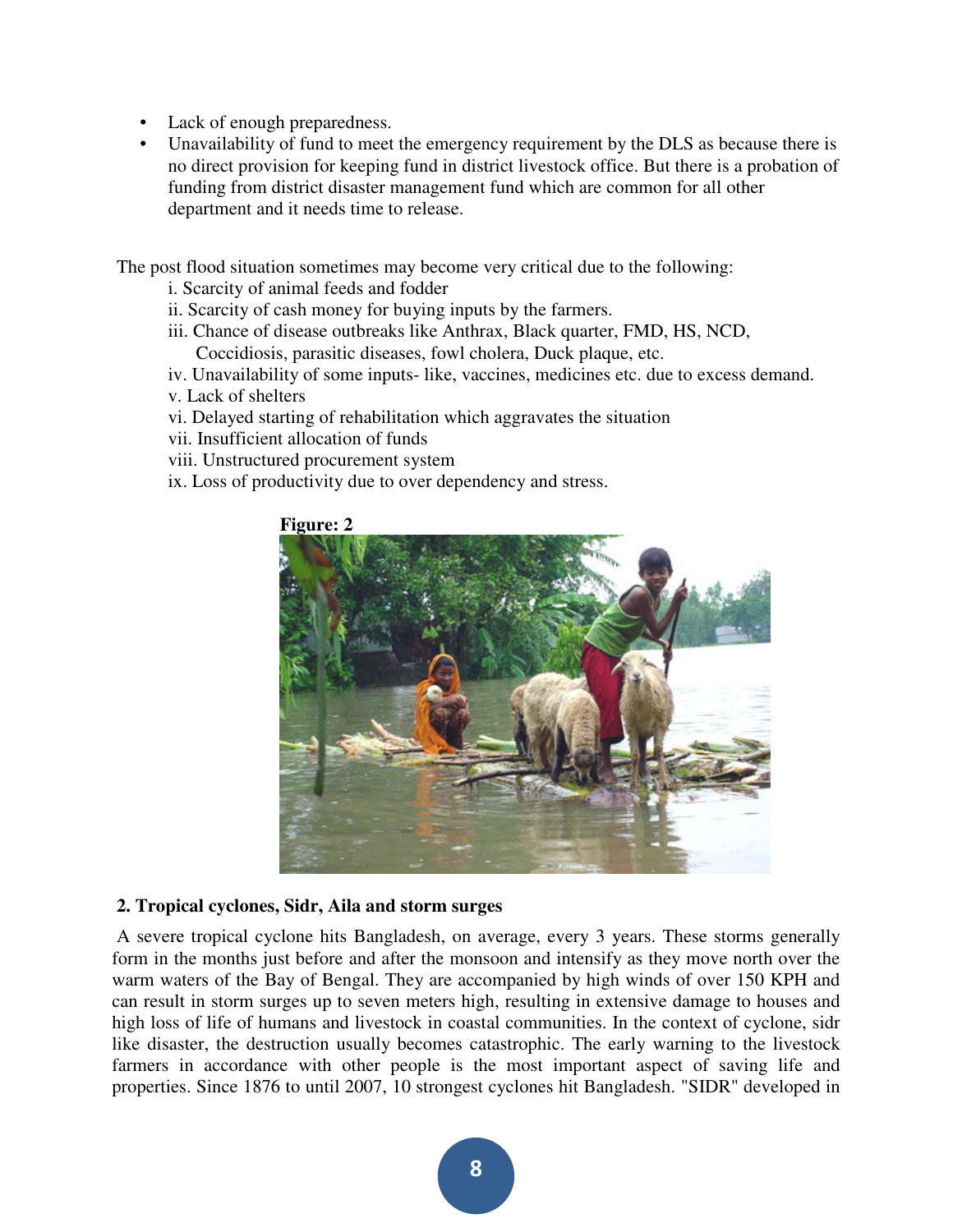the Bay of Bengal in early November 2007and it further intensified into a category 4 storm system (on the Saffir-Simpson Scale) with peak sustained winds of up to 215 km/h (135 mp/h) (peaking at 260 km/hour). The cyclone made landfall in Bangladesh in the November 15, 2007. SIDR and its surge resulted in thousands of deaths and massive destruction of coastal communities.

The tropical cyclones in 1970 and 1991 are estimated to have killed 500,000 and 1430,00 people, respectively. The storm surges are higher in Bangladesh than in any other neighboring countries. Tracks of cyclones over the last 50 years in Bangladesh are so high among the neighboring countries as because the Bay of Bengal narrows towards the north, where Bangladesh is located. In recent years, general cyclonic activity in the Bay of Bengal has become more frequent, causing turbulent the sea that can make it difficult for fishermen and small craft to put to the sea. Bangladesh has a world-renowned community based early warning system and has built cyclone shelters on stilt, so that the storm surge can flow underneath. These shelters typically provide refuge to over 700 people and have separate spaces for women and men. However, people are often reluctant to go to the shelters, leaving their livestock and other assets behind. It is very essential to safe the livestock from the curse of the cyclone, sidr, Aila etc. Now the DLS is establishing killa for animals which until now are not well protected against the cyclone. It is very authentic that the valuables like livestock cannot be given up by the people at the time of calamities. It will be wise to built the Killas nearby or in the same campus of the cyclone shelter from where the owner of the animals can take care or supervise their animals.

Death Toll and Damages Most of the cyclones that have made landfall in Bangladesh in the past have caused thousands of deaths. "SIDR" was no exception. According to official accounts 3,447 people lost their lives in SIDR 2007. It is estimated that more than thousands injured, or missing. Hundreds of thousands of people were displaced and became homeless. The damage in Bangladesh was extensive. About a quarter of the World Heritage Site "Sunderbans" was damaged. The entire cities of Patuakhali, Barguna and the Jhalokati District were hit hard by the cyclone's surge of over 5 meters (16 ft). There was extensive flood damage at Barisal and across the port city, Mongla, as the cyclone's surge rolled in. In the town of Mothbaria, one of the towns in the very center of the devastation, there was hardly anything left standing, except of a few brick and concrete buildings. Houses and schools were demolished. The storm's surge washed away all roads in the region. About 500 fishing boats were unaccountable and over 3,000 fishermen were reported missing.

Much of the capital city of Dhaka was also severely affected due to the winds and the flooding which affected the city's infrastructure. Electricity and water service were cut. The agricultural industry of Bangladesh was devastated by the flooding which covered about1 million hectares of farmable land. In brief, "SIDR" affected about 2 million families comprising about 9 million people. More than 1.5 million homes were destroyed.

Figure:4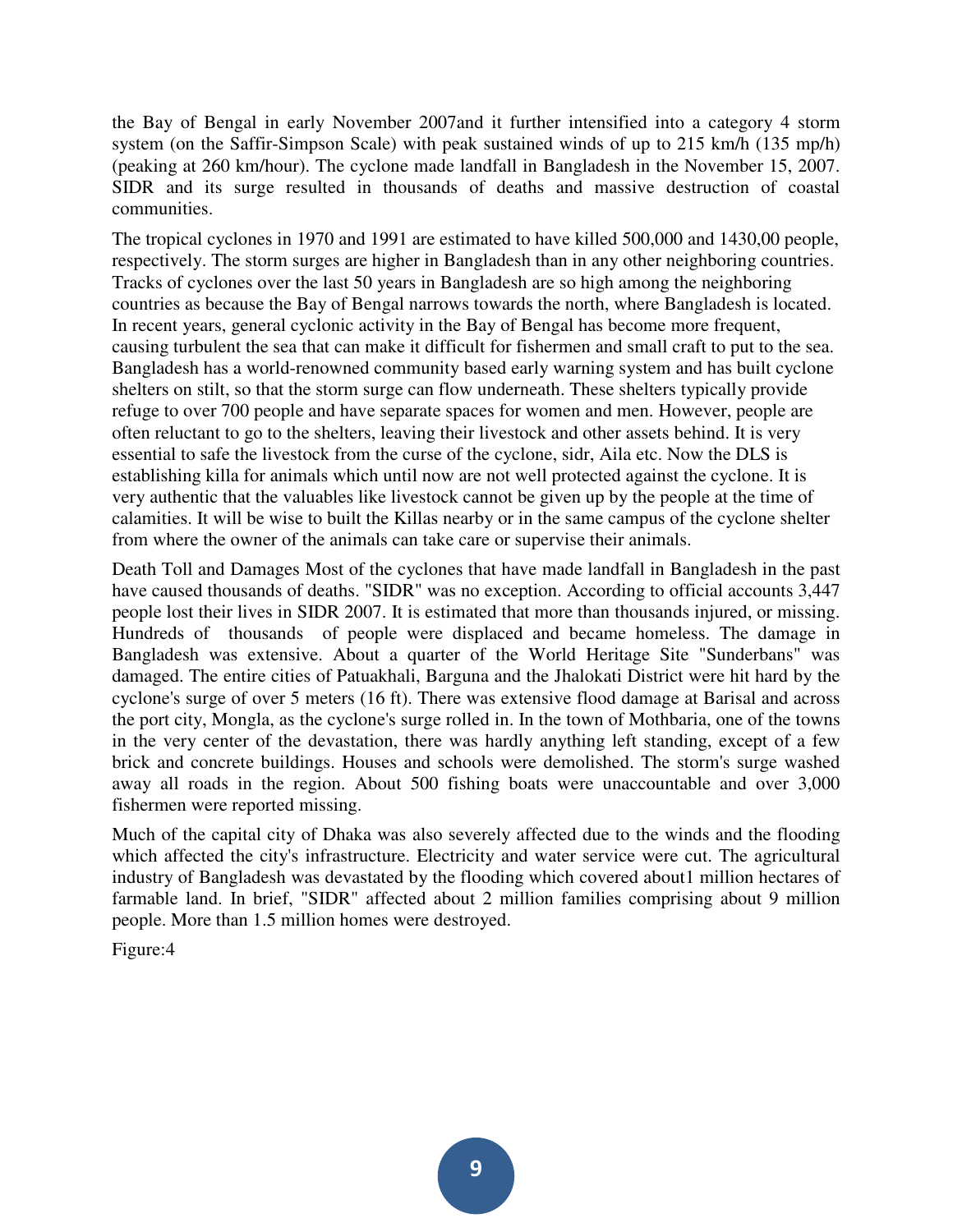

# Livestock killed in 17 Sidr-hit districts

| <b>Killed</b> |
|---------------|
| 37,391        |
| 7,211         |
| 59,804        |
| 3517          |
| 22,19,328     |
| 3,53,691      |
|               |

Sources: Department of Livestock Services, Dhaka

In order to protect people from severe storms and tidal surges, more than 2,100 cyclone shelters have been built in the coastal districts. Construction of cyclone shelters is one of key mitigating measures along with embankments, a forestation, early warning systems, awareness building and communications. According to a government estimates, around 1.5 million people took refuge in cyclone shelters when Cyclone Sidr hit the coast of Bangladesh in November, 2007. In 2007, cyclone shelters and the very effective early warning system helped to limit the number of human fatalities, to around 3,500. This is still **3,500 too** many but a small fraction of the loss incurred in 1991 when some 143,000 lives were lost due to the less effective early warning system and lack of shelters. The multi-purpose cyclone shelter is a concrete example of indigenous adaptation to extreme climatic events in Bangladesh.

 The fatalities of human were less although there was probability to loss much more human life in sidr 2007. It was possible due to preparedness and also the presence of cyclone shelters. The death in Livestock was 44,602 cattle (37391 cow + 7211 Buffalo), 63,321 sheep and goat and 25,73,019 chicken & duck. The huge death of Livestock is indicating the remarkable weakness or negligence of the preparedness of cyclone/sidr for saving the life of animals and birds. After the devastating sidr of 2007 it was found that the livelihood of the affected people has become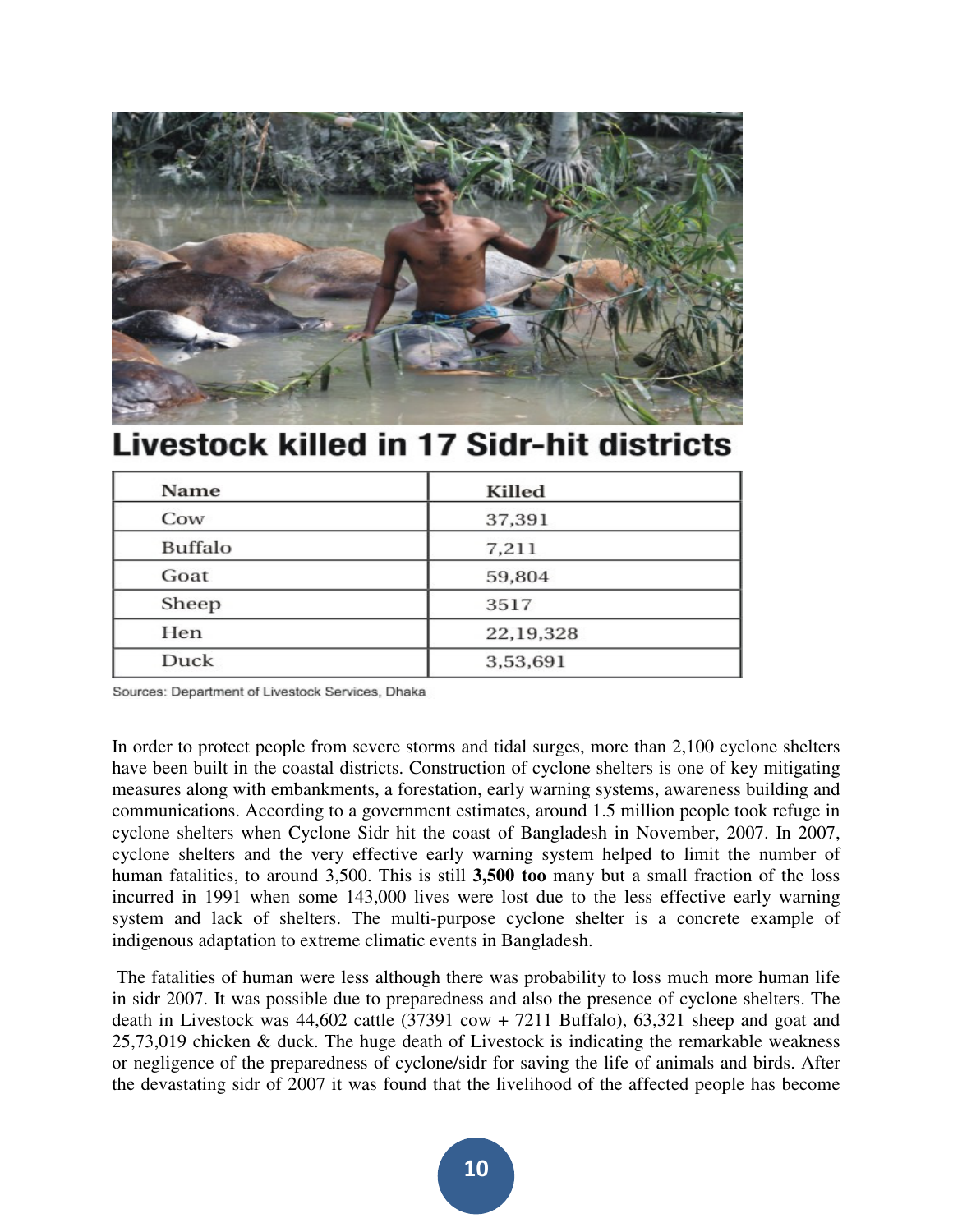very vulnerable due to loss of their livestock and other agricultural means of livelihood. It is generally agreed by the all sections of development expert that livestock is the good savings to escape following any natural calamities for the rural poor people. But the loss of livestock was much higher which was almost as like as other devastating cyclone in this region as because the improvement in this sector was not commensurable to the efforts like to save human life. Basically the sector was somehow ignored. The Killa which was constructed to save the life of animals is not able to provide full safety to the animals. The Killa is open where there is no shed to save the animals from the high speed storm. In 2007 at the time of SIDR the wind speed was 215 km/hour and the surge was 5 meter high(16ft). The animal cannot resist such a high speed with tidal surge and heavy rainfall. So, the effectiveness of such Killa is not proved well. It would be wise to add some of the appendages with the existing design of killa which are mentioned below.

- The location of the Killa by the users should be well connected with communication network.
- The mounds of the killa should be at least 22ft high.
- Soil should be collected at least 300 meter away from the proposed Killa. If soil collected from the near by proposed pond, on those circumstances the edge of the pond may not reach up to 22 ft high to protect saline water during cyclone surge.
- The elevated mounds of the killa should be well slopped.
- The slope of the Killa will be protected by implanting para grass (Brachiaria Mutica) in the initial stage. Para grass has a lot of roots which protect the soil from erosion. Well structured animal shed to be built on the mounds.
- The shed will be one stored building with concrete roof or the roof may be built with corrugated tin sheet on the Iron structure which can resist the wind speed more than 250 km/h. The construction of shelter in the Killa is necessary for the following rationale

 i. During cyclone there are rainfall accompanied with cold weather. ii. Due to high velocity of the wind there is every possibility to displace the animals from the killa if it remain open. So, the protection of the animals from wind, rain and cold is necessary otherwise the animal will be affected by diseases due to stress or may die instantly. iii. In one side of the Killa there must be a provision for staying of the owner as because supervision and security of the animals from owner side is essential. Iv. It will be wise to prepare the Killas with appropriate design with the above mentioned facilities, if not, the keeping of animals in the open air may become insignificant efforts.

- To protect the safety of the animals from thief / dacoits appropriate authority should be there.
- In the Killa there must be a pond with raised mound to protect infiltration of saline water inside the ponds and from where animals can get fresh drinking water even after tidal surge or cyclone or sidr/aila.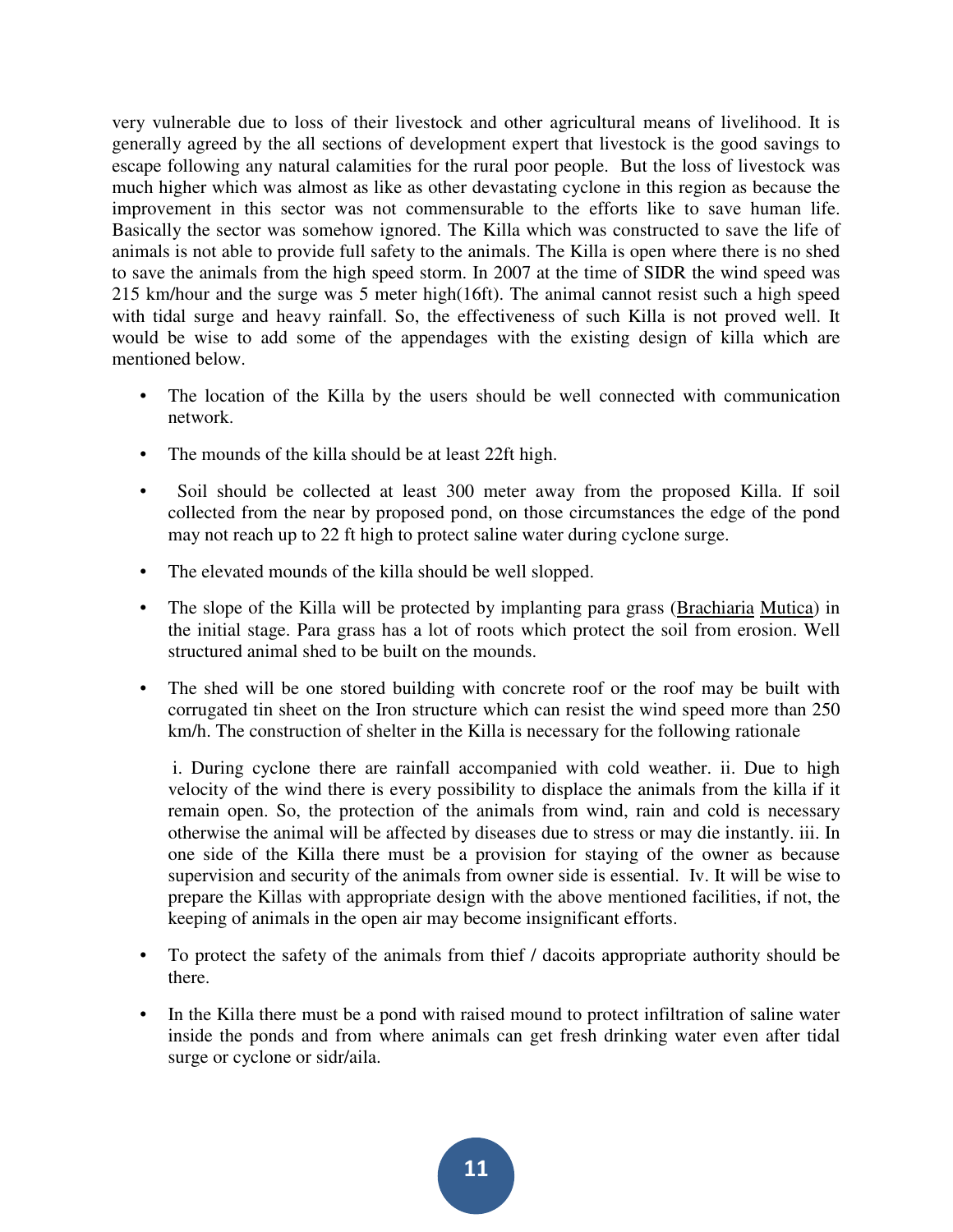- Another option for the construction of killa as like as human cyclone shelter on RCC pillar leaving 22 feet beneath the shelter with a easy slopped steps/ siri and the location of killa should be nearby the Cyclone shelter. The killa should have source of feed and fresh water for animals.
- The management of the killa in the off season should be as like as human cyclone shelter, i.e could be used as school after proper washing or periodic warehouse or may be vacant with care taker.

## **3.** DROUGHT

 Droughts in Bangladesh are seasonal and can devastate crops, causing hardship to poor agricultural labor and others who cannot find work. In these areas, monga (unemployment leading to seasonal hunger) is often a problem, especially in the months leading up to the November-December rice harvest. If the crop totally fails because of drought, the situation for poor people and livestock can become critical. Droughts most commonly affect the northwestern region, which generally has lower rainfall than the rest of the country.

Figure:12 Drought in Bangladesh



Drought has long been considered to be a hazard responsible for ups and downs of many civilizations in the world. Drought occurs when rainfall is absent for a prolonged period of time, causing earth to parch, wells to dry, underground water to fall, crops to wither leading to crop failure and scarcity of fodder for livestock. Because of meager supply of water, food and fodder both humans and livestock suffer untold miseries. Drought extends its ominous tentacles slowly but surely. In Bangladesh, drought in the northern districts is very common. The hydrological and climate conditions of Bangladesh are characterized by 'too much water in the wet monsoon season and too little water in the dry months, creating a drought environment. The bad weather of this monsoon may put many farmers in a difficult situation. So, the government should take a long-term mitigation programs in order to alleviate the effects of drought.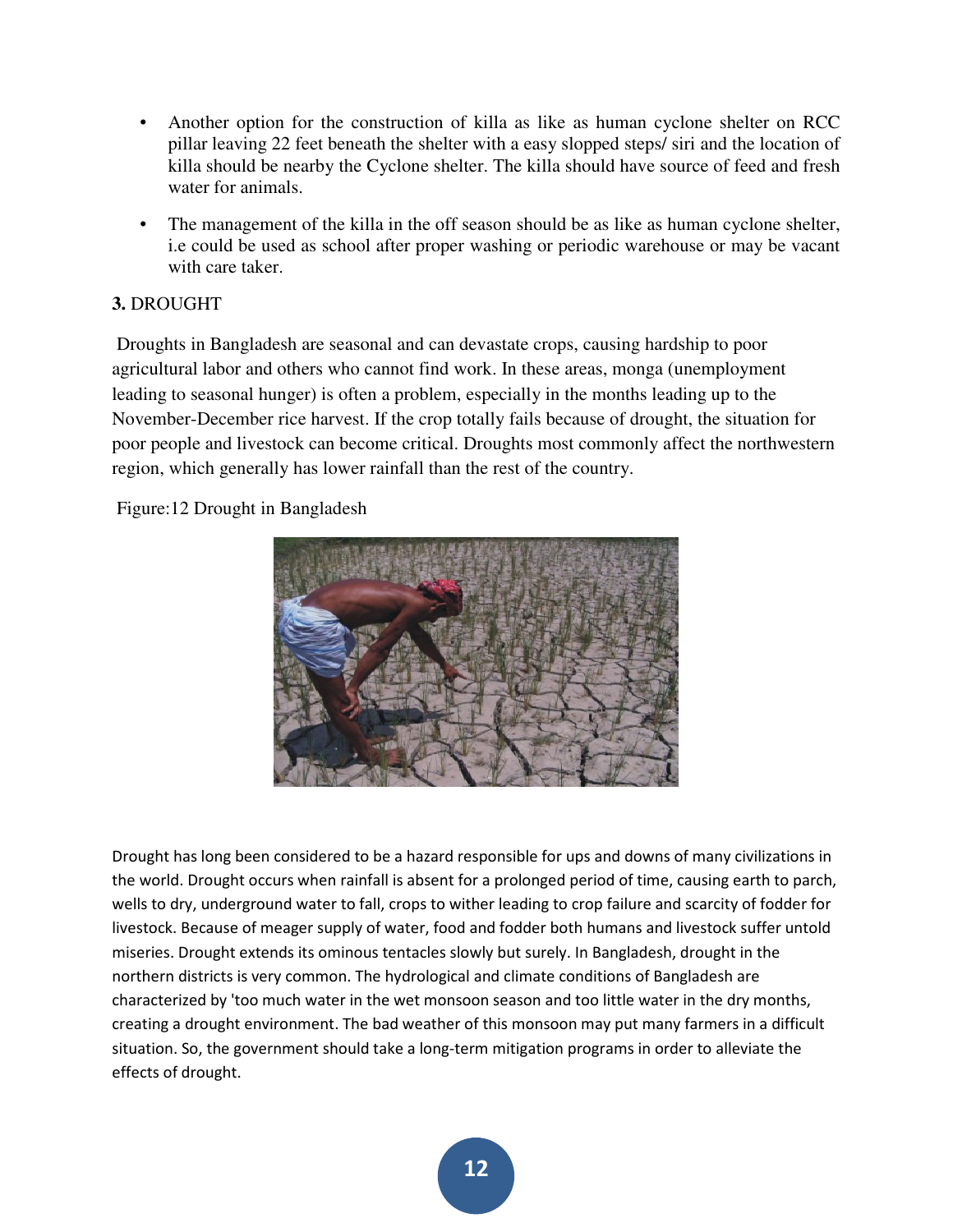#### 4.**Salinity Intrusion**

Saline water intrusion is mostly seasonal in Bangladesh; in winter months the saline front begins to penetrate inland, and the affected areas rise sharply from 10 percent in the monsoon to over 40 percent in the dry season.

Coastal districts such as Satkhira, Khulna, Bagerhat, Barguna, Patuakhali, Barisal are the victims of salinity intrusion. Agricultural production, fisheries, livestock, and mangrove forests are affected by higher salinity in the dry season. It is observed, in the dry season the river flow has a declining trend and become feeble as a result the saline water from sea infiltrating to the inland water resulting contamination both surface and ground water. The salinity affects the indigenous fodder/grasses along the river side and other low laying areas near by the streams and rivers. The grasses become damaged as a result the livestock and other harbivorous animals deprived from fodder. Another direct consequence is that the animals can not drink the saline water and suffers from drinking water scarcity. The predators and deer of mangrove forest fall in a very dangerous situation as because they have no access of drinking water outside the natural sources. The local people has expressed their experience that in the dry season the deer leave the forest and enter into the locality resulting hunting by the local people which disrupting the biodiversity.

Salinity data from Land Reclamation Program (LRP) and Meghna Estuary Study (MES) indicate an enormous seasonal effect due to the influence of huge fresh water discharge from the Lower Meghna River on the horizontal distribution of salinity in the estuary. This distribution is strongly influenced by the fresh water flow in the Lower Meghna River.

High salinity both in monsoon and dry season in the southwest corner and along the Pussur-Sibsa system of the area is associated with the decreasing upstream freshwater flow as well as silting of major channels.

## **5. Earthquake**

Bangladesh and the northeastern Indian states have long been one of the seismically active regions of the world, and have experienced numerous large earthquakes during the past 200 years. The catastrophic earthquakes of 1762 and 1782 are believed to have been partially responsible for the diversion of the main flow of the Old Brahmaputra River from the west to present Jamuna River and main flow of the Arial Kha river to the present Padma channel. Reliable historical data for seismic activity affecting Bangladesh is available only for the last 450 years. Recently developed earthquake catalogue for Bangladesh and surrounding areas shows 1200 earthquakes with a magnitude (Ms) of 4.0 have occurred between 1885 and 1995, within a 200 km radius of Bangladesh. An earthquake is the sudden, rapid shaking f the earth caused by the breaking and shifting f subterranean rock as it releases strain that has accumulated ver a lng time.

# Before an Earthquake

The following are things you can do to protect yourself, your family and your property in the event of an earthquake.

- To begin preparing, you should build an emergency kitand make a family communications plan.
- Fasten shelves securely to walls.
- Place large or heavy objects on lower shelves.
- Store breakable items such as bottled foods, glass, and china in low, closed cabinets with latches.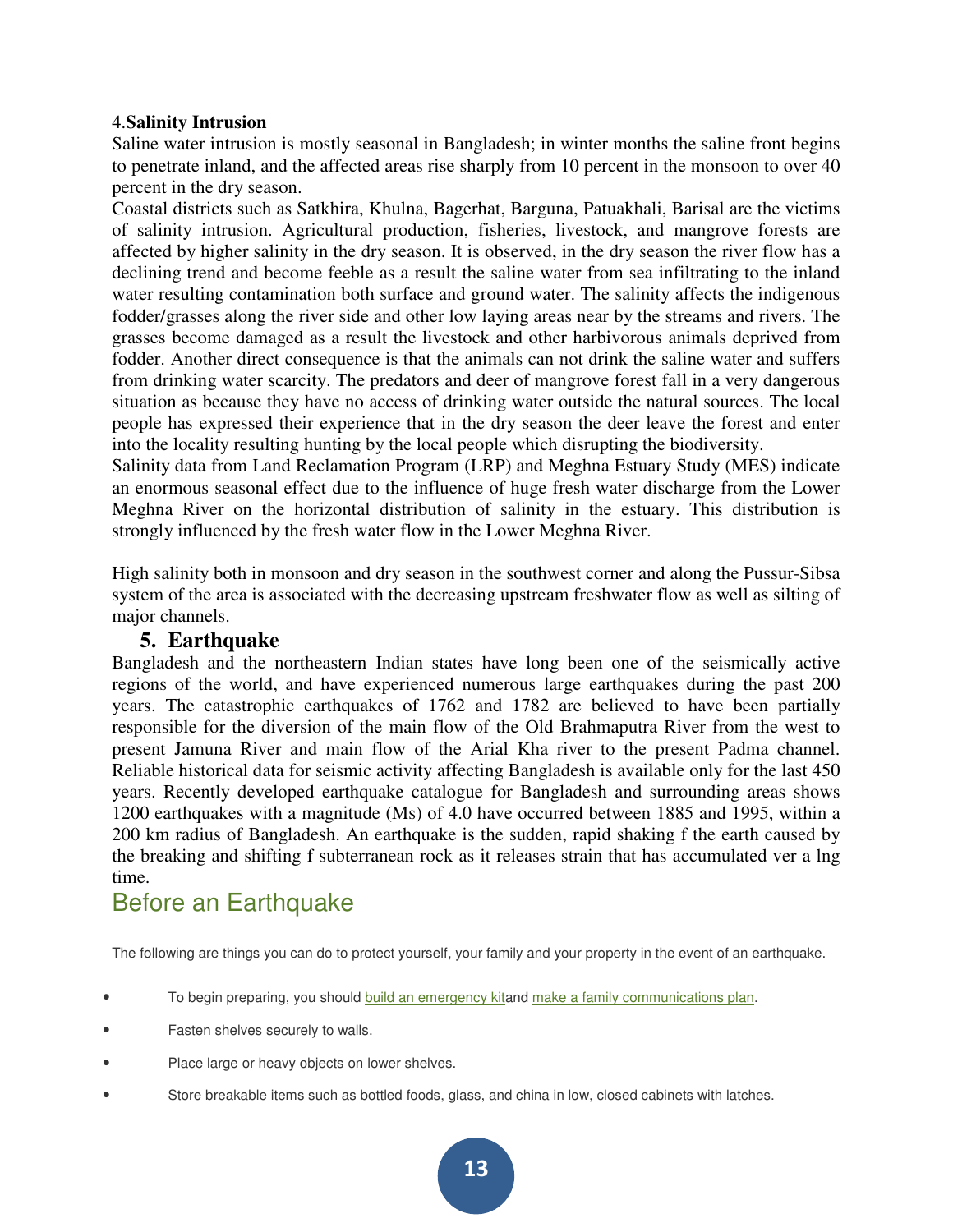- Fasten heavy items such as pictures and mirrors securely to walls and away from beds, couches and anywhere people sit.
- Brace overhead light fixtures and top heavy objects.
- Repair defective electrical wiring and leaky gas connections. These are potential fire risks. Get appropriate professional help. Do not work with gas or electrical lines yourself.
- Install flexible pipe fittings to avoid gas or water leaks. Flexible fittings are more resistant to breakage.
- Secure your water heater, refrigerator, furnace and gas appliances by strapping them to the wall studs and bolting to the floor. If recommended by your gas company, have an automatic gas shut-off valve installed that is triggered by strong vibrations.
- Repair any deep cracks in ceilings or foundations. Get expert advice if there are signs of structural defects.
- Be sure the residence is firmly anchored to its foundation.
- Store weed killers, pesticides, and flammable products securely in closed cabinets with latches and on bottom shelves.
- Locate safe spots in each room under a sturdy table or against an inside wall. Reinforce this information by moving to these places during each drill.
- Hold earthquake drills with your family members: Drop, cover and hold on.

## Know the Terms

Familiarize yourself with these terms to help identify an earthquake hazard:

**Aftershock** - An earthquake of similar or lesser intensity that follows the main earthquake.

**Earthquake** - A sudden slipping or movement of a portion of the earth's crust, accompanied and followed by a series of vibrations.

**Epicenter** - The place on the earth's surface directly above the point on the fault where the earthquake rupture began. Once fault slippage begins, it expands along the fault during the earthquake and can extend hundreds of miles before stopping.

**Fault** - The fracture across which displacement has occurred during an earthquake. The slippage may range from less than an inch to more than 10 yards in a severe earthquake.

**Magnitude** - The amount of energy released during an earthquake, which is computed from the amplitude of the seismic waves. A magnitude of 7.0 on the Richter Scale indicates an extremely strong earthquake. Each whole number on the scale represents an increase of about 30 times more energy released than the previous whole number represents. Therefore, an earthquake measuring 6.0 is about 30 times more powerful than one measuring 5.0.

**Seismic Waves** - Vibrations that travel outward from the earthquake fault at speeds of several miles per second. Although fault slippage directly under a structure can cause considerable damage, the vibrations of seismic waves cause most of the destruction during earthquakes.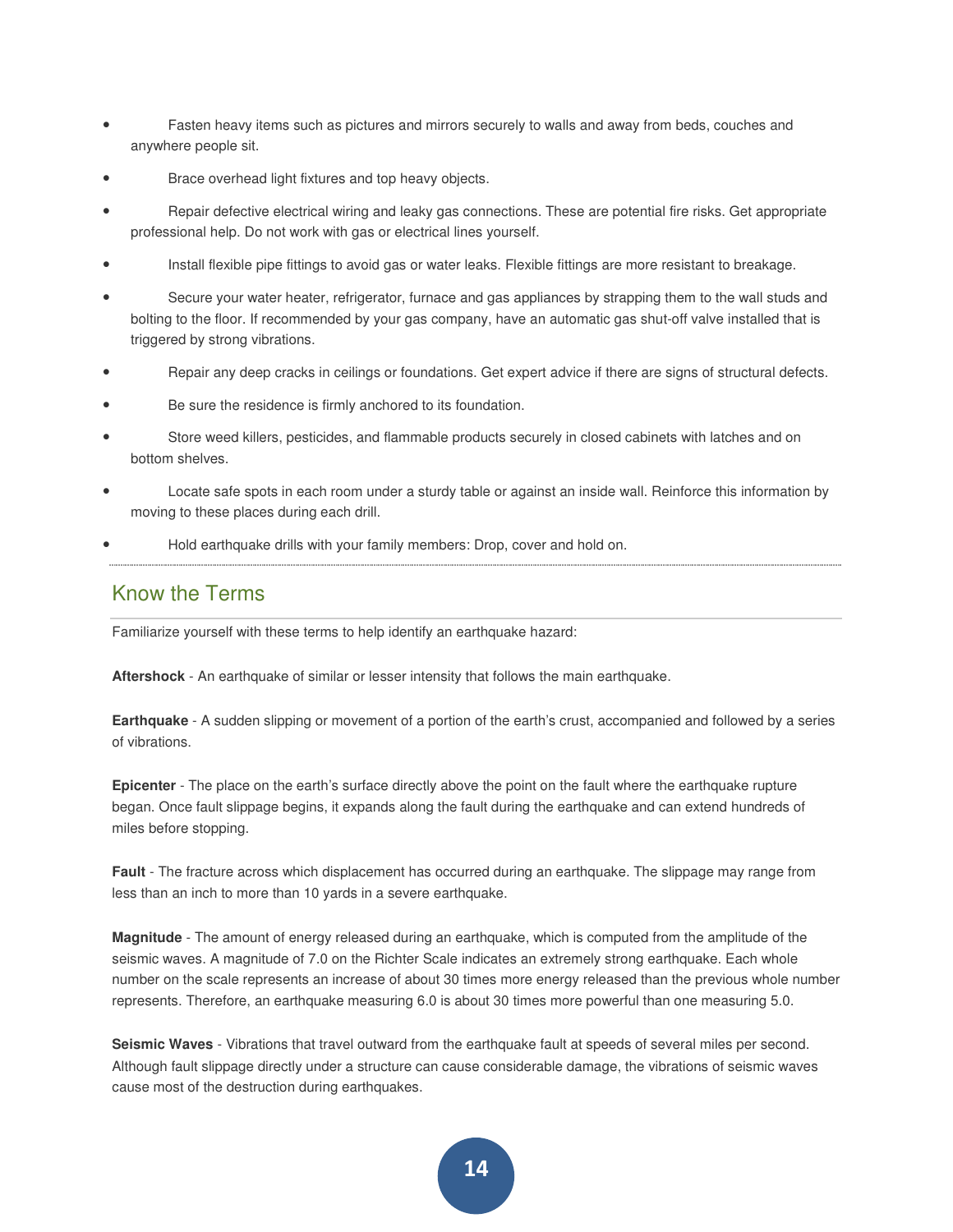#### **6.Tsunami**

Underwater strong earthquakes, volcanic eruption or other submarine landslide usually causes tsunamis. When earthquake occur offshore at subduction zones (places where a tectonic plate that carries an ocean is gradually slipping under a continental plate).

 Some tsunamis can be very large. In coastal areas their height can be as great as 30 feet or more (100 feet in extreme cases), and they can move inland several hundred feet.

A tsunami consists of a series of waves. Often the first wave may not be the largest. The danger from a tsunami can last for several hours after the arrival of the first wave. Tsunamis can move faster than a person can run. Tsunamis can occur at any time, day or night.

Although infrequent, tsunamis are among the most terrifying and complex physical phenomena, and have been responsible for great loss of life and extensive destruction to property. Because of their destructiveness, tsunamis have important impacts on the human, social, and economic sectors of societies.

Considering the state of tsunami vulnerability and potential seismic sources, Geological Survey of Bangladesh has divided the Bangladesh coastal belt into three zones;

- o Tsunami Vulnerable Zone- I (Chittagong-Teknaf coastline) Most vulnerable.
- o Tsunami Vulnerable Zone- II (Sundarban-Barisal coastline) Moderately vulnerable.
- o Tsunami Vulnerable Zone- III (Barisal-Sandwip estuarine coastline) Low vulnerability.

## **7.Environmental pollution:**

Environmental pollution is great concern for livestock and also for bi-diversity. The world is becoming industrialized very rapidly. Even the LDC's has got momentum for developing industry. The huge amount of different types of industrial wastage is coming to the nature every day and normally pouring into the rivers, streams, oceans, lakes which are polluting the water. Due to the pollution the fresh source of drinking water for scavenging animals and birds are shrinking day by day. The most dangerous chemicals such as the wastage of insecticides, pesticides, lead, Arsenical compounds is mixing with water. In Bangladesh the water pollution is wide spread in water, air and soil.

Environmental pollution is "the **contamination** of the physical and biological components of the earth/ atmosphere system to such an extent that normal **environmental processes** are adversely **affected**".

"Pollution is the introduction of **contaminants** into the environment that cause **harm** or discomfort to humans or other living organisms, or that damage the environment" which can come "in the form of chemical substances, or energy such as noise, heat or light". "**Pollutants**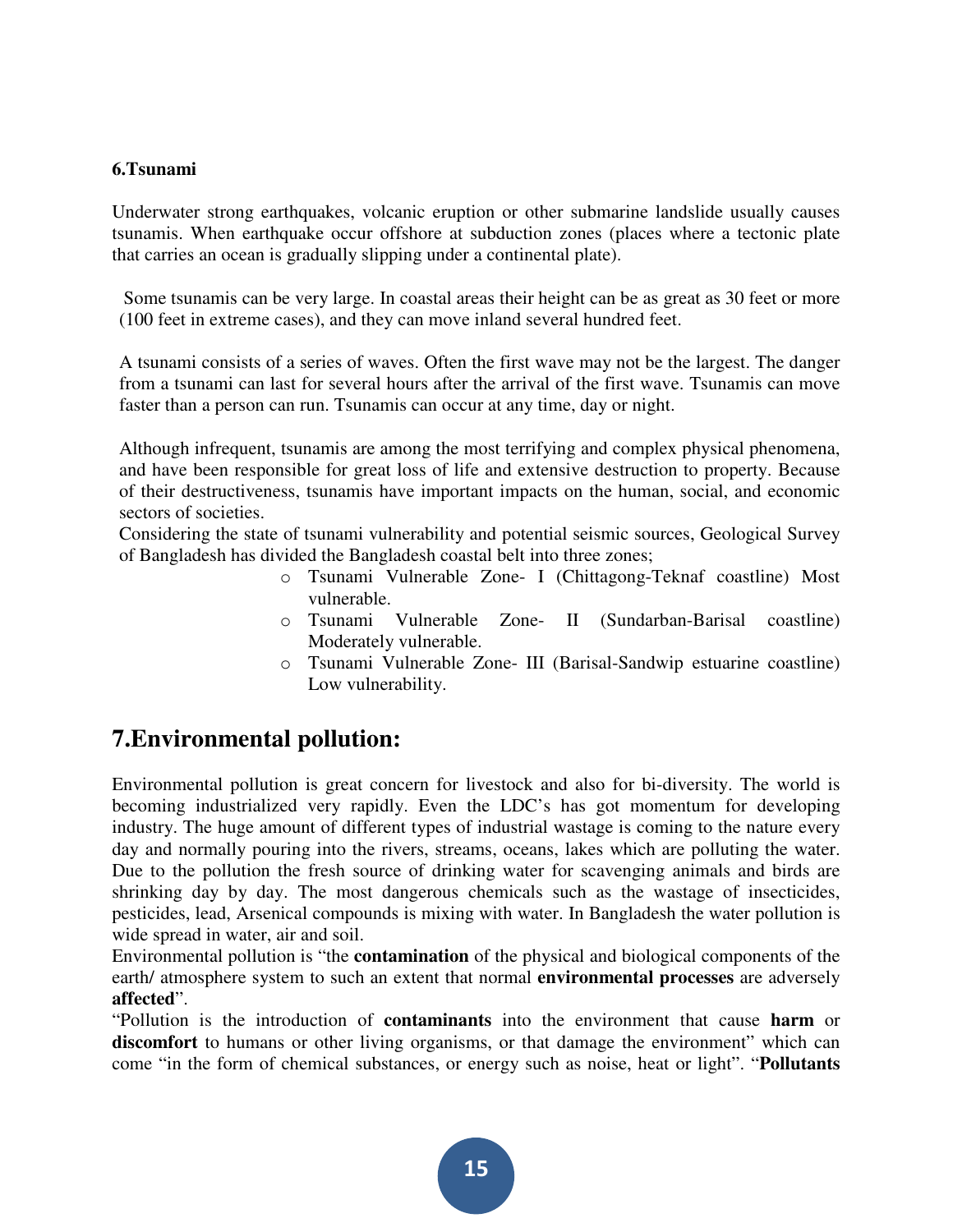can be naturally occurring substances or energies, but are considered contaminants when **in excess of natural levels**."

Although pollution had been known to exist for a very long time (at least since people started using fire thousands of years ago), it had seen the growth of truly global proportions only since the onset of the *industrial revolution* during the 19th century.



# Environmental Pollution Environmental Pollutants:

**Environmental pollutants** are constituent parts of the pollution process. They are the actual "*executing agents*" of environmental pollution.

They come in *gaseous*, *solid* or *liquid* form.

It is interesting to note that, as of 1990, there were around 65,000 different chemicals in the marketplace, i.e. potential environmental pollutants that were to be released into air, water and land on a regular basis.

Pollutants don't recognize boundaries, i.e. they are *transboundary*;

- Many of them can't be degraded by living organisms and therefore stay in the ecosphere for many years; and
- They destroy biota and habitat.

These points emphasize that pollutants present a serious long-term *global* problem that affects more or less every country and, therefore, can only be solved by a *coordinated set of actions* and *unwavering commitment* of nations to international environmental agreements.

In order to develop and implement an effective international policy for pollutants' management, it is important, among other factors, to understand their decomposition mechanisms.

We know that decomposition of pollutants can occur either *biologically* or *physicochemically*.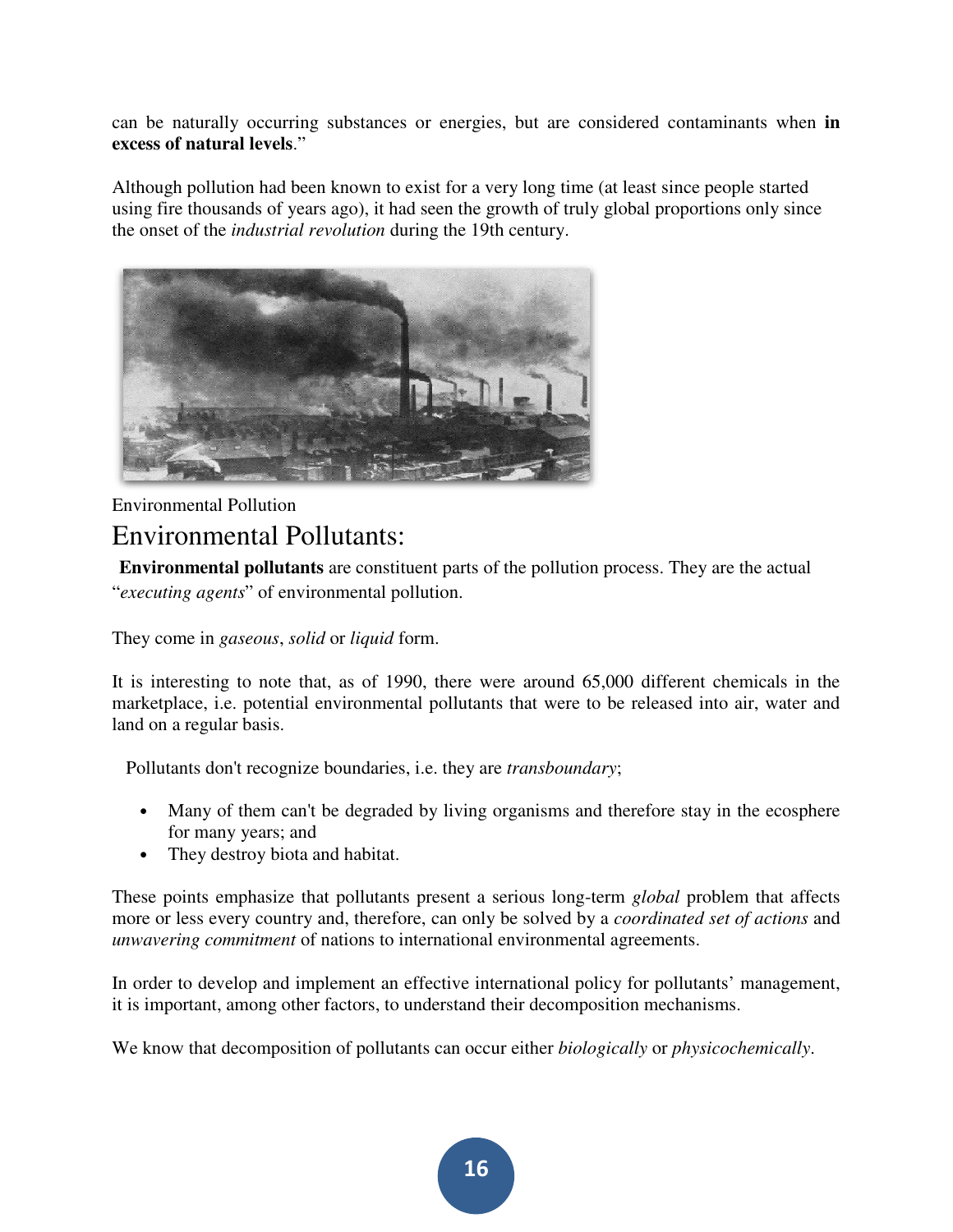# Types of Environmental Pollution

Generally speaking, there are many but the most important ones are:

- Air pollution
- Water pollution
- Soil pollution (contamination)

Some of the most notable air pollutants are sulfur dioxide, nitrogen dioxide, carbon monoxide, ozone, volatile organic compounds (VOCs) and airborne particles, with radioactive pollutants probably among the most destructive ones (specifically when produced by nuclear explosions).

#### **Sources of Environmental Pollution**

Fossil Fuel Sources of Environmental Pollution



#### Oil Pollution

In modern industrialized societies, fossil fuels (oil, gas, coal) transcended virtually all imaginable barriers and firmly established themselves in our everyday lives.

Not only do we use fossil fuels for our obvious everyday needs (such as filling a car), as well as in the power-generating industry, they (specifically oil) are also present in such products as all sorts of plastics, solvents, detergents, asphalt, lubricating oils, a wide range of chemicals for industrial use, etc. Combustion of fossil fuels produces extremely high levels of *air pollution* and is widely recognized as one of the most important "target" areas for reduction and control of environmental pollution. Fossil fuels also contribute to *soil contamination* and *water pollution*. For example, when oil is transported from the point of its production to further destinations by pipelines, an oil leak from the pipeline may occur and pollute soil and subsequently groundwater. When oil is transported by tankers by ocean, an oil spill may occur and pollute ocean water.

Power-generating plants and transport are probably the biggest sources of fossil fuel pollution.Common sources of fossil fuel pollution are: Industry:

• Power-generating plants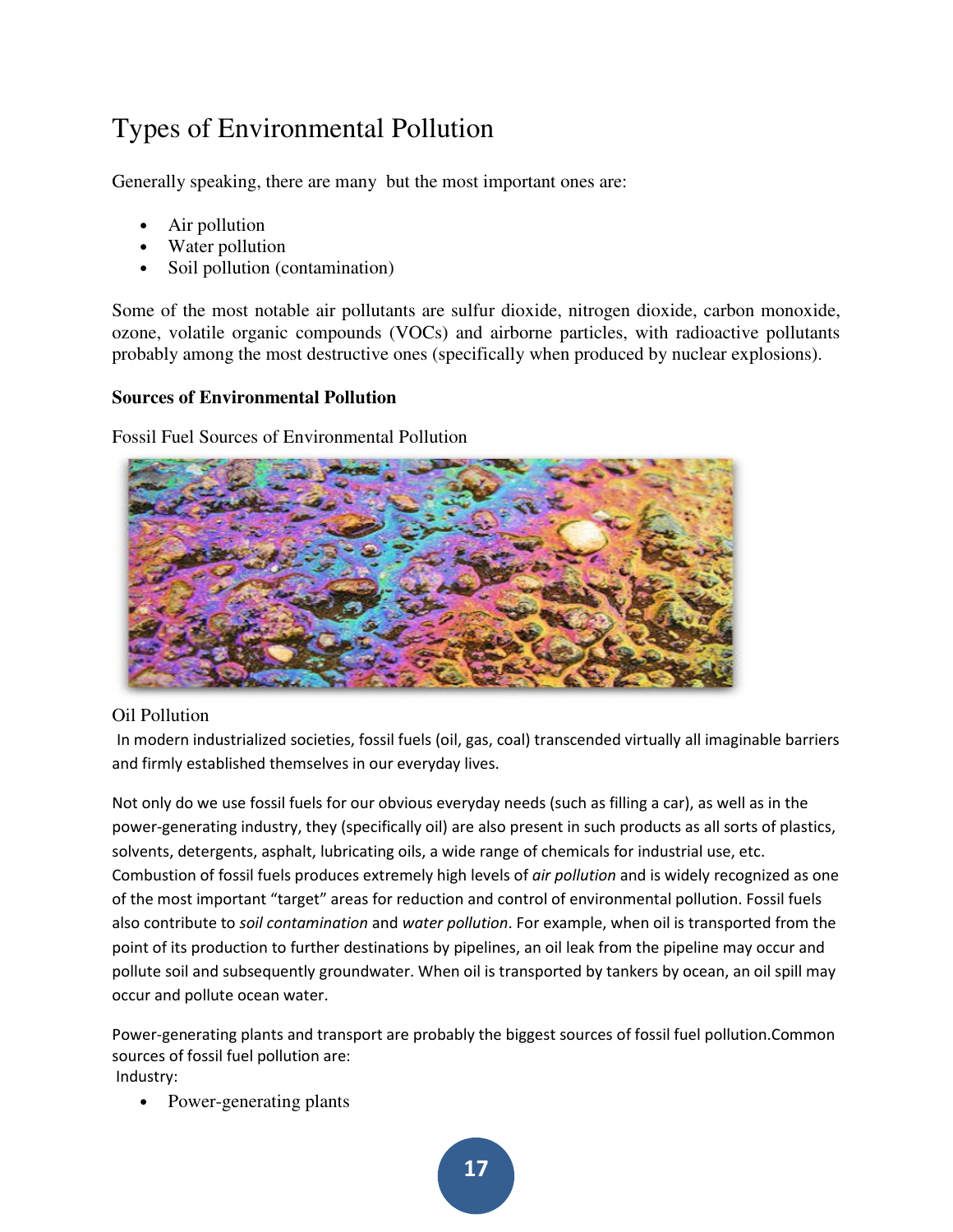- Petroleum refineries
- Petrochemical plants
- Production and distribution of fossil fuels
- Other manufacturing facilities

## *Transport:*

- Road transport (motor vehicles)
- Shipping industry
- Aircraft

For example, it's been recently noted that packaging of products sold in supermarkets and other retail outlets is far too excessive and generates large quantities of solid waste that ends up either in landfills or municipal incinerators leading to *soil contamination* and *air pollution*.

*Residential sector* is another significant source of pollution generating solid municipal waste that may end up in landfills or incinerators leading to *soil contamination* and *air pollution*.

# **Environmental Pollution Effects**

*Environmental pollution* effects can be truly damaging.

Some of the effects of air pollution include asthma, reduced energy levels, irritation of eyes, disruption of the immune system, malfunction of the central nervous system, cancer.

**Water pollution** can cause skin rashes & allergies, all sorts of water-borne infections, vomiting & stomach aches, malfunction of the central nervous system and so on in man and animals.

In the industrial area of Bangladesh specially around 50 km radius of Dhaka there are hundreds of thousands of different types of industries are located. The pollutants from those industries are pouring to the river Buriganga, Sithtalakha, Torag and demaging the biodiversity of the region. The destruction of fish breeding ground is the first impact. The livestock in the region is in high threat as because our small holder farmers used to rear their livestock near by the pasture land of the contaminated area of streams and rivers. The livestock are getting detrimental effect of the pollution in many ways such as intake of contaminated water, the grass grown in the contaminated area, sometimes non digestible materials like plastic materials, iron particle or other metallic substance, synthetic pieces of cloth etc. The excessive drainage of human excreta, industrial, garbage pollutants is also the physical cause of river congestion and promoting rapid siltation of natural water sources in the region. As we know the chemical does harm human animals in many ways such as direct intake in intestine causing toxicity, diarrhea, death etc and direct contact on the body. Due to contact of contaminated water causing itching, allergy, direct injury due corrosive action of some chemicals.

Impacts of environmental pollution in livestock: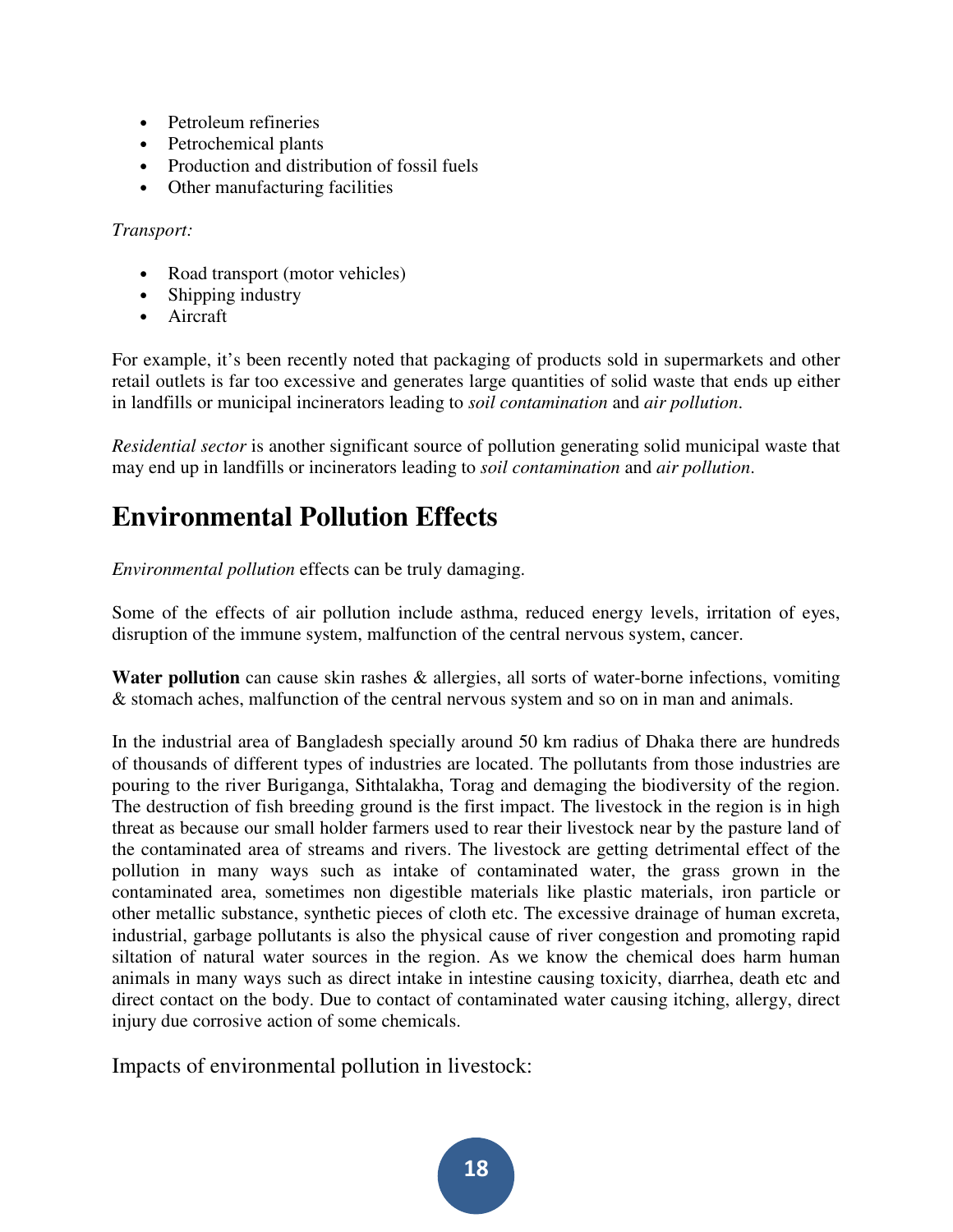- 1. Causing diseases in animals like allergy, skin irritation, diarrhea, Indigestion, Asthma, Toxicity,
- 2. Damaging of fodder source.
- 3. New diseases arising in different unknown form which are sometimes confusing to physicians.
- 4. Destruction of biodiversity of plants and animals, as result the animals are getting deprivation from beneficial plant.
- 5. Farming of livestock is facing a critical problem due to lack of pure of water.
	- 6. There are high mortality in animals due to polluted water and pasture land.
	- 7. Decreased productivity of livestock.
	- 8. Human health hazards arising from the consumption of contaminated eggs, meat, milk due to residual affects some chemicals which are deposited in animal body.
	- 9. Indigestion of livestock due intake of polluted water.

#### **8.Emerging diseases**

Due to impact of Green House Gas causing higher ambient temperatures, as well as floods and droughts, are likely to adversely affect poultry and livestock. Higher temperatures will limit the feed intake of animals which stunted the growth of chicken, broilers and other birds. It is found that the cows and birds can consume more food until temperature 30 degree Celsius. In case of poultry feed intake drastically falls at 33 degree Celsius and at 35 degree Celsius chicken specially the broiler starts to die and more than 40 degree Celsius mortality become very high. In case of cattle at 42 degree Celsius the feed intake of cattle is zero. However the feed intake reduces with the increase of temperature. Grazing lands may no longer be productive due to rising salinity in coastal areas and droughts. Higher temperatures and humidity may affect animal health through the more rapid breeding of parasites and bacteria. These changes are likely to seriously affect the livelihoods of livestock farmers and the availability of livestock products in Bangladesh. It is necessary to understand these processes, develop appropriate adaptive measures, field test them and make them available to livestock and poultry farmers, many of whom are among the poorest and most vulnerable people in the country.

Among the emerging diseases Bird flu or Avian Influenza is the most pandemic disease in the world. Gumboro disease, Newcastle disease are also a potential threat to poultry industry in Bangladesh which are the reemerging diseases causing huge economic loss in the poultry sector.

In case of large animals Anthrax and Foot and Mouth Disease are the potential threat of livestock and human being. These two disease also have the zoonotic importance.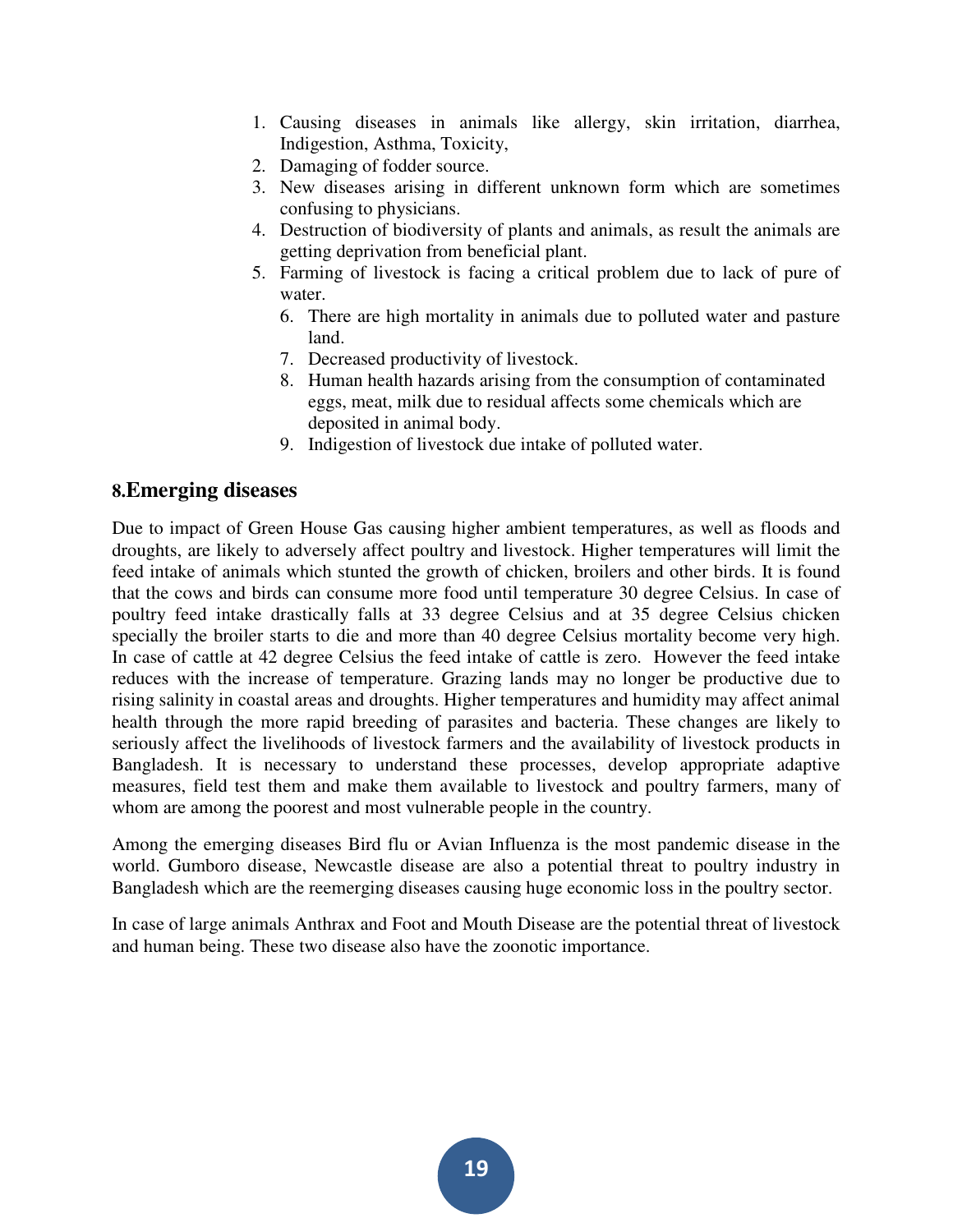# a.Avian Influenza(A.I)

 **History and background Avian influenza H5N1 in the world:** The H5N1 virus subtype - a highly pathogenic AI virus- first infected humans in 1997 during a poultry outbreak in Hong Kong SAR, China. Since its widespread re-emergence in 2003 and 2004, this avian virus has spread from Asia to Europe and Africa and has become entrenched in poultry in some countries, resulting in millions of poultry infections, several hundred human cases, and many human deaths. Outbreaks in poultry have seriously impacted livelihoods, the economy and international trade in affected countries. Ongoing circulation of H5N1 viruses in poultry, especially when endemic, continues to pose threats to public health, as these viruses have both the potential to cause serious disease in people and may have the potential to change into a form that is more transmissible among humans. Other influenza virus subtypes also circulate in poultry and other animals, and may also pose potential threats to public health. The continuing outbreaks of high pathogenic avian influenza(HPAI) in several southeast ASIAN countries that begun in late 2003 and early 2004 have been disastrous to poultry industry in the region and have raised serious global public health concerns. Over 150 million domestic poultry have either died or been destroyed and over a hundred people contracted the infection, of which case to359 have died since 2003.Indonesia has been the latest country in which human fatalities cases have been documented. Economic losses to the Asian poultry sector are estimated at around \$ 10 billion, but despite control measures the diseases continues to spread, causing further economic losses and threatening the livelihood of hundreds of millions of poor livestock farmers, jeopardizing small holder entrepreneurship and commercial poultry production and seriously impeding regional and international trade market opportunities.

With the present situation, the potential of HPAI virus become transmissible among humans is of serious concern to the global community. If the virus adapts itself to human to human transmission, millions of lives may be threatened. The WHO estimates that millions people could die of HPAI, should a human pandemic occur. Considering potential for scenario, the recent regional meeting in ho chi minn city, Vietnam and the international scientific AI conference in Paris in April 2005 have strongly recommended that a global strategy be developed and implemented to help stem the broad negative impact of the diseases. Since then a regional meeting in Kualalumpur was held organized by FAO/OIE and WHO on Avian Influenza and Human Health.

FAO and OIE, in collaboration with WHO, Have taken the initiative to start a stepwise and a consultative process of developing the global strategy. The approach is seen as an integral part of the FAO/OIE Global Framework for the control of trans-boundary animal diseases( GF-TADs).The first step in this process has been the development of a strategy for Asia, the region of major HPAI crisis. This step has now been completed through a formal consultative meeting of the key stallholders in Asia, held in Bangkok in mid-May 2005.The draft document presented here is an evolving document that describes a strategy for HPAI control in and beyond Asia. The documents provides a long term vision, goal, approach and implementation plans to control HPAI in Asia with a phased diseases control programme.Due to the recent spread of the diseases in other regions, the global strategy is expanded and similar plans for central Asia,Africa,Americas and Europe will be developed.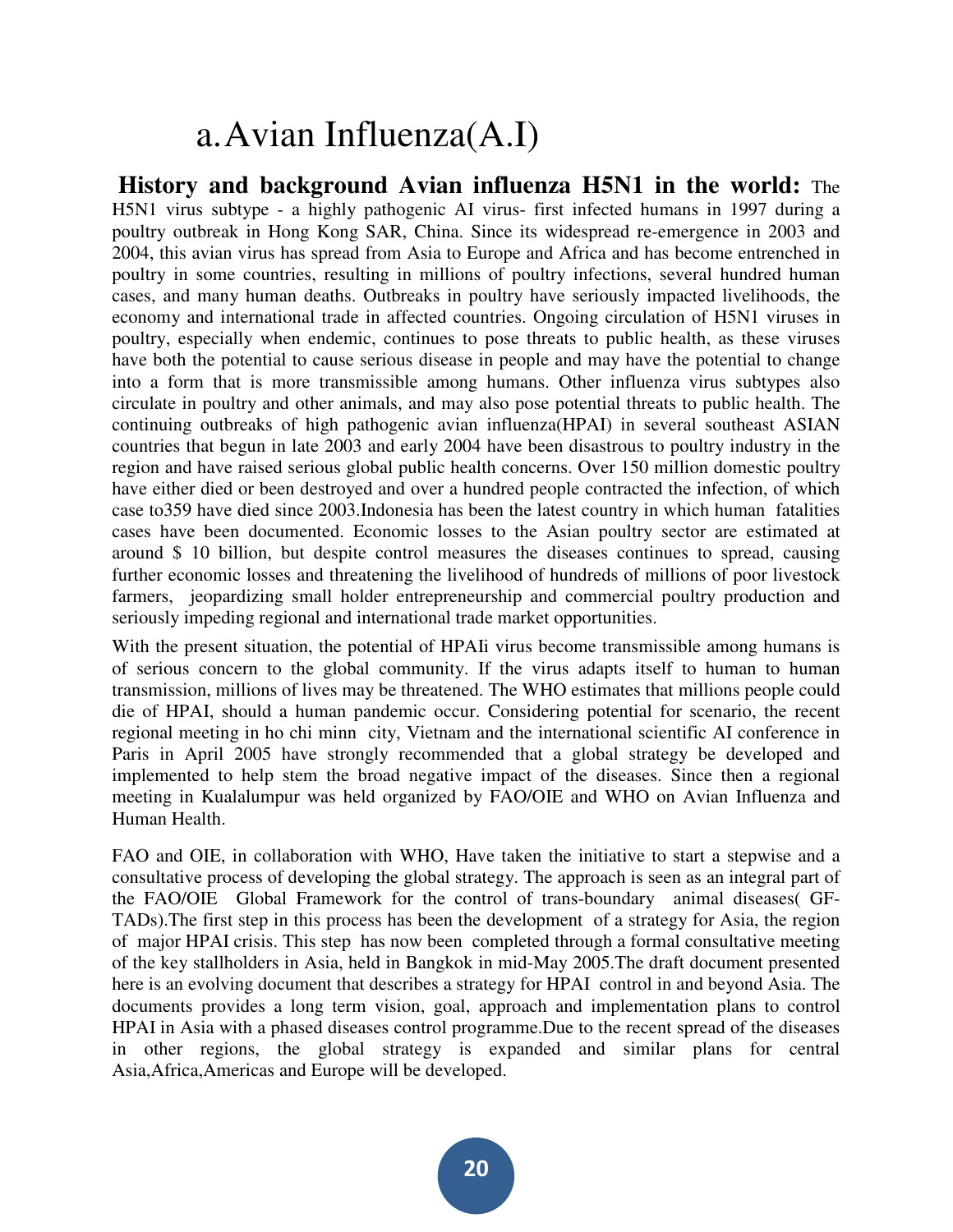Vision and goal: The long-term vision of the strategy is to minimize the global threat and risk of HPAI in domestic poultry and humans, through progressive control and eradication of HPAI, particularly that caused by H5N1 virus, from terrestrial domestic poultry in Asia. Achieving this goal will diminish the global threat of human pandemic, stabilize poultry production, enhance a robust regional and international trade in poultry and poultry products, increase human and food safety, and improve the livelihoods of the rural poor.

**History of outbreaks in Bangladesh:** HPAI was declared by the Government in 22<sup>nd</sup> March.2007. The disease moved to the South western part quickly within few days and first incidence from backyard flock (native chicken) was detected in April/2007. Within a month disease moved to Northern part of the country. The first wave continued till July 2007 with steady regression of number of cases. Total Number of outbreaks were 55 during the first wave. No disease was reported in August 2007.Second wave of outbreak started in September 2007. The number of outbreaks was climbing steadily and reached at peak in February 2008 with 96 outbreaks. Number of outbreaks during the second wave till 20March/2008 is 187. Outbreak were reported in both backyard poultry and commercial chickens. No outbreak is reported in ducks till to date. Since 2003 there are outbreaks in Bangladesh in each year until 2012. Around 22 outbreaks HPAI has been encountered in Bangladesh IN 2012.

#### **Global Strategy for Prevention and control of HPAI**

#### **Key features of the disease**

• Avian influenza (AI), commonly called bird flu, is an infectious viral disease of birds.



• Most avian influenza viruses do not infect humans; however some, such as H5N1, have caused serious infections in people.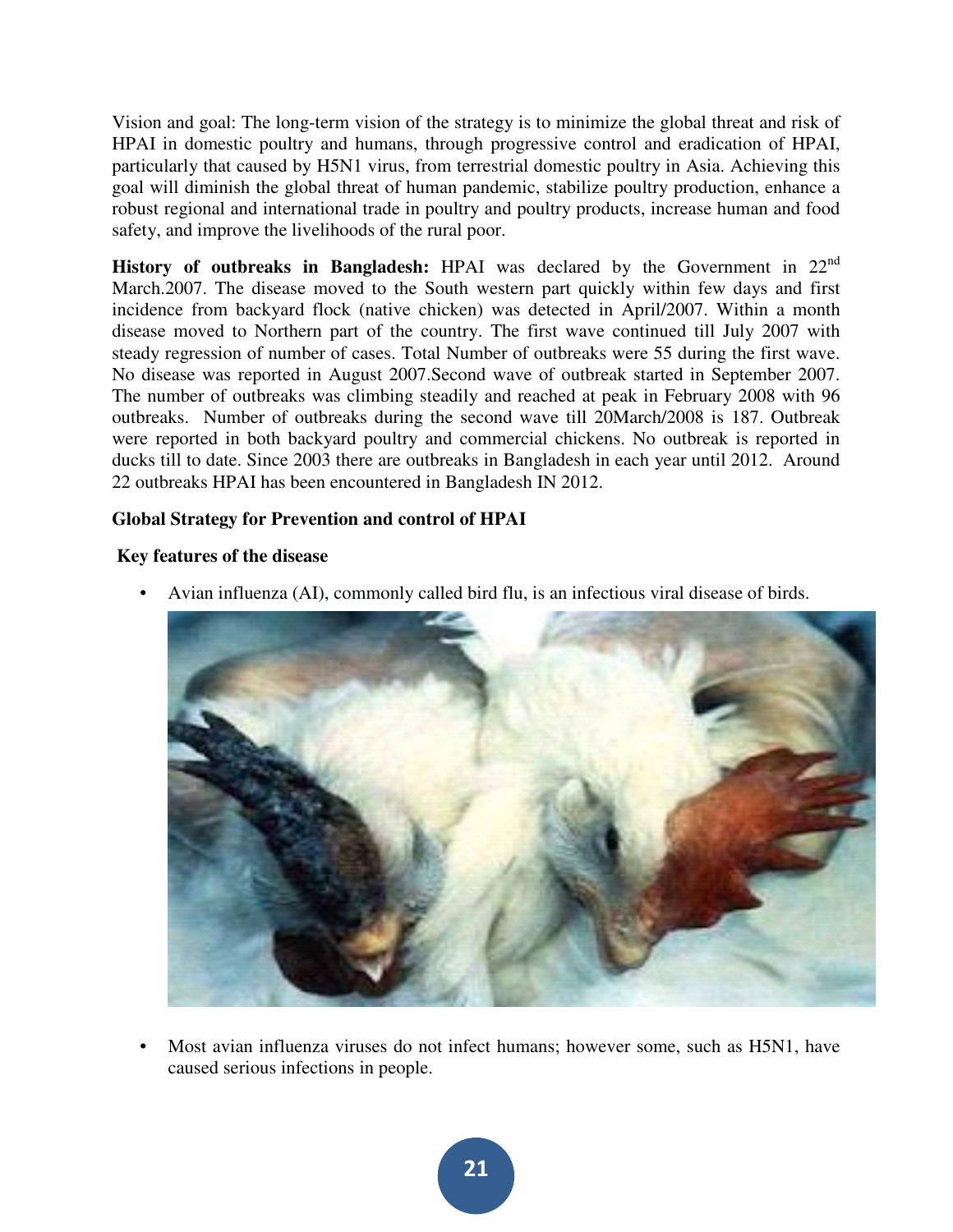- Outbreaks of AI in poultry may raise global public health concerns due to their effect on poultry populations, their potential to cause serious disease in people, and their pandemic potential.
- Reports of highly pathogenic AI epidemics in poultry can seriously impact local and global economies and international trade.
- The majority of human cases of H5N1 infection have been associated with direct or indirect contact with infected live or dead poultry. There is no evidence that the disease can be spread to people through properly cooked food.
- Controlling the disease in animals is the first step in decreasing risks to humans.



## **Avian influenza H5N1 infections and clinical features in humans**

• The case fatality rate for H5N1 virus infections in people is much higher compared to that of seasonal influenza infections.

## **Clinical features**

- In many patients, the disease caused by the H5N1 virus follows an unusually aggressive clinical course, with rapid deterioration and high fatality. Like most emerging disease, H5N1 influenza in humans is poorly understood.
- The incubation period for H5N1 avian influenza may be longer than that for normal seasonal influenza, which is around two to three days. Current data for H5N1 infection indicate an incubation period ranging from two to eight days and possibly as long as 17 days. WHO currently recommends that an incubation period of seven days be used for field investigations and the monitoring of patient contacts.
- Initial symptoms include a high fever, usually with a temperature higher than 38oC, and other influenza-like symptoms. Diarrhoea, vomiting, abdominal pain, chest pain, and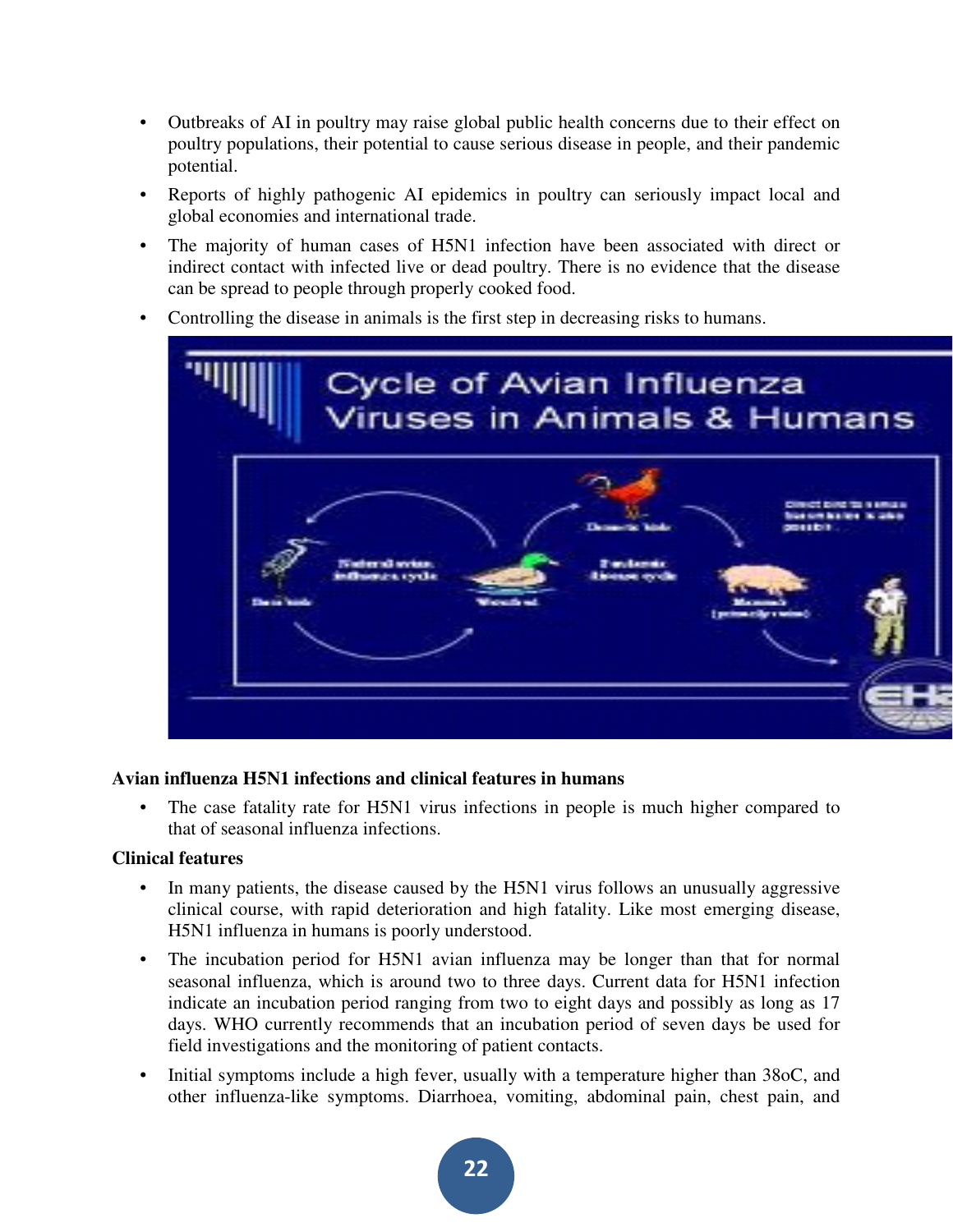bleeding from the nose and gums have also been reported as early symptoms in some patients.

• One feature seen in many patients is the development of lower respiratory tract early in the illness. On present evidence, difficulty in breathing develops around five days following the first symptoms. Respiratory distress, a hoarse voice, and a crackling sound when inhaling are commonly seen. Sputum production is variable and sometimes bloody.

#### **Risk factors for human infection**

- The primary risk factor for human infection appears to be direct or indirect exposure to infected live or dead poultry or contaminated environments. Controlling circulation of the H5N1 virus in poultry is essential to reducing the risk of human infection. Given the persistence of the H5N1 virus in some poultry populations, control will require long-term commitments from countries and strong coordination between animal and public health authorities.
- There is no evidence to suggest that the H5N1 virus can be transmitted to humans through properly prepared poultry or eggs. A few human cases have been linked to consumption of dishes made of raw, contaminated poultry blood. However, slaughter, defeathering, handling carcasses of infected poultry, and preparing poultry for consumption, especially in household settings, are likely to be risk factors.

#### **Human pandemic potential**

- Influenza pandemics (outbreaks that affect a large proportion of the world) are unpredictable but recurring events that can have health, economic and social consequences worldwide. An influenza pandemic occurs when key factors converge: an influenza virus emerges with the ability to cause sustained transmission from human-tohuman, and there is very low, or no, immunity to the virus among most people. In the interconnected world of today, a localized epidemic can transform into a pandemic rapidly, with little time to prepare a public health response to halt the spread of illness.
- The H5N1 AI virus remains one of the influenza viruses with pandemic potential, because it continues to circulate widely in some poultry populations, most humans likely have no immunity to it, and it can cause severe disease and death in humans. In addition to H5N1, other animal influenza virus subtypes reported to have infected people include avian H7 and H9, and swine H1 and H3 viruses. H2 viruses may also pose a pandemic threat. Therefore, pandemic planning should consider risks of emergence of a variety of influenza subtypes from a variety of sources.

#### **WHO response**

• Animal health agencies and national veterinary authorities are responsible the control and prevention of animal diseases, including influenza. WHO, World Organisation for Animal Health (OIE), and Food and Agriculture Organization (FAO) collaborate through a variety of mechanisms to track and assess the risk from animal influenza viruses of public health concern, and to address these risks at the human animal interface wherever in the world they might occur.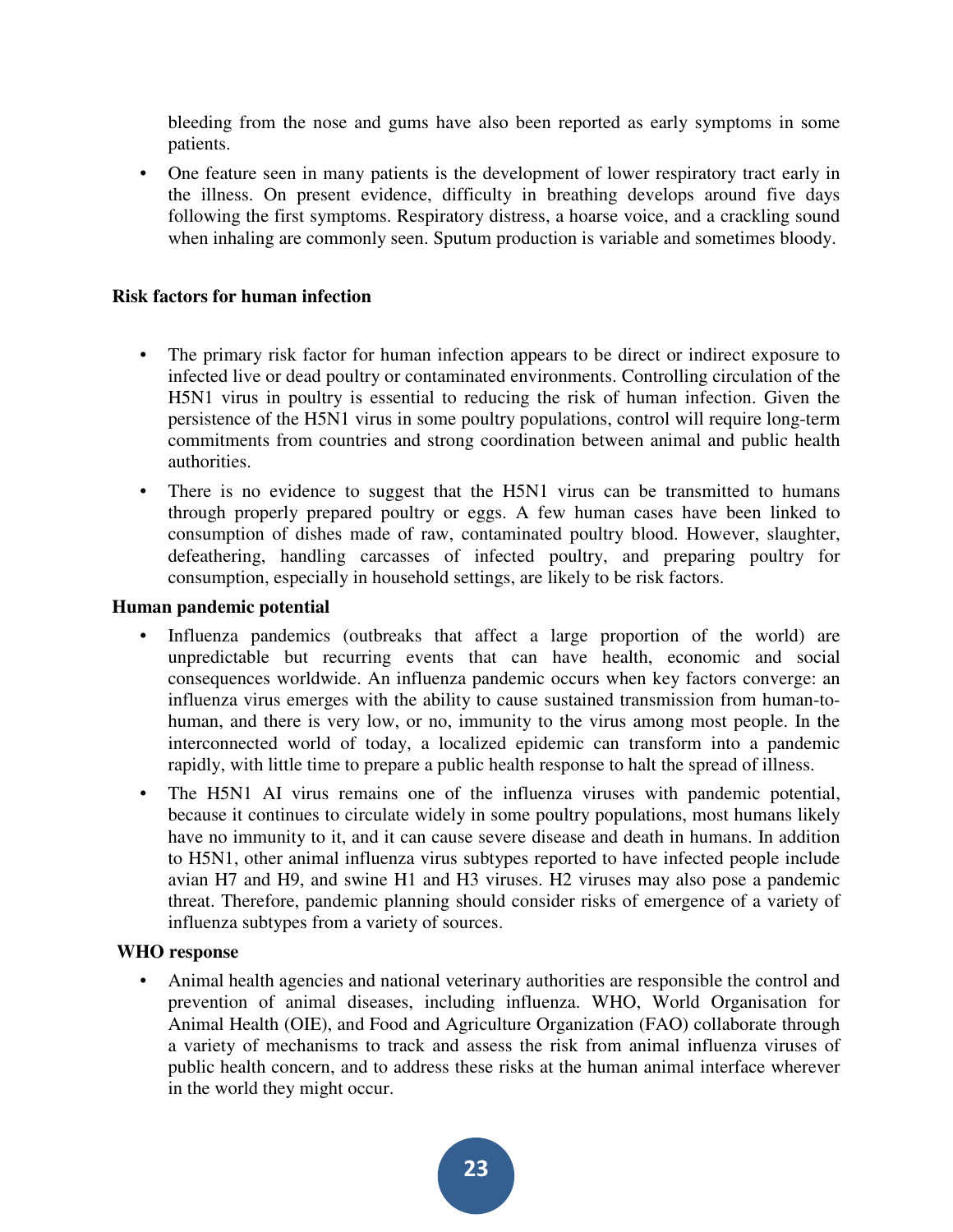#### **Capacity building**

Inadequate capacity in many countries is the principal limiting factor for effectively and quickly stamping out and controlling infectious diseases. Thus the strategy suggests building a strong and sustainable human and physical resource capacity, especially in countries at immediate risk, to respond in a more effective and timely manner in stamping out, linked to a compensation policy, not only for HPAI outbreaks but also other newly-emerging infectious zoonotic and trans boundary animal diseases (TADs). Capacity building will be wide ranging and include all aspects of disease control as well as policy development and socio-economic impact analysis.

#### **Strategic research**

The global strategy recognizes that the dynamics of the current rapid spread and persistence of HPAI remain unclear. Therefore, the strategy will facilitate strategic research to investigate the epidemiology of avian influenza, evaluate the efficacy of vaccines in domestic ducks to reduce virus shedding in domestic duck reservoirs, of HPAI transmission dynamics in migratory birds, and work in close collaboration with regional and international advanced research institutions (ARIs) and wildlife organizations, to promote the development of improved vaccines and rapid diagnostic tests.

#### **Implementation**

The global strategy will be implemented at the national, regional and international levels. At the national level, well-defined country specific projects will be formulated.

At the international level, coordination of the national programs and sub regional networks will be under the umbrella of GF-TADs (global framework for the control of trans boundary animal diseases), a joint FAO/OIE initiative. The international coordination will provide technical backstopping to the sub regional networks and national programs, promote international cooperation will provide technical backstopping of the sub regional networks and national programs, promote international cooperation, and mobilize and coordinate resources for HPAI control. The regional coordination will be supported by the GF-TADS regional steering committees and by FAO's Regional Office for Asia and the Pacific (FAORAP, Bangkok) and in Regional/Sub regional FAO Offices in Budapest, Nairobi, Bamako, Tehran, Cairo and corresponding OIE regional offices in Tokyo, Beirut, Buenos Aires, Bamako and Sofia.

The global HPAI control and eradication programs will draw on the experience of other countries, and will be guided by FAO's experience of the Global Rinderpest Eradication Campaign (GREP) in successfully controlling and eradicating Rinderpest in Asia.

**Partners:** The main partners in implementation of the strategy will be the infected and noninfected at risk countries, the new countries at immediate risk, and the regional organizations (e.g. ASEAN and SAARC, Economic Cooperation Organization (ECO), Arab Maghreb Union (AMU), AU-IBAR (African Union Inter African Bureau for Animal Resources) and Southern Africa Development Community (SADC) , all of which are committed to controlling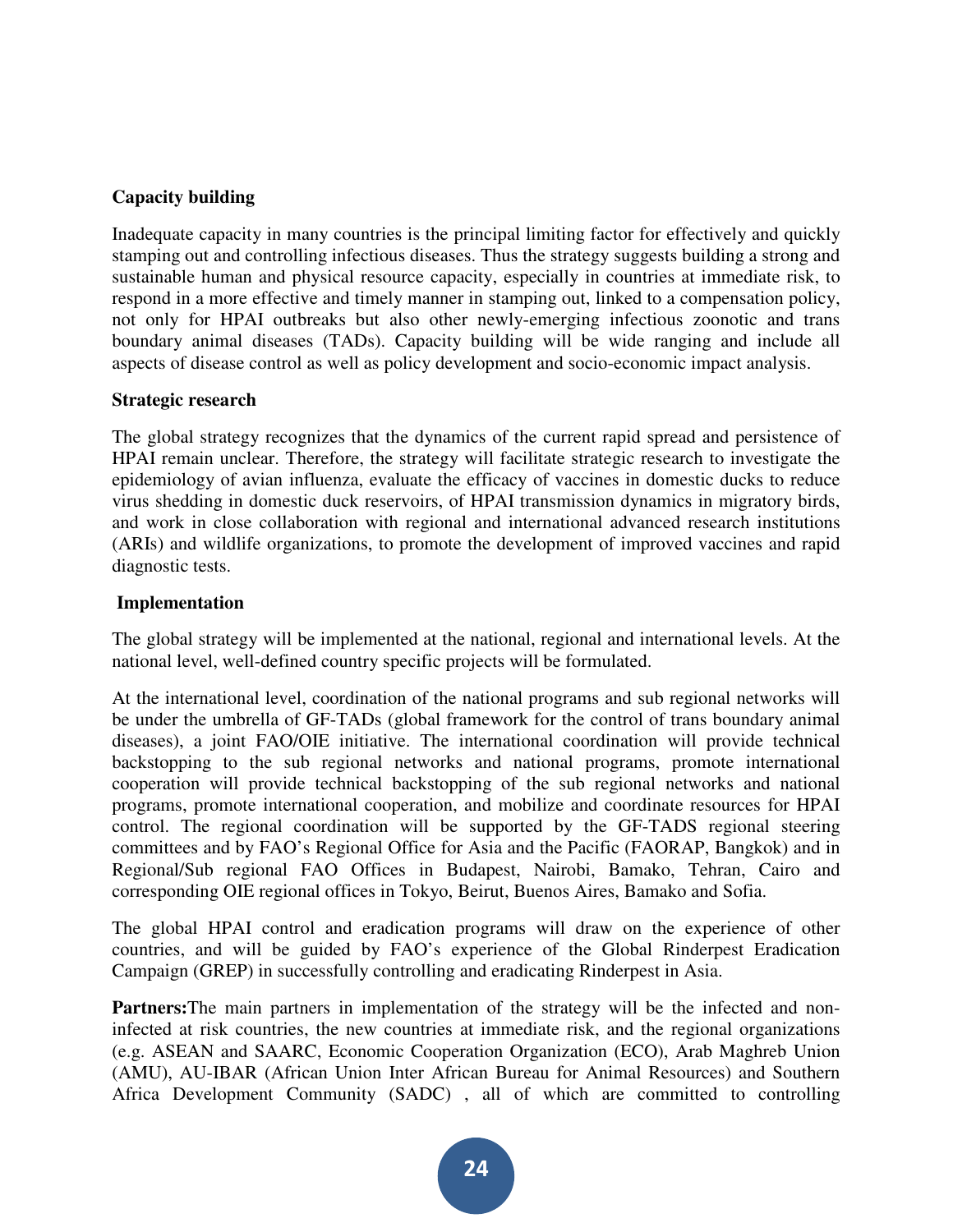transboundary animal and zoonotic diseases (see Appendix 9 for details). Given the zoonotic nature of the HPAI, and the complex interface between farming systems, livestock trade, food safety and public health, a strong international partnership among FAO, OIE and WHO will be continued. This partnership will promote joint epidemiological studies, harmonize contingency plans, and promote public awareness and share virus strains and other technical information. A number of other partners will be involved, important among these would be the private sector, NGOs and regional national agriculture extensions systems (NARES) and selected wildlife organizations.

#### **WHY A GLOBAL STRATEGY?**

 The rationale for developing and implementing a global strategy for the control of HPAI is multiple Key reasons include: HPAI is a highly infectious and dynamically evolving disease that spreads rapidly and widely across countries and continents.

HPAI is often zoonotic and trans boundary in nature, with the potential to cause a global human pandemic. HPAI has emerged and spread rapidly as a consequence of globalized markets. HPAI may be transported widely and quickly by migratory birds, along flyways and in resting or nesting areas. HPAI impacts on the livelihoods of millions of people, especially the rural poor. HPAI threatens regional and international trade and paces the global poultry industry in the developed and developing worlds at risk.LPAI results from low pathogenic avian influenza (LPAI), which is present in wild birds in many parts of the world. All countries in the world are at risk of being infected unexpectedly. HPAI outbreaks are beyond the scope and resources of a single country or region to control. Protecting global human health and well-being is a responsibility of the international community. The immediate short term objective is to reduce the risk to humans by preventing further spread of HPAI is those countries that are currently infected by H5N1. Of these, the focus has been on Viet Nam, Cambodia and Thailand and is now centered on Indonesia, all of which has had, or is continuing to have human cases of bird flu. The strategy has proposed aggressive control measures for Viet Nam through the deployment of the conventional control methods of culling, bio security and movement control, combined with strategic vaccination of domestic poultry and ducks. To this end, evaluation of the feasibility of vaccinating ducks and the study of the epidemiology of the disease have begun, to develop approaches to duck vaccination in Viet Nam and other countries with large duck populations.

Indonesia, which has experienced widespread H5N1-infection since 2004, is now reporting deaths and illness from human avian influenza. The country has adopted a strategy of wide scale vaccination in the predominantly commercial and backyard poultry sectors with variable success in reducing the incidence of the disease. However, the large scope of the HPDI problem in the vast smallholder poultry sector of this huge country requires a medium to long them strategy to progressively control the disease. Bali, Lombok, South Sulawesi, South Sumatra, Central Kalimantan and all of Java will be targeted by continuing vaccination, deploying OIE approved vaccines with strict post-vaccination monitoring and stricter bio security and stamping out, to progressively confine he disease to defined foci in Java and establishing disease free compartments and zones. In Indonesia, massive emergency intervention is urgently needed to prevent further spread of the disease, especially in densely populated Java where human fatalities and clinical cases have occurred.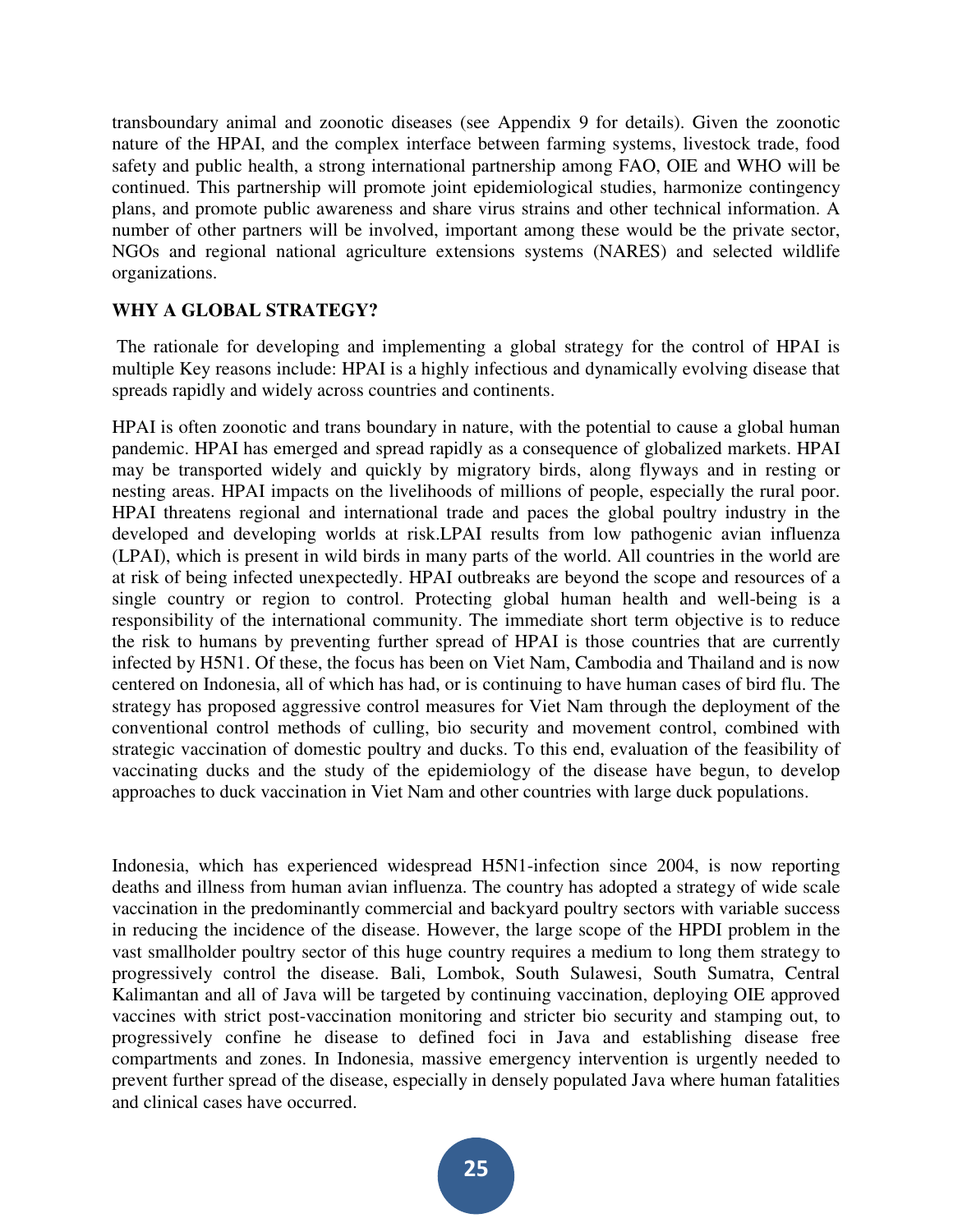**Present surveillance:** The DLS is conducting regular surveillance to identify any outbreak in the country. The govt. has massive network for surveillance and regular reporting system.

#### **Government Policy for HPAI control in Bangladesh:**

- Depopulation of all birds in 1 Km radius of infected premise in case of backyard poultry
- Depopulation of the infected farm only, in case of commercial farm.
- Destruction or decontamination of all contaminated materials of the infected premise.
- Complete disinfection of infected and contaminated premise, transport and vehicle.
- Movement control of poultry and poultry product in the control zone.
- Surveillance program for early detection.
- Post outbreak surveillance in outbreak areas.
- Compensation for 100% of culled birds/eggs.
- Motivation for bio-security in farming practices.
- Supervision and disinfection in wet markets
- Disinfection of vehicles in border entry points and entry points of districts and subdistricts.
- Communication and awareness building.
- Radio, TV and print media publicity.
- Training programs.
- Strengthening of bio-security of poultry farms.

Support form the government for culling and surveillance operation

Sources of funding

- Government Program for HPAI control
- AIPRP support
- USAID (imput support)
- FAO (Expertise and input support)

#### **Capacity building**

Inadequate capacity in many countries is the principal limiting factor for effectively and quickly stamping out and controlling infectious diseases. Thus the strategy suggests building a strong and sustainable human and physical resource capacity, especially in countries at immediate risk, to respond in a more effective and timely manner in stamping out, linked to a compensation policy, not only for HPAI outbreaks but also other newly-emerging infectious zoonotic and trans boundary animal diseases (TADs). Capacity building will be wide ranging and include all aspects of disease control as well as policy development and socio-economic impact analysis. The Disaster and climate Risk Management program has taken initiative to trained the DLS officers on Bio-security of poultry farms.

**Strategic research:** The global strategy recognizes that the dynamics of the current rapid spread and persistence of HPAI remain unclear. Therefore, the strategy will facilitate strategic research to investigate the epidemiology of avian influenza, evaluate the efficacy of vaccines in domestic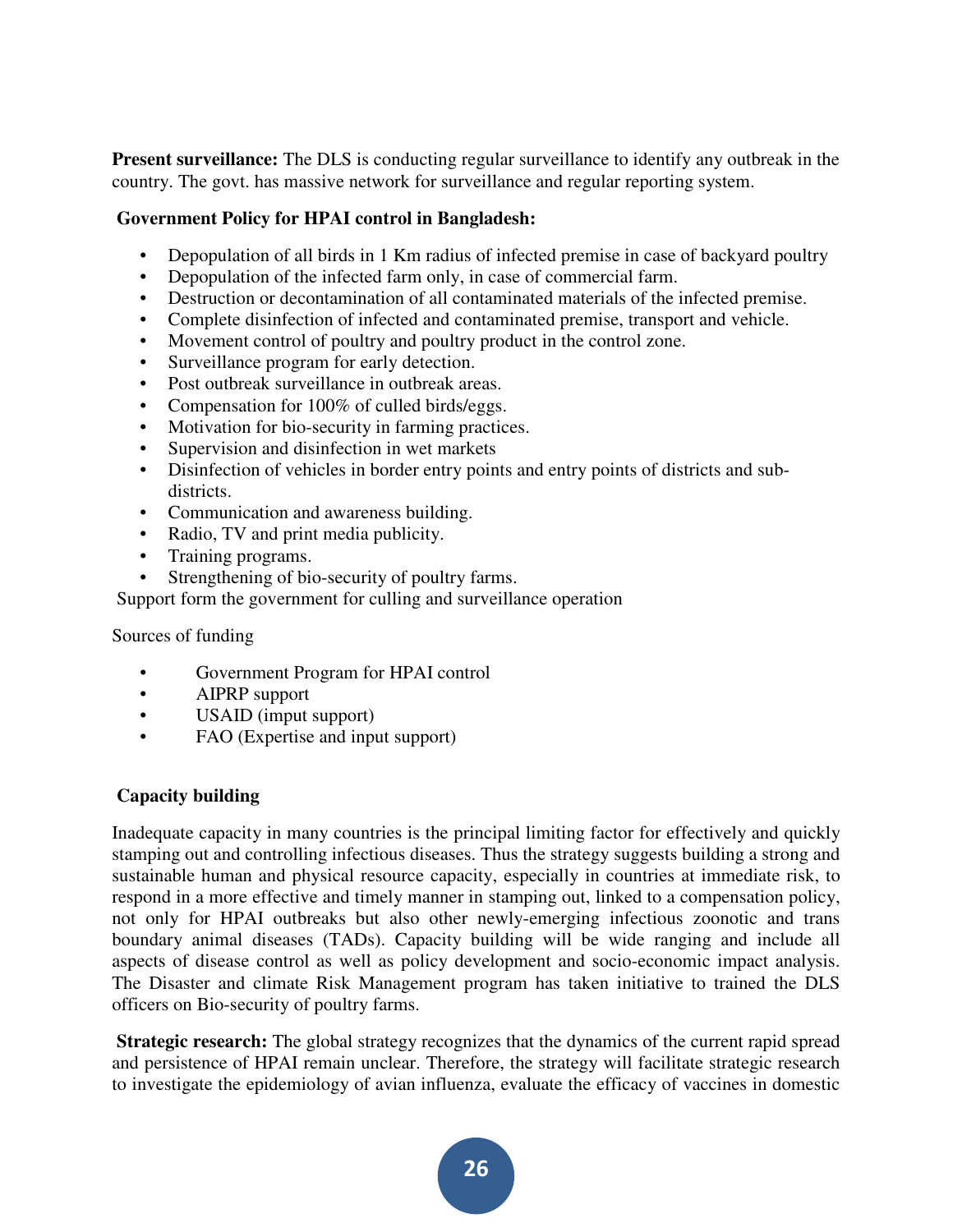ducks to reduce virus shedding in domestic duck reservoirs, of HPAI transmission dynamics in migratory birds, and work in close collaboration with regional and international advanced research institutions (ARIs) and wildlife organizations, to promote the development of improved vaccines and rapid diagnostic tests.

**Implementation:** The global strategy will be implemented at the national, regional and international levels. At the national level, well-defined country specific projects will be formulated.

At the international level, coordination of the national programs and sub regional networks will be under the umbrella of GF-TADs (global framework for the control of trans boundary animal diseases), a joint FAO/OIE initiative. The international coordination will provide technical backstopping to the sub-regional networks and national programs, promote international cooperation will provide technical backstopping of the sub-regional networks and national programs, promote international cooperation, and mobilize and coordinate resources for HPAI control. The regional coordination will be supported by the GF-TADS regional steering committees and by FAO's Regional Office for Asia and the Pacific (FAORAP, Bangkok) and in Regional/Sub-regional FAO Offices in Budapest, Nairobi, Bamako, Tehran, Cairo and corresponding OIE regional offices in Tokyo, Beirut, Buenos Aires, Bamako and Sofia.

The global HPAI control and eradication program will draw on the experience of other countries, and will be guided by FAO's experience of the Global Rinderpest Eradication Campaign (GREP) in successfully controlling and eradicating Rinderpest in Asia.

 **Disposal pit:**Disposal pit for dead birds or dead body is the highest priority and primary need for maintenance of proper bio-security and disease control. It is the observed that the small  $\&$ medium poultry farms have an acute problem for disposal of dead birds. Due to lake of proper facilities, most of them dispose their birds indiscriminately. They just throw the dead birds to their nearby jungle, free water body, river from where stray dogs, jackal, dirt eating wild birds etc. disseminate most of the diseases which poses a serious threat to other healthy flocks. So, a low cost scientific pit for proper funeral of the dead birds has been developed. Meanwhile govt. is raising awareness of the farmers to dispose the dead birds in a scientifically developed pit.

# **b.Anthrax:**

 Anthrax has emerged as a zoonotic disease in Bangladesh during 2009 -2010. The human outbreaks were preceded by animal outbreaks. The animal anthrax known as 'Torka' is believed to be enzootic for long in Bangladesh. The disease caused by the bacterium *Bacillus anthracis* is primarily a disease of herbivores and was one of the main causes of uncontrolled mortality in cattle, sheep, goats, horses and pigs worldwide until the development of an effective vaccine and advent of antibiotics. Although the organism has always been high on the list of potential agents with respect to biological warfare and bioterrorism, humans almost invariably contract the natural disease directly or indirectly from animals or animal products.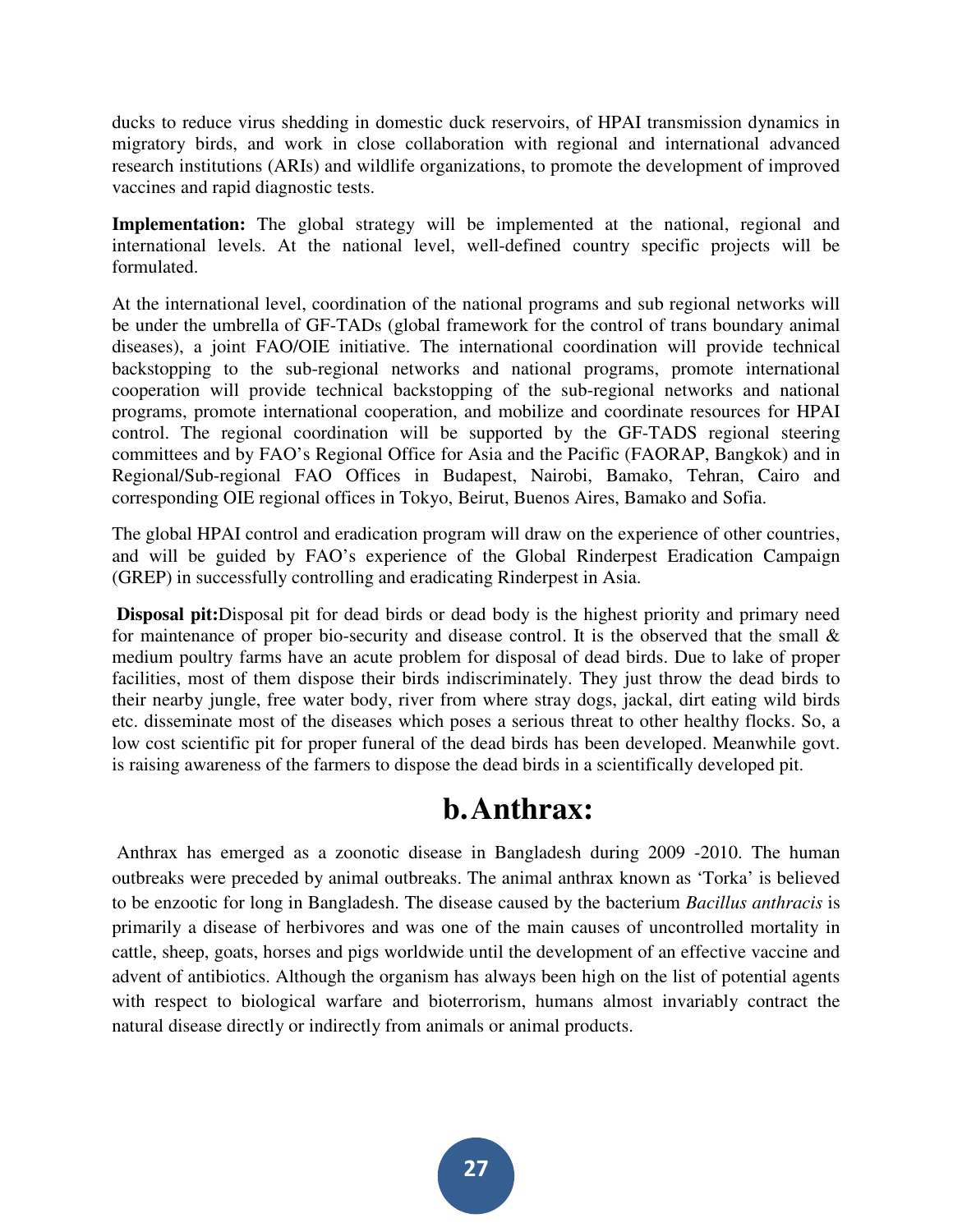#### **Global condition**

Through successful national programs, there has been a progressive global reduction in animal anthrax cases over the past three decades. The disease is now absent or only sporadic in the West Europe and the North America. Anthrax is hyper endemic in many countries of Africa with epizootic form in Chad and Ethiopia. In the Middle East, the disease is sporadic. Various levels of endemicity occur in central Asian countries, in western China and some other Southeast Asian countries. Anthrax is a severe problem in southern and eastern India. Humans are moderately resistant to anthrax and the incidence of anthrax in humans is low. Reported human: animal case ratios in a country reflect the economic condition, quality of surveillance, social traditions and dietary behavior. Whereas in northern Europe, there has been one human infection per 10 livestock cases, in Africa and Asia, there can be some 10 human cases per one livestock infection. There are approximately 10-100 thousand human incidences annually throughout the world with significant numbers of cases in Chad, Ethiopia, Zambia, Zimbabwe and India.

Figure: A typical lesion of an Anthrax affected patient



#### **Bangladesh condition**

Though there are not many reports, but anthrax in animal locally known as 'Torka' is believed to be enzootic in Bangladesh. Sixty two animal infections were recorded with 69% deaths from Pabna milk shed areas during 1980-84. In another report, there were found to be 333 animal cases during 1989-96 from Bangladesh. A number of outbreaks of animal anthrax were reported during 2009-10 infecting 140cattle and goat in different districts. The country has an estimated 23 million cattle, 1 million buffalo, 21 million goat and 3 million sheep. To prevent anthrax vaccination is practiced in the country since long. In 2009-2010, the total vaccine production was 38.29 million doses. Various reports indicate that the disease is more prevalent in areas-Pabna, Sirajganj and Tangail having greater cattle population. Like that of animal anthrax, reports for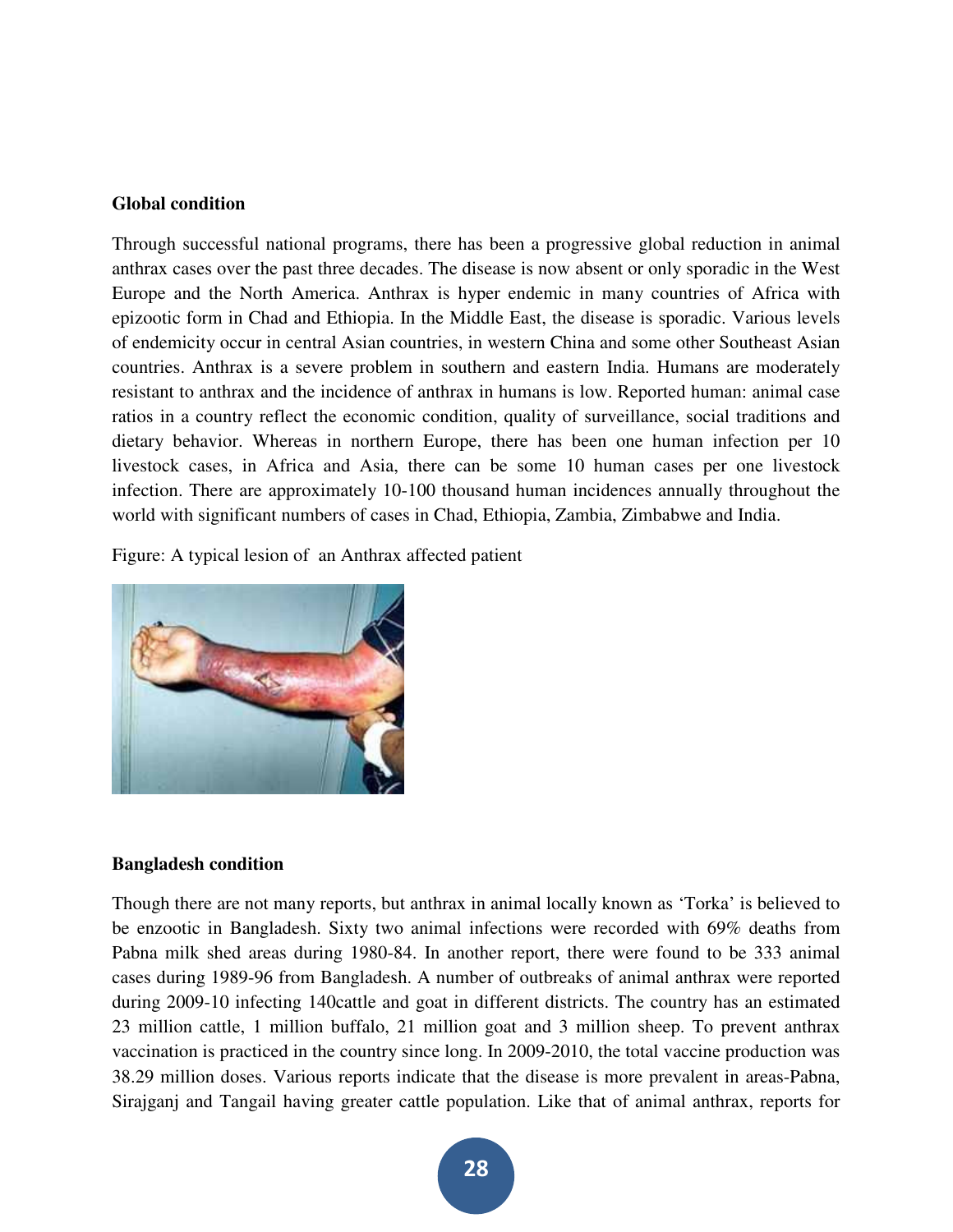human anthrax are also lacking. So the true picture of anthrax is not available. As the disease is thought to be enzootic and in agricultural setting, humans always get infection from infected animal, so anthrax is also likely to be prevailing in the country in endemic form. Samad and Haque (1986) reported 27 human cases of anthrax during 1980-84 and a research team of Institute of Epidemiology, Disease Control and Research (IEDCR) detected 19 cases out 624 tannery workers of Dhaka city in 1997. In 2009 and 2010, there were twenty nine human anthrax outbreaks with 706 outbreaks in 12 districts.

| Year                       | Animal case | Human case               |  |
|----------------------------|-------------|--------------------------|--|
| 1980                       | 6           | $00\,$                   |  |
| 1981                       | $\tau$      | $00\,$                   |  |
| 1982                       | 16          | 17                       |  |
| 1983                       | 21          | 10                       |  |
| 1984                       | 12          | -                        |  |
| 1989-96                    | 333         | $\overline{\phantom{a}}$ |  |
| 1997                       | $00\,$      | 19                       |  |
| October 2009 - June 2010   | 55          | 99                       |  |
| August 2010 - October 2010 | 140         | 607                      |  |
| Total                      | 450         | 725                      |  |

Table I : Reported findings of anthrax in animal and humans in Bangladesh

All the human cases were cutaneous anthrax and no inhalation or ingestion anthrax was ever reported from Bangladesh. The skin lesion was characterized by the presence of papule and/or vesicle, ulcer, erythema, surrounding oedema and tenderness. The lesions were mostly distributed on the upper limbs (75%), but were also present on lower limbs, face, chest, back, neck and scalp. Almost all of the cases with cutaneous lesion (97%) had slaughtered sick cattle or goats, or handled raw meat or were present at the slaughtering site.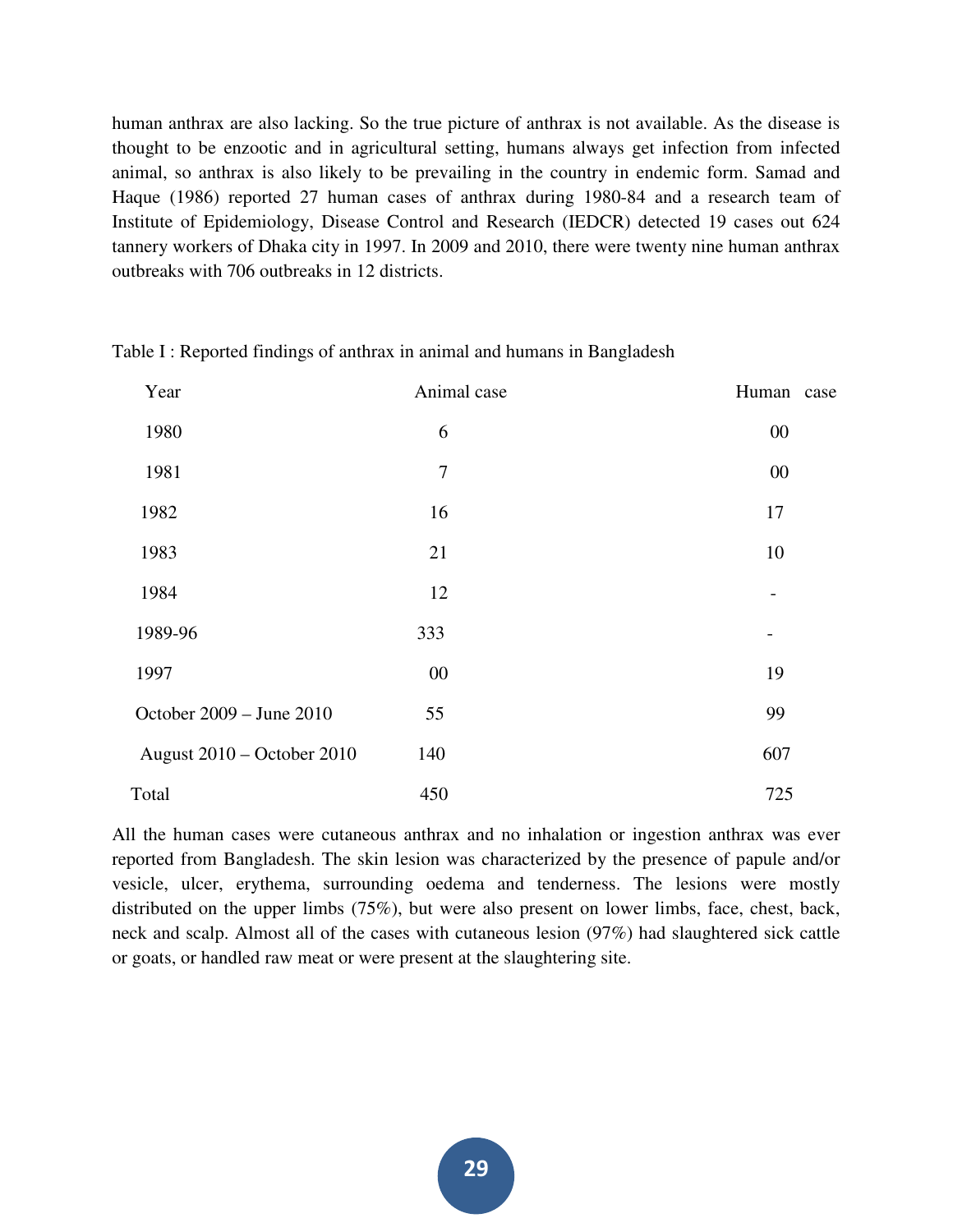## **c. Infectious Bursal Disease**

Infectious Bursal Disease virus (IBDV) is an avian pathogen responsible for an acute immunosuppressive disease that causes major losses to the poultry industry. The disease was first discovered in in 1962 in US. Overall prevalence due to the disease was recorded as 12.13%for Bangladesh and mortality rate was 5.25%. Seasonal influence of IBD showed a significantly higher prevalence 13.47% and mortality rate 7.73% in winter season in Bangladesh.

## **d. Newcastle Disease**

Newcastle disease is endemic in Bangladesh with prevalence of viscerotropic velogenic strains. the disease appear every year in epidemic form which causes 40-50% of the total mortality rate of poultry population in Bangladesh. The disease is characterized by sudden appearance and rapid spread within the flock with high morbidity and mortality. It may cause 100% mortality in young chickens and 80-90% in adult chickens.

#### **Pandemic threat of the emerging diseases.**

Nearly 75 percent of all new, emerging, or reemerging diseases affecting humans at the beginning of the  $21<sup>st</sup>$  century have originated in animals. Notable reminders of how vulnerable the increasingly interconnected world is to the global impact of new emergent diseases include HIV/AIDS, severe acute respiratory syndrome (SARS), H5N1 avian influenza, and the pandemic 2009 H1N1 influenza virus. The speed with which these diseases can emerge and spread presents serious public health, economic, and development concerns. It also underscores the need for the development of comprehensive disease detection and response capacities, particularly in those geographic areas where disease threats are likely to emerge.

## **Role of different international agencies FAO, WHO, OIE and others.**

Pathogens circulating in animal populations can threaten both animal and human health, and thus both the animal and human heath sectors have a stake in, and responsibility for, their control. Pathogens – viruses, bacteria or parasites – have evolved and perfected their life cycles in an environment that is more and more favorable to them and ensures their continuity through time by replicating and moving from diseased host to a susceptible new host. While FAO, OIE and WHO have long-standing experience in direct collaboration, the tripartite partners realize that managing and responding to risks related to zoonoses and some high impact diseases is complex and requires multi-sectoral and multi-institutional cooperation. The FAO-OIE-WHO Global Early Warning and Response System for Major Animal Diseases, including zoonoses,(GLEWS), combines the alert and response mechanisms of the three organizations in order to avoid duplication and coordinate verification processes. FAO also has numerous databases for which integration into GLEWS is required. To support the notification of cases of the main animal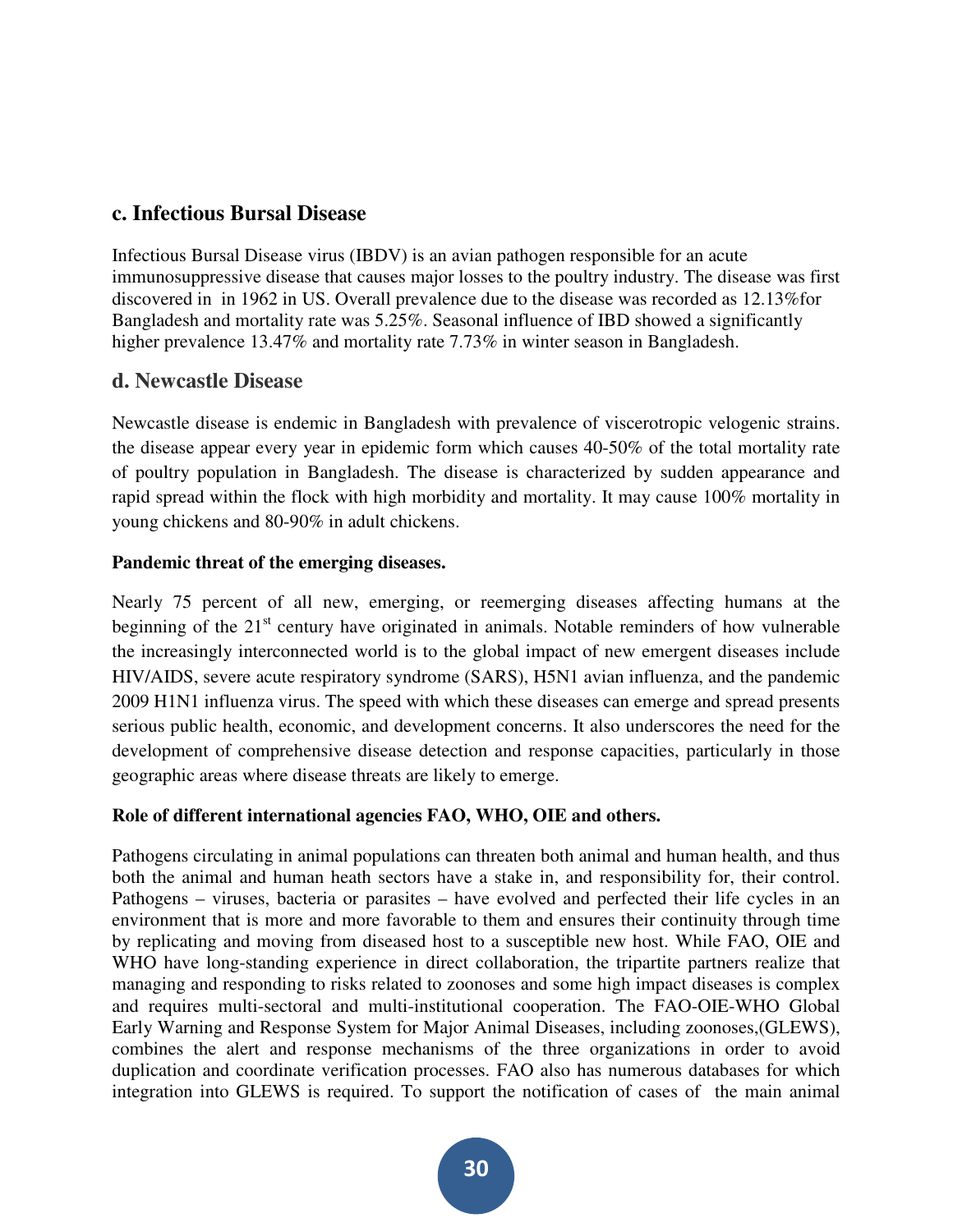diseases, including zoonoses, and the subsequent analyses of these data, the OIE has developed the World Animal Health Information System and Database (WAHIS and WAHID). FAO, OIE and WHO have together developed numerous coordination mechanisms. Annual tripartite meetings are organized alternatively by the three organizations in order to improve coordination. The tripartite organizations also communicate weekly regarding matters of common interest and have liaison officers that function at the global level, which has facilitated the preparation of joint messages and shared publications. Technical experts from the three organizations regularly participate in technical meetings or consultations hosted by partner organizations and, at times, represent the other organizations at high level conferences.

#### **Impact on trade and commerce due to emerging diseases.**

Due to Anthrax in USA,2001 there loss US\$ 250 million.In Hongkong due to Influenza A ,1997 there loss US\$ 22 million due to poultry slaughtering.In Malaysia due to Nipah Virus swine slaughtering US\$ 540 million in 1999.

In China 2003 due to SARS there loss US\$ 25 billion.

In Peru 1991 Cholera loss US\$ 770 million.

In Tanzania 1998 Cholera loss US\$ 36 million.

Bovine Spongiform Encepalopathy at United Kingdom loss US\$ 9 billion from 1990-98. In India due to Plauge in 1994 there loss US\$ 2 billion.

# **IV.IMPACTS OF CLIMATE CHANGE:**

## **Impacts in livestock sector:**

- High mortality due to direct physical influence of heat and cold. Because the extreme climatic condition disrupt the internal homeostasis of the animals which affects the normal physiology of animals and birds.
- High outbreak of emerging and remerging diseases.
- Direct loss of animals due to natural hazards like flood, cyclone, storm surges, earth quake, Tsunami, Tornado, Aila, Sidr etc.
- Saline intrusion damaging the pasture land.
- Scarcity of pure drinking water following Flood, Cyclone, Saline intrusion, Sidr/Aila
- Loss of production due to high temperature/low temperature.
- Huge mortality of poultry due abrupt fluctuation of temperature.
- Outbreak of emerging diseases.
- Change of the nature of virus, bacteria.
- Excessive growth of some disease vector due to change in environmental temperature such as Protozoa, helminth and external/internal parasites.
- Loss of fertility
- Loss of milk production
- Loss of egg production.
- Drought

.

- River erosion
- Destruction of feeds and fodder.
- Damage of animal shelter/shed.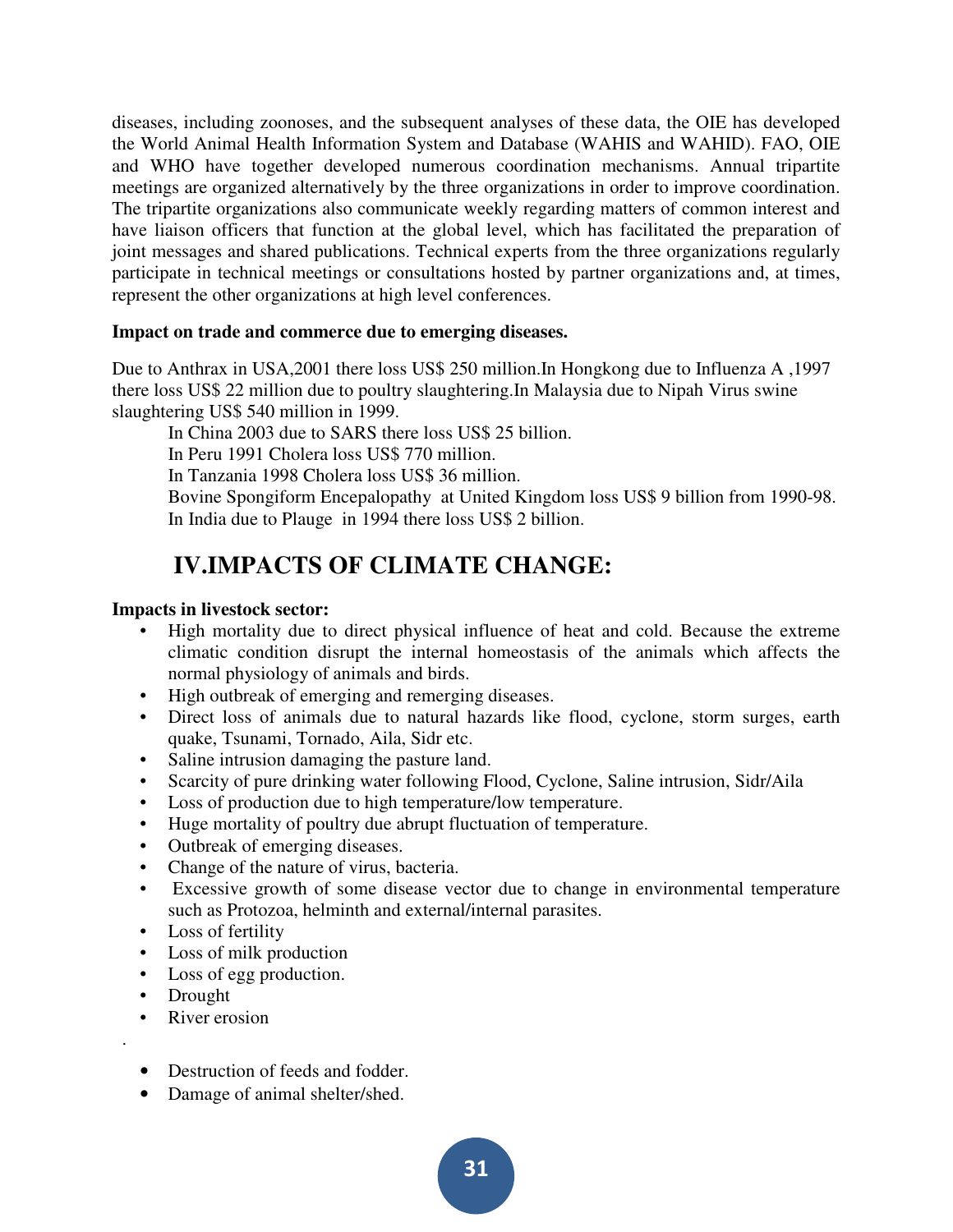- Spread of disease vector like the bacteria, virus, helminth, protozoa etc.
- Spread of corrosive substance and industrial waste which contaminate water.
- Water become heavily contaminated due decomposition of dead body in water.
- Contamination of water with the mixing of human and animal excreta in water.
- Damage of straw, hay and other Agro- Industrial by product.
- Damage of communal and other indigenous pasture land.
- Accommodation problem of animals birds due to inundation.
- Marketing of animals.
- Loss of productivity.
- Due to shortage of cash money peoples force to sell their animals with very low price for their livelihood.
- Huge loss of productivity due to scarcity of feed.
- Animal get infection due to vegetative growth of different types of spore forming organisms in the newly grown pastures like Anthrax, fowl cholera, food poisoning by clostridium, Fasiolosis, Actinomycosis, Actinobacilosis, Hemorrhagic Septicemia, coccidiosis etc. Which causes high mortality in livestock sector.
- Crisis aggravate due to unavailability of fodder seeds and cuttings for rehabilitation program.

# **Socio-economic Impact:**

- Unemployment due to damage of poultry and dairy farms specially the small, medium and marginal farmers. In rural and in peri-urban areas hundreds of thousands of youth are involved in poultry and dairy farming and it is their only source of employment and means of livelihood.
	- Malnutrition in a major section of the society.
	- Unemployment
	- Increase vulnerability among women, marginal farmers due to loss of animals.
	- Problem is increasing in livelihood of rural and periurban livestock keepers
	- Increasing the price of the product
	- Decrease export.
	- Increase social unrest due to unemployment.
	- Reduced and retardation of growth of the children due to lack of milk, meat and eggs.
	- Price hike of the product affect the low income group.
	- Increased production cost.
	- Impact on poultry feed industry.
	- Impact on maize price.
	- Impact on the people involved in trading of livestock and livestock product.
	- Impact on international trade.
	- Impact on the industry of hides and skin.
	- Increased health hazards for human being due to increase of zoonotic diseases.
	- Increase in animal food borne diseases.
	- Increase in inflation in national economy.
	- Hamper the growth of pharmaceuticals which produces livestock drugs.
	- Increase scarcity of fuel in rural areas.
	- Decrease in money flow from town to the rural areas.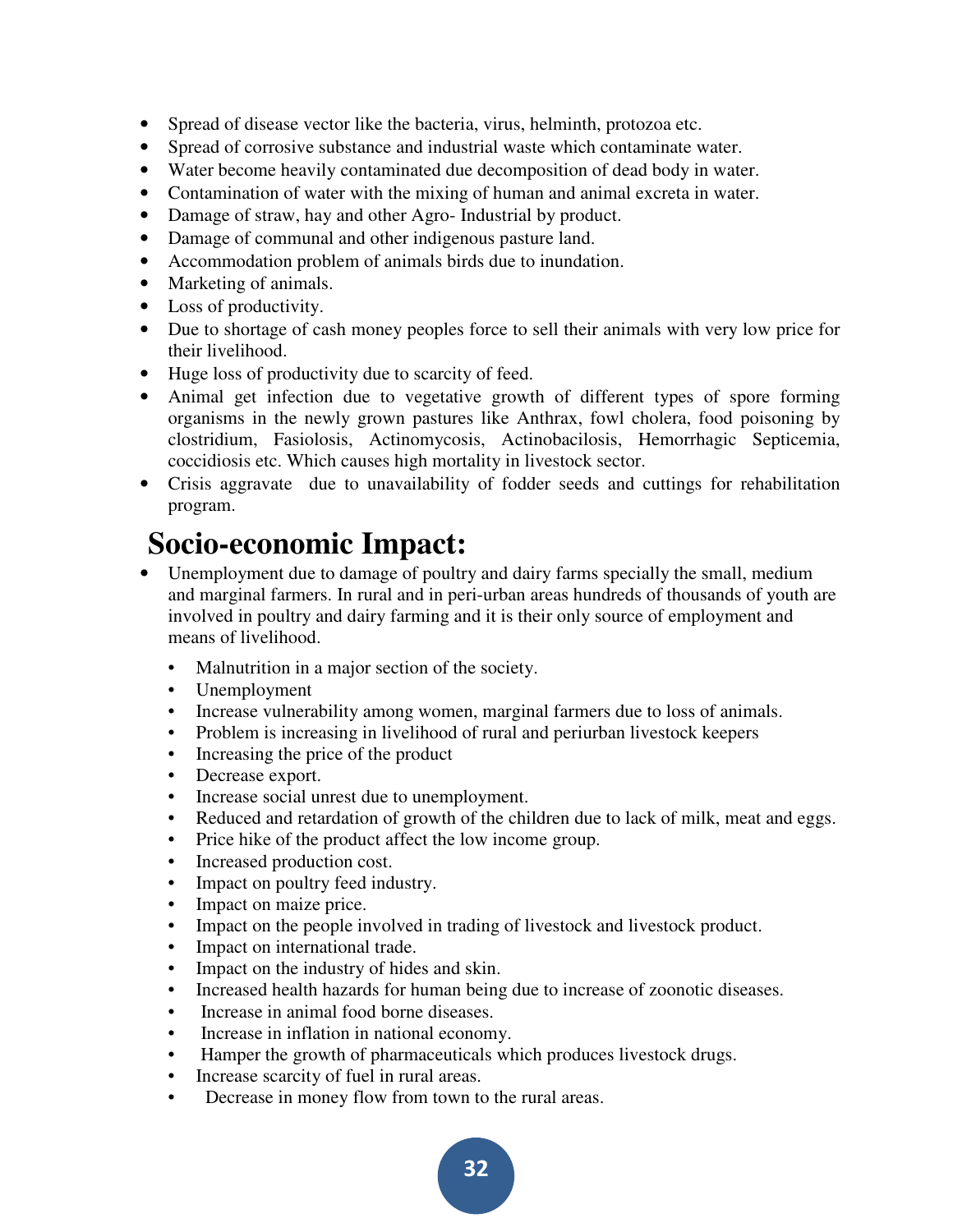• Decrease selling and buying of other commodities in the rural areas.

## **V. International and National drivers working on climate change**

## **1.International drivers**:

The issue of climate change is the national and international issue. As because the climate in any area or region in the world has the effect in other areas or other countries also. For instance due to release of green house gas from industrialized nation causing the global worming which are affecting all countries. As a result the countries which are not responsible for global worming they are also becoming the victim of the impact of climate change. So, the international community through UN umbrella is trying to launch various types initiatives, guidelines, plan of actions etc. Following the UN guideline the IPCC has been drafted various policy issues, rules regulations, support to the nations those who are victim of climate change etc. So, during the development of any action plan on DRR & CCA it is essential to synchronize the national

initiatives with UN initiatives. Among the international initiatives following are important:

## **a.HYOGO FRAMEWORK FOR ACTION (HFA) 2005-2015**

On January 18-22, 2005, the World Conference on Disaster Reduction was held in Kobe, Japan. About4,000 participants from 168 states, 78 observer organizations from the UN and other intergovernmental organizations, 161 NGOs and 154 media organizations attended the conference. The broad objective of the conference was building the resilience of nations and communities to substantially reduce the losses in lives and social, economic and environmental assets of communities.

The specific objectives were:

• Conclude the review of the Yokohama Strategy and Plan of Action with a view to updating the guiding framework on disaster reduction for the 21st century;

• Identify specific activities aimed at ensuring the implementation of relevant provisions of the Johannesburg Plan of Implementation (JPOI), adopted in 2002 at the World Summit on Sustainable Development (WSSD);

• Share best practices and lessons learned to support and facilitate disaster reduction within the context of attaining sustainable development, and identify gaps and challenges;

• Increase awareness of the importance of disaster reduction policies to facilitate and promote the implementation of those policies; and

• Increase the reliability and availability of appropriate disaster-related information to the public and disaster management agencies in all regions, as set out in the relevant provisions of the JPOI.

## **b.UNITED NATIONS FRAMEWORK CONVENTION ON CLIMATE CHANGE (UNFCCC)**

Climate change is rapidly emerging as one of the most serious threats that humanity may ever face. Global warming threatens the development goals for billions of the world's poorest people.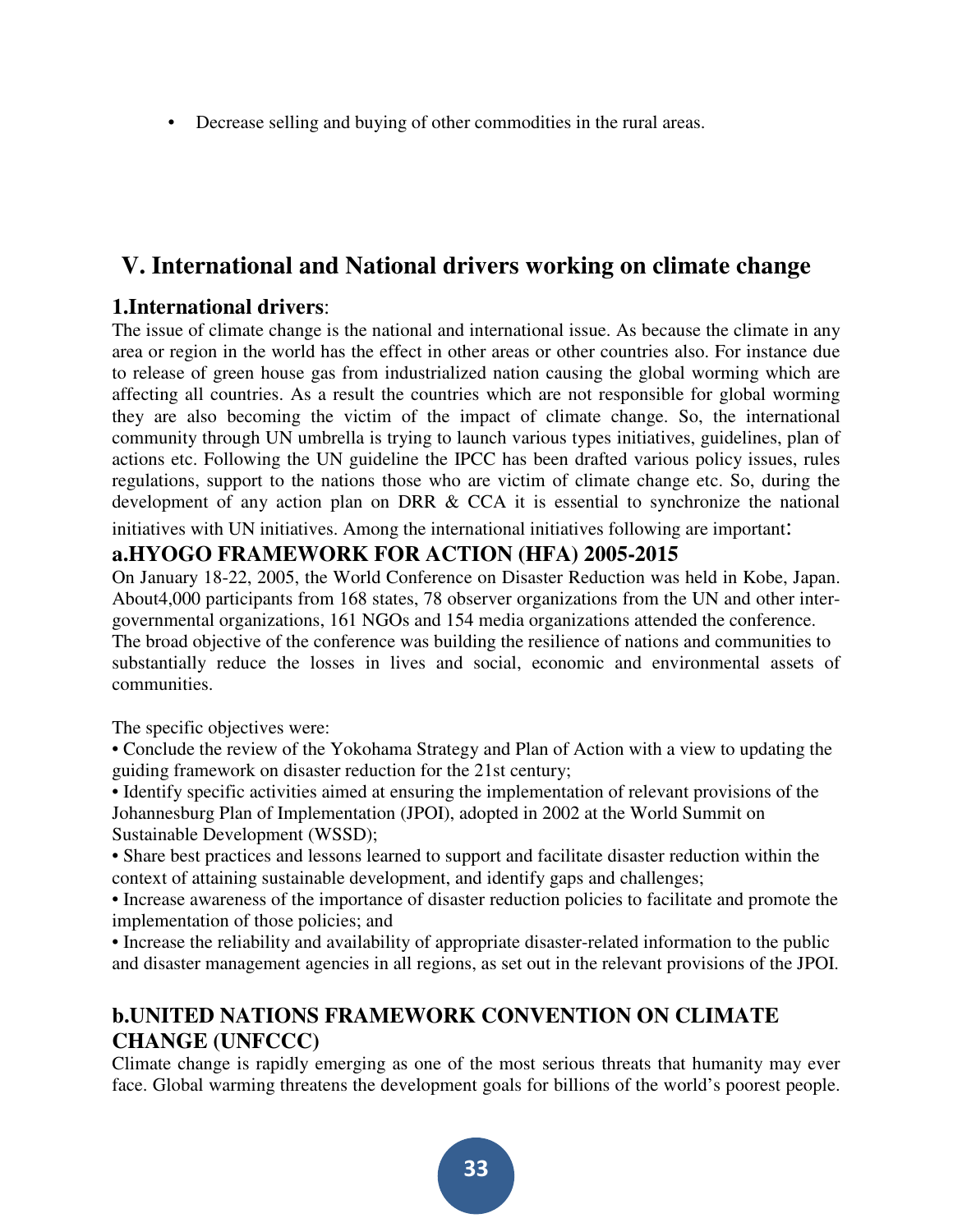We face genuine danger that recent gains in poverty reduction will be thrown into reverse in coming decades, particularly for the poorest communities. The Convention on Climate Change sets an overall framework for intergovernmental efforts to tackle the challenge posed by climate change. It recognizes that the climate system is a shared resource whose stability can be affected by industrial and other emissions of carbon dioxide and other greenhouse gases. The Convention enjoys near universal membership, with 189 countries having ratified. Under the Convention, governments: Gather and share information on greenhouse gas emissions, national policies and best practices. Launch national strategies for addressing greenhouse gas emissions and adapting to expected impacts, including the provision of financial and technological support to developing Countries Cooperate in preparing for adaptation to the impacts of climate change

## **c. SAARC Framework for Action(SFA) 2006-2015**

The Heads of State or Governments in the 13th Dhaka Summit called for elaboration of a Comprehensive Framework on Early Warning and Disaster Management. In view of the December 2004 Asia Tsunami and the 2005 Pakistan Earthquake, the Heads of State or Governments underscored the urgency to put in place a regional response mechanism dedicated to disaster preparedness, emergency relief and rehabilitation to ensure immediate response. They directed the concerned national authorities to coordinate their activities in the areas of disaster management such as early warning, exchange of information, training and sharing of experiences and best practices in emergency relief efforts.

Following the Dhaka Declaration, a SAARC (South Asian Association for Regional Cooperation) Expert Group was formed to formulate a regional comprehensive framework on disaster management for the SAARC region. The expert group met in Dhaka on 7-9 February 2006. As per the mandate of the Meeting and taking into account the deliberations of the Meeting, Bangladesh circulated a draft Comprehensive

Framework on Disaster Management titled- 'Disaster Management in South Asia: A

Comprehensive Regional Framework for Action 2006-2015', for consideration. After detailed discussions and amendments, the Framework was adopted in the Meeting.

Strategic Goals of the framework include the following:

- Professionalizing the disaster management system;
- Mainstreaming disaster risk reduction;
- Strengthening of community institutional mechanisms;
- Empowering community at risk particularly women, the poor and the disadvantaged;
- Expanding risk reduction programming across a broader range of hazards (all hazards approach);
- Strengthening emergency response systems; and
- Developing and strengthening networks of relevant national, regional and international organizations.

The SFA identifies the following as the priority areas for action:

- Develop and implement risk reduction strategies
- Establish Regional and National Response Mechanisms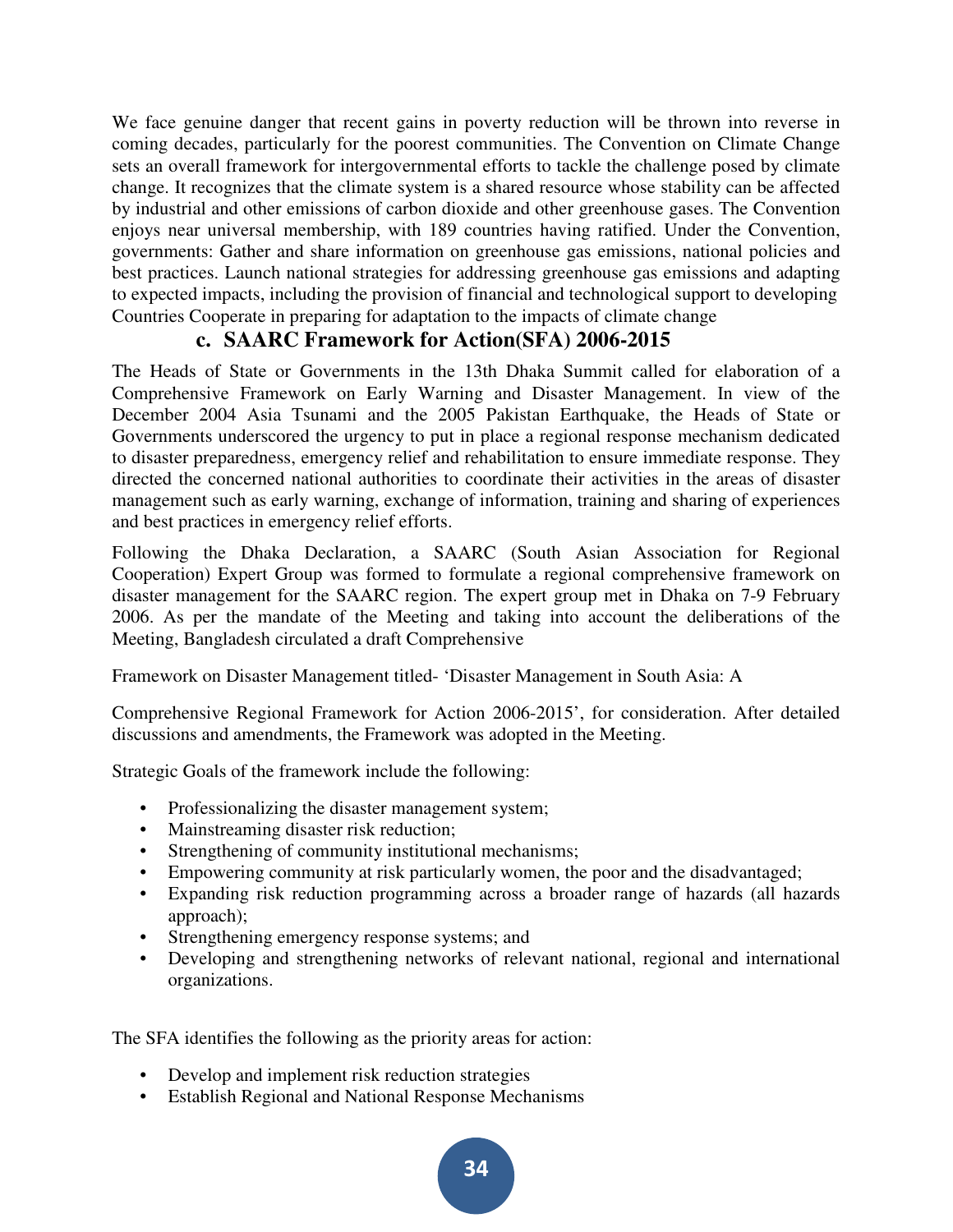- Establish a Regional Information Sharing Mechanism and Develop Network of
- Institutions and Organizations
- Develop and implement Disaster Management training, education, research and awareness programs
- Apply the ICT for disaster management.
- Establish an effective monitoring and evaluation mechanism.

# **2.National:**

## **Polices, Regulatory framework and principal actors in Disaster Management in Bangladesh**.

In Bangladesh there was a disaster management activities since the independence of the country but was not systematic. In 1997 Government of Bangladesh has developed the SOD for systematic, well defined institutional responsibilities to guide and to coordinate the whole implementation process of Disaster Management in Bangladesh.

 In September 2000 MDG was developed by UN and The Millennium Declaration identified, among others, the following key objectives: Protecting the vulnerable "We will spare no effort to ensure that children and all civilian populations that suffer disproportionately the consequences of natural disasters…are given assistance and protection so that they can resume normal life as soon as possible."Protecting our common environment, resolving to "intensify cooperation to reduce the number and effects of natural and man-made disasters".

Its principal goals include the following:

- 1. Eradicate extreme poverty and hunger
- 2. Achieve universal primary education
- 3. Promote gender equality and empower women
- 4. Reduce child mortality
- 5. Improve maternal health
- 6. Combat HIV/AIDS, malaria and other diseases
- 7. Ensure environmental sustainability
- 8. Develop a global partnership for development

To enhance the capacity of low income group and of vulnerable World Bank, IMF and Bangladesh GOB in wide spread discussion with stakeholders had been developed PRSP.

The core principle of the Bangladesh PRSP includes the following:

- It is country-driven and promotes national ownership of strategies through broad-based participation of civil society;
- It is result-oriented and focused on outcomes that will benefit the poor;
- It is comprehensive in recognizing the multidimensional nature of poverty;
- It is partnership-oriented and involves coordinated participation of development partners (government, domestic stakeholders, and external donors); and It is based on a long-term perspective for poverty reduction.

Since 2003 the GOB is actively promoting the implementation of the international paradigm shift in DM from conventional response and relief actions towards a more comprehensive risk reduction culture, recognizing food security as a crucial aspects of community resilience. New priorities have been set to further promote community level preparedness, response, recovery and rehabilitation.

In 2008, the Government has presented the drafts of a new National DM Act, Policy and Plan as well as revised SoD. Basically the SOD illustrate the specific responsibility of the MoFL and also the responsibility of the DLS regarding risk reduction such as Focal point, budgetary system, mainstreaming,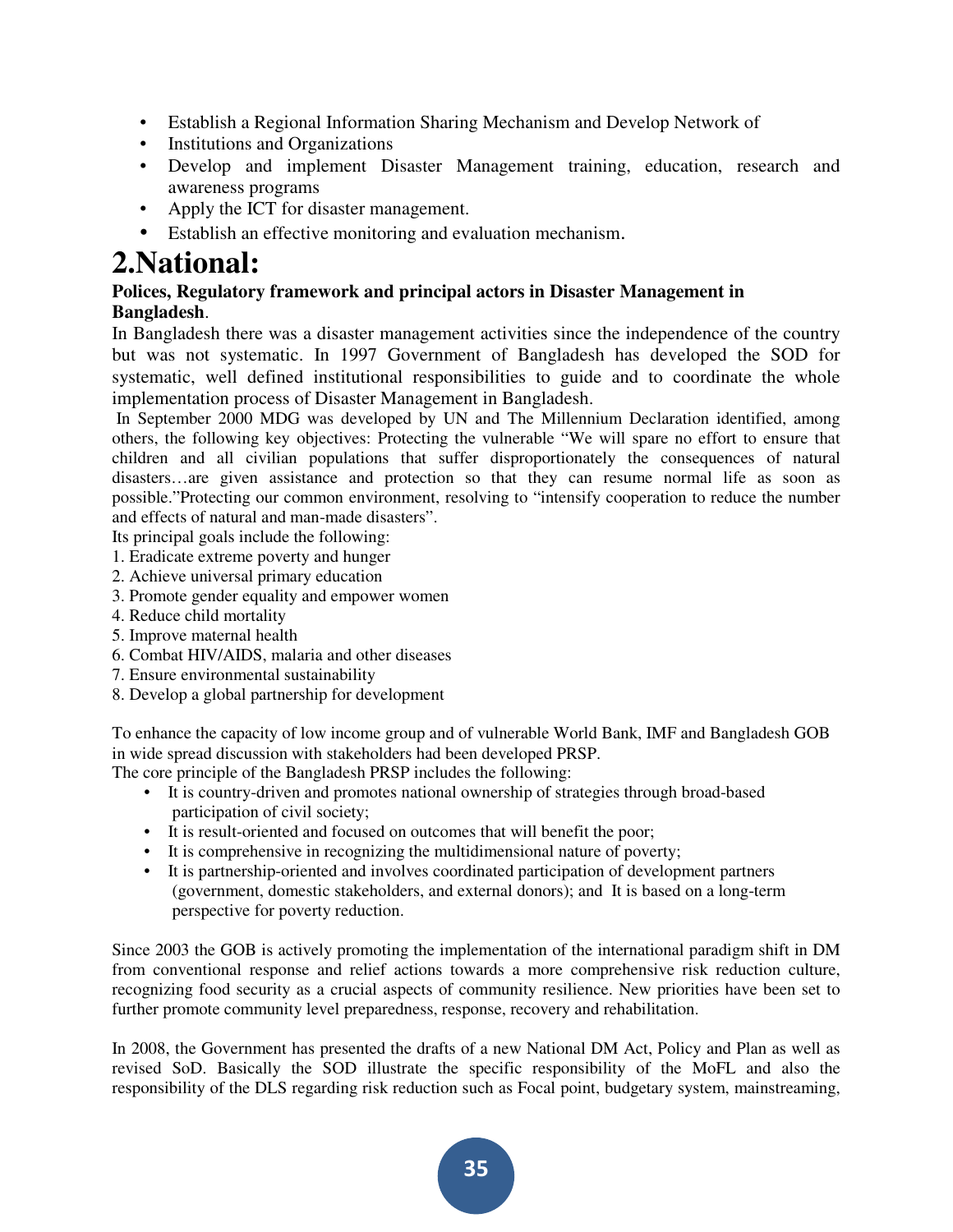research on hazards analysis, preparedness, Bio-security, shelter, inventory, animal feed, vaccine, medicine, emerging diseases etc. The draft revised Standing Orders on Disaster (SoD) of 2008, detail the response and recovery mechanisms and responsibilities of key stakeholder agencies in immediate crisis. The new draft of SoD includes the risk reduction component covering preparedness and prevention aspects, which were not addressed in the previous version. According to the SoD, all ministries, divisions/ departments and agencies will prepare their own Sectored Action Plans for disaster management and for efficient implementation with regard to their specific responsibilities outlined in the SoD. The SoD create the commitment to establish disaster management committees at every leveland also provide ample scope for the Government, NGOs and the private sectors to think and plan locally, involving communities into needs-based program development. In SOD the formation of different interrelated committees, structures has been mentioned to provide the disaster management activities in a formal structural shape.

#### **a. Committees at National Level**

- National Disaster Management Council (NDMC), headed by the Hon'ble Prime Minister.
- Inter-Ministerial Disaster Management Coordination Committee (IMDMCC), headed by the Hon'ble Minister in charge of the Ministry of Food & the Ministry of Disaster Management (MoFDM).
- National Disaster Management Advisory Committee (NDMAC) headed by an experienced person to be nominated by the Hon'ble Prime Minister.
- Cyclone Preparedness Program Implementation Board (CPPIB) headed by the Secretary, MoFDM.
- Disaster Management Training and Public Awareness Building Task Force (DAMTATF),
- Focal Point Operation Coordination Group of DM (FPOCG), NGO

 Coordination Committee on DM and Committee for Speedy Dissemination of Disaster Related Warning/ Signals (CSDDWS) are the other committees and organizational structures headed by the DG of DMB to ensure smooth functioning of DM System in the country.

• Besides these committees, MoDM works as the co-coordinating Ministry with its two Directorates the DMB and DRRA.

#### **b. Committees at Field Level:**

- District Disaster Management Committee (DDMC), headed by the Deputy Commissioner.
- Upazilla Disaster Management Committee (UzDMC), headed by the Upazilla Nirbahi Officer (UNO).
- Union Disaster Management Committee (UDMC), Headed by the Chairman of the Union Parishad.
- City Corporation/*Pourashava* Disaster Management Committee headed by the Mayor/Pourashava Chairman. These field level committees include representatives from NGOs, Social Organizations, Local Government Bodies and other Government Departments.

The draft NDMA 2008 has given a legislative background for implementing the DM activities which include the saving of life and properties of the people. This draft NDMA eventually with some amendment passed from the National Parliament as Disaster Management Act 2012 which is discussed in another paragraph.

 The draft National Plan for Disaster Management (NPDM) for 2008-15 is the guideline document which presented how to develop the relevant disaster Management plan for any department addressing the key issues like risk reduction, Climate change adaptation, gender, mainstreaming, capacity building, livelihood, community empowerment and different stages of disaster Management. The plan also contains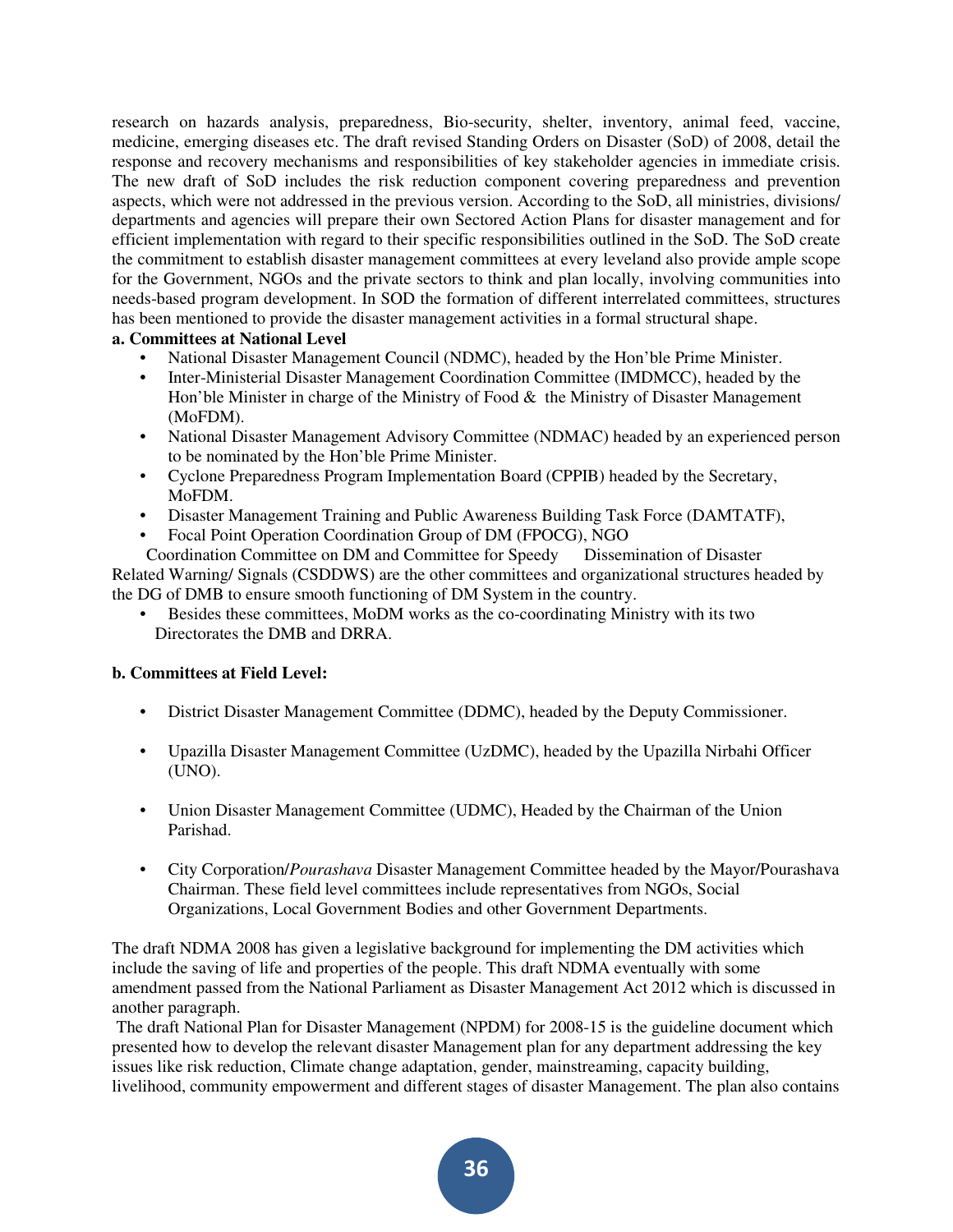main hazard specific management plans and different plan formats for each district, upazilla, union and city corporation. The NPDM makes a reference to the plan of

developing various guidelines for government at all levels to assist Ministries, NGOs, DMC and civil society in implementing disaster risk management programs. It also includes the Disaster Management Action Matrix (2008-2015) for specific goals mentioned in the National Disaster Management Policy,

specifying the key targets, expected out comes, action agenda, agencies and departments.

## **c. Strategic goals of SAARC FRAMEWORK FOR ACTION (SFA) 2006-2015**

The Heads of State or Governments in the 13th Dhaka Summit called for elaboration of a Comprehensive Framework on Early Warning and Disaster Management. The SAARC countries agreed to increase cooperation among the member countries in the areas of regional response mechanism dedicated to disaster preparedness, emergency relief and rehabilitation to ensure immediate response.

Following the Dhaka Declaration, a SAARC (South Asian Association for Regional Cooperation) Expert Group was formed to formulate a regional comprehensive framework on disaster management for the SAARC region. The expert group met in Dhaka on 7-9 February 2006. As per the mandate of the Meeting and taking into account the deliberations of the Meeting, Bangladesh circulated a draft Comprehensive Framework on Disaster Management titled "Disaster Management in South Asia: A Comprehensive Regional Framework for Action 2006-2015", for consideration. After detailed discussions and amendments, the Framework was adopted in the meeting. Bangladesh has taken the SAARC goals in it's Draft National Disaster Management Policy 2008. The strategic Goals of the framework include the following:

- Professionalizing the disaster management system;
- Mainstreaming disaster risk reduction
- Strengthening of community institutional mechanisms;
- Empowering community at risk particularly women, the poor and the disadvantaged
- Expanding risk reduction programming across a broader range of hazards (all hazards
- approach);
- Strengthening emergency response systems; and
- Developing and strengthening networks of relevant national, regional and international organizations.

#### **d. Disaster Management Act 2012:**

The govt of Bangladesh has passed a bill in the National Parliament on  $24<sup>th</sup>$  September 2012 which known as Disaster Management Act 20012, for organizing the DM activities in a coordinated, Object oriented, strong and well structured with a view to strengthen DRR to reduce the loss of life and properties in an acceptable level, ensuring humanitarian relief activities to the affected people and development of strong concerted systematic approach of DM among the Govt. and Non govt. organizations. This act basically is the latest complete legislative guide line for comprehensive disaster management in Bangladesh. The Disaster Management Act 2012 provides guideline for DM activities, safety and security of the Govt. and other stakeholder involved DM activities by law. The act describes the detailed responsibility of Govt. officers regarding DM of various department of govt. It also the mentioned the govt. policy how to conduct the DM activities with other stakeholders like the NGO's and private organizations. The formation of different committees for DM activities from National level to field level or last tires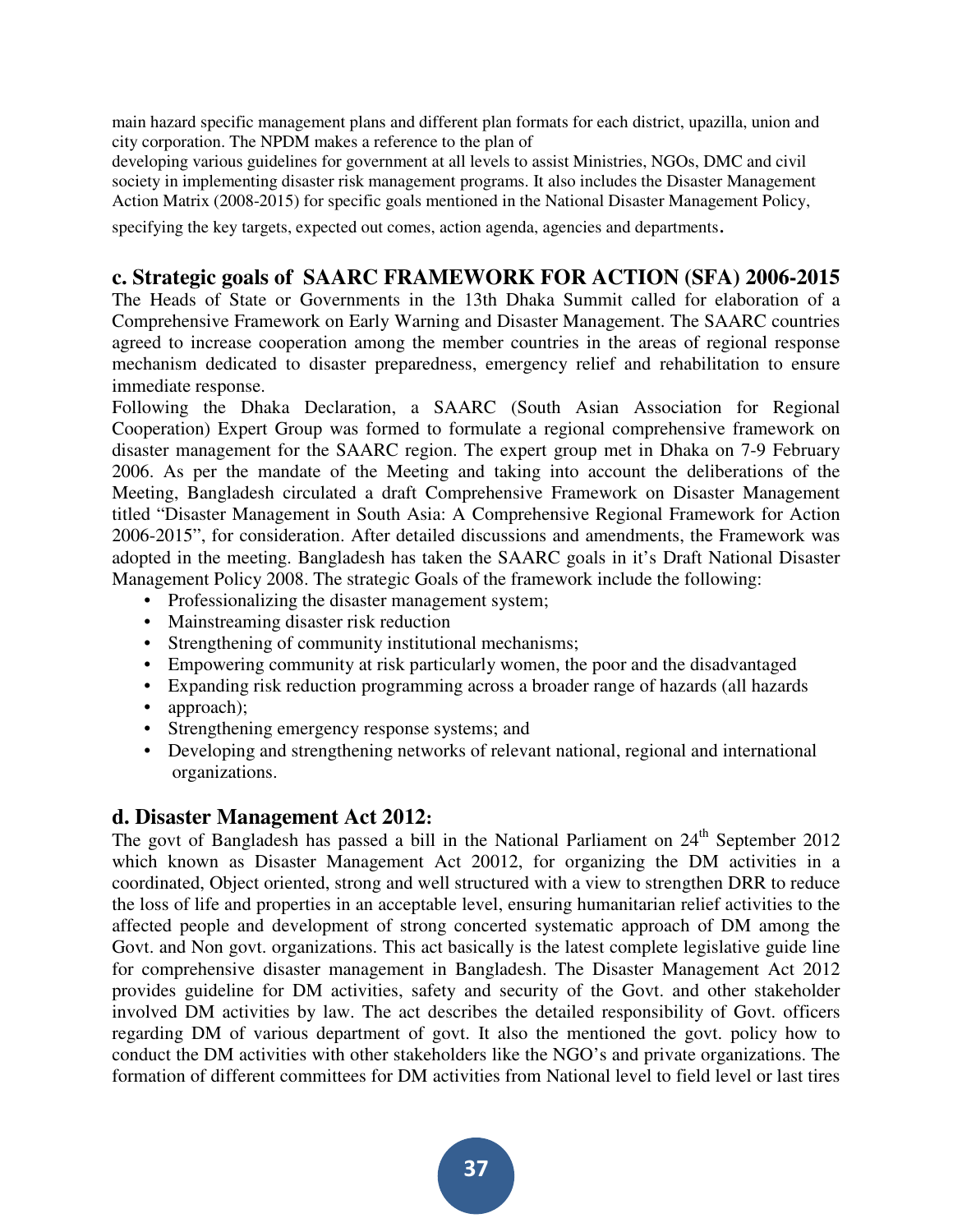of administrative unit has been specify very clearly. As on the act the following committees will exist for smooth operation of DM activities from national level to field level.

a)National Disaster Management Council-Headed by honorable PM.

b) National Disaster Response Coordination Group- Headed by Honorable Minister Disaster Management and Relief.

c)National Level Disaster Management Committee-To fulfill the objective of the law and there will be

National level committee, Board and Platform such as

National Disaster Management committee,

National Disaster Management Advisory Committee,

Cyclone Preparedness policy committee

Cyclone preparedness Implementation Board.

Earthquake ,, and awareness committee

National platform for Disaster Risk Reduction

Disaster Signal Message Dissemination Committee.

#### Mechanism Implementation Committee

The act provides the various illustrations on fund utilization mechanism. The act has mentioned there will be a Funding infrastructure in the National level and District level.

- National disaster management Fund
- District Disaster Management Fund

The sources of funding are to:

- Govt. grant
- Grant from foreign govt. or organization or grant from international organization.
- Grant from local authority
- Grant from local elite person
- Fund from any other legal source.

The will be used as per the govt. rules and regulation following disaster as necessary.

According to the Act, the Ministry of Disaster Management and Relief (MoDM&R) is responsible for the overall coordination of all disaster management efforts at different levels such as various Ministries of the govt. The major role of Disaster Management Buruea is to ensure support to disaster management decision makers, planners and practitioners in different levels. The Department of Disaster Management and Relief is responsible for providing effective and comprehensive disaster risk management services, including post emergency response relief and rehabilitation, and to implement disaster management programs at community level.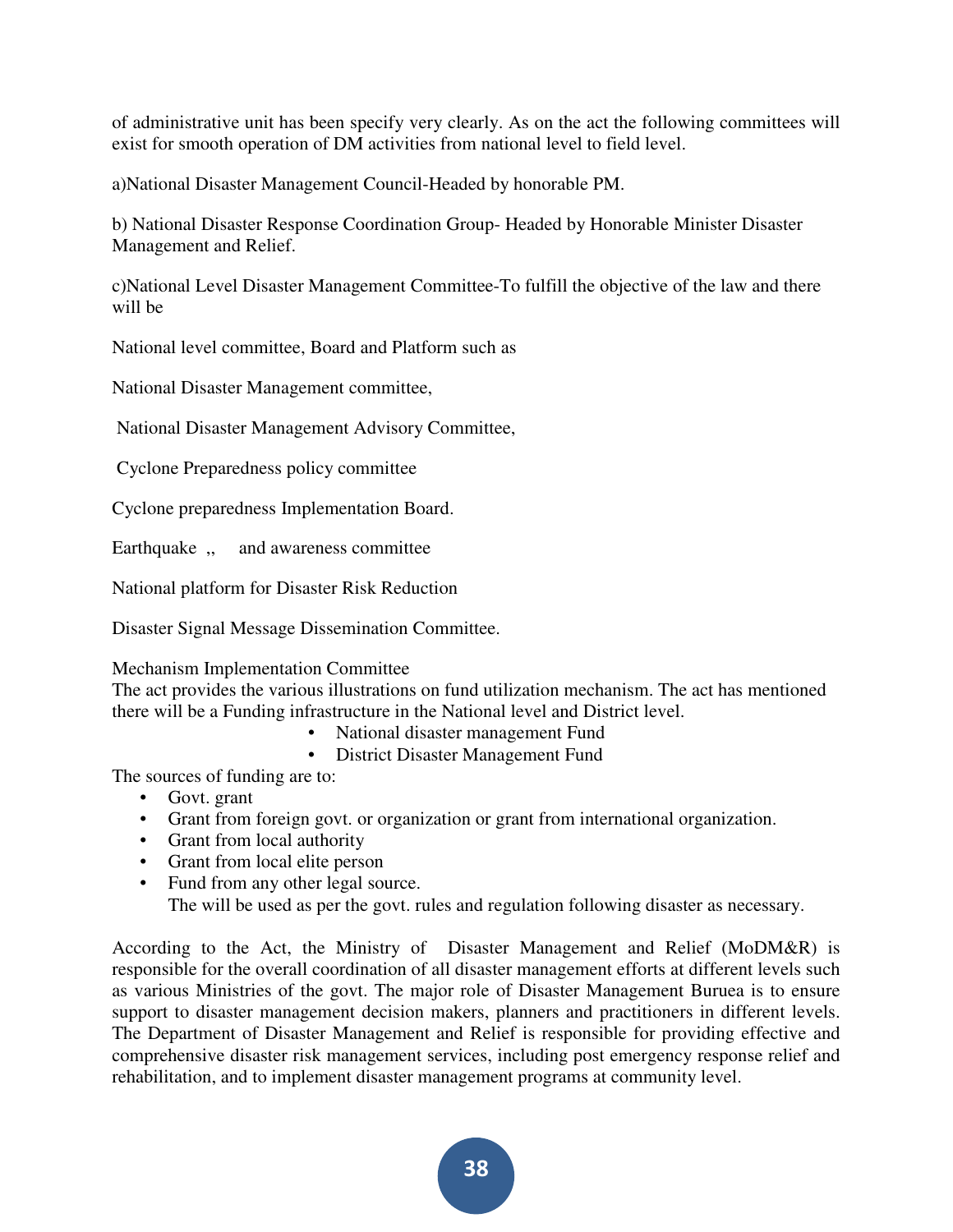The core functions for this task are outlined in the allocation of business for the Ministry in the Government's Rules of Business. The act mentioned that the Disaster Management division will be re-designate/renamed as Department of Disaster Management and Relief. This DDM&R having the authority to coordinate with other department/ division of the govt. as a focal department on DM.

The Disaster Management Act 2012 is generous in implementing DRR & CCA activities through GO and NGO collaboration which has created a plenty of opportunities for govt. officials to work together with NGO,s, Private sector, individual initiatives regarding DM.

#### **e. Comprehensive Disaster Management Program(CDMP):**

In order to catalyze and assist putting into practice its new, more comprehensive approach, in 2003 the GoB launched the Comprehensive Disaster Management Programme (CDMP). The CDMP reports to the MoFDM and is mandated to raise the awareness level of institutional members to risk reduction issues and the use of disaster risk reduction (DRR) tools for planning and managing in a more integrated way, both mitigation and response initiatives. The CDMP has adopted a programme approach that encompasses all aspects of risk management and in doing so could facilitate the move from a single agency response and relief system to a broad multisectoral (entire government, NGOs, and development partners) strategy. To drive the risk reduction programme, the CDMP has developed five priority sub-programs: Capacity Building, Partnership Development, Community Empowerment, Research and Information Management and Response Management. The first implementation phase of CDMP ends in 2009. The GOB has decided to extend the project activities for the second phase till 2014. In the context of this POA, the most relevant feature of the CDMP's second phase is the directive of mainstreaming DRR across a group of 12 target ministries and 13 departments, including the Ministry of Livestock and Fisheries. Mainstreaming efforts will target strategic policy or planning units within key ministries and offer a range of technical advice and resource materials to support the up-take of 5 risk reduction approaches. Support will include the development of the tools and resources necessary to inform and guide other ministries, including guidelines and templates for inclusion of DRR in sector policies and planning. Finally, this output area will provide a vertical linkage with the work of CDMP Phase II in rural risk reduction by connecting planning at central and

local levels and flagging the hazard risks identified through the Community Risk Assessment (CRA) and Risk Reduction Action Plan (RRAP) process

## **VI. National Livestock Development Policy 2007:**

## a. **Objectives of the National Livestock Development Policy:**

The general objective of the National Livestock Development Policy:

To provide the enabling environment, opening up opportunities, and reducing risks and vulnerability for harnessing the full potential of livestock sub-sector to accelerate economic growth for reduction of rural poverty in which the private sector will remain the main actor, while the public sector will play facilitating and supportive role.

The specific objectives of the National Livestock Development Policy:

1. To promote sustainable improvements in productivity of milk, meat and egg production including processing and value addition;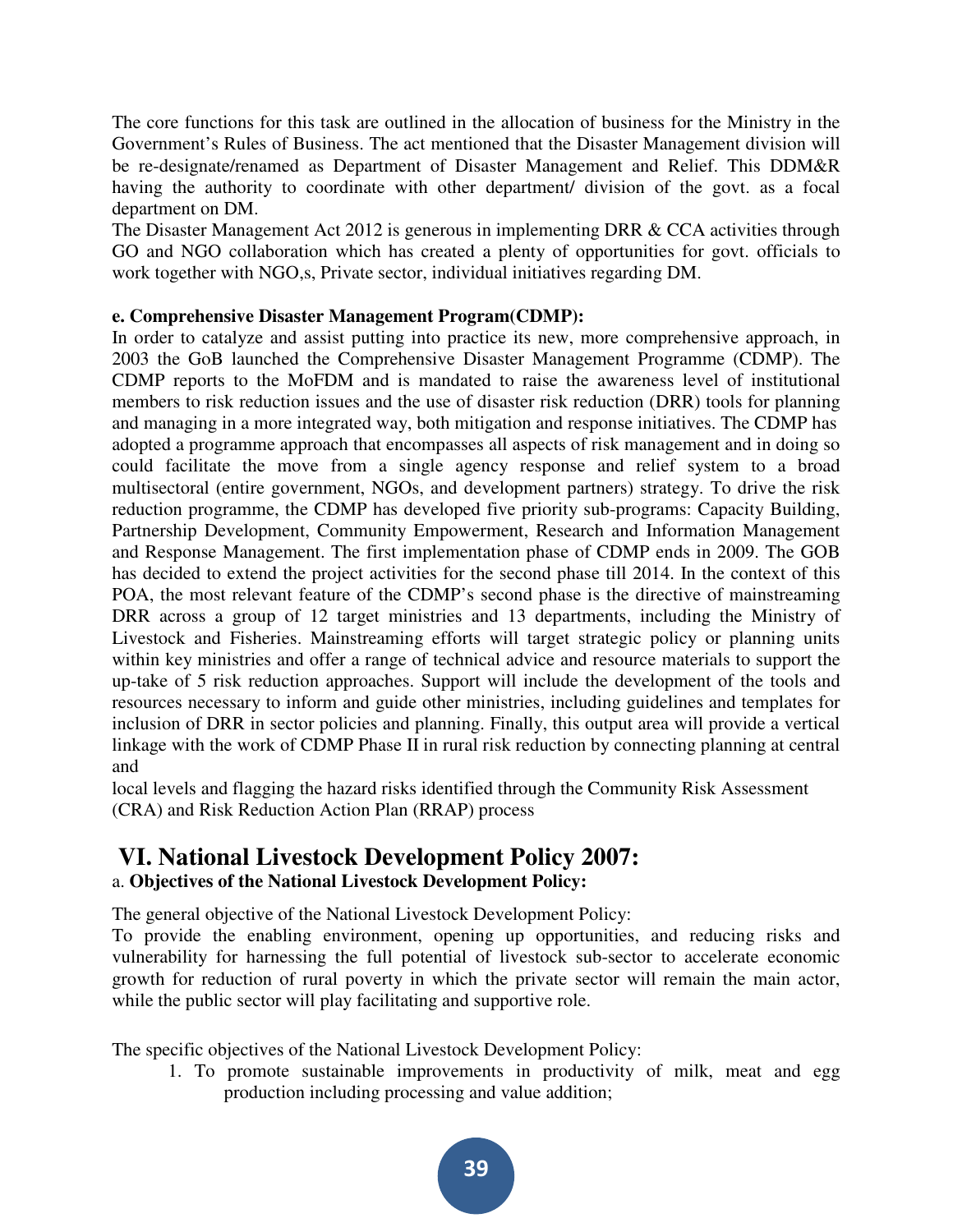2. To promote sustained improvements in income, nutrition, and employment for the landless, small and marginal farmers; and

3. To facilitate increased private sector participation and investments in livestock production, livestock services, market development and export of livestock products and by-products.

#### **b. Policy framework for dairy development is**:

- 1. Cooperative dairy development (Milk Vita model) would be expanded in potential areas of the country;
- 2. Successful pro-poor models for community-based smallholder dairy development including appropriate contact farming schemes would be replicated;
- 3. Smallholder dairy farming, integrated with crop and fish culture would be promoted;
- 4. Supply chain based production, processing and marketing of milk and milk products would be promoted;
- 5. A National Dairy Development Board would be established as a regulatory body to promote dairy development;
- 6. "National Dairy Research Institute" would be established to carry out research in various aspects of dairying.

## **c. Policy framework or Poultry Development**:

- 1. Successful pro-poor models would be replicated for semi-scavenging poultry development;
- 2. Formation of poultry smallholder groups, CBOs, and producers associations would be facilitated;
- 3. Quality control of poultry feeds and feed ingredients would be ensured through establishment of a legal body and enforcement of regulations;
- 4. Production and consumption of safe meat, milk and eggs would be ensured;
- 5. Organic meat, milk and eggs production would be promoted;
- 6. Criteria and guidelines would be established to ensure supply of quality day-old chicks;
- 7. Specific guidelines would be developed and enforced for establishing environmentfriendly commercial poultry farms. Small commercial farms would be converted into profit oriented large farms following cooperative system;
- 8. Poultry farms of the DLS would be utilized as breeding and multiplication farms / centers for smallholder training, technology testing and demonstration etc;
- 9. Smallholder production and marketing of ducks and minor poultry species (e.g.Quail, Goose, Pigeon, Guinea fowl) in selected areas would be promoted;
- 10. Government has already declared BLRI as National Reference Laboratory for detection of Avian Influenza virus and other emerging diseases . It would be strengthened at International standard;
- 11. National Avian Flu Preparedness Plan would be implemented;
- 12. All Commercial Poultry farms will be registered with DLS;
- 13. Bio safety protocol developed by the MoFL should be followed by the concern stakeholders.

## **d. Policy framework for Veterinary Services and Animal Health:**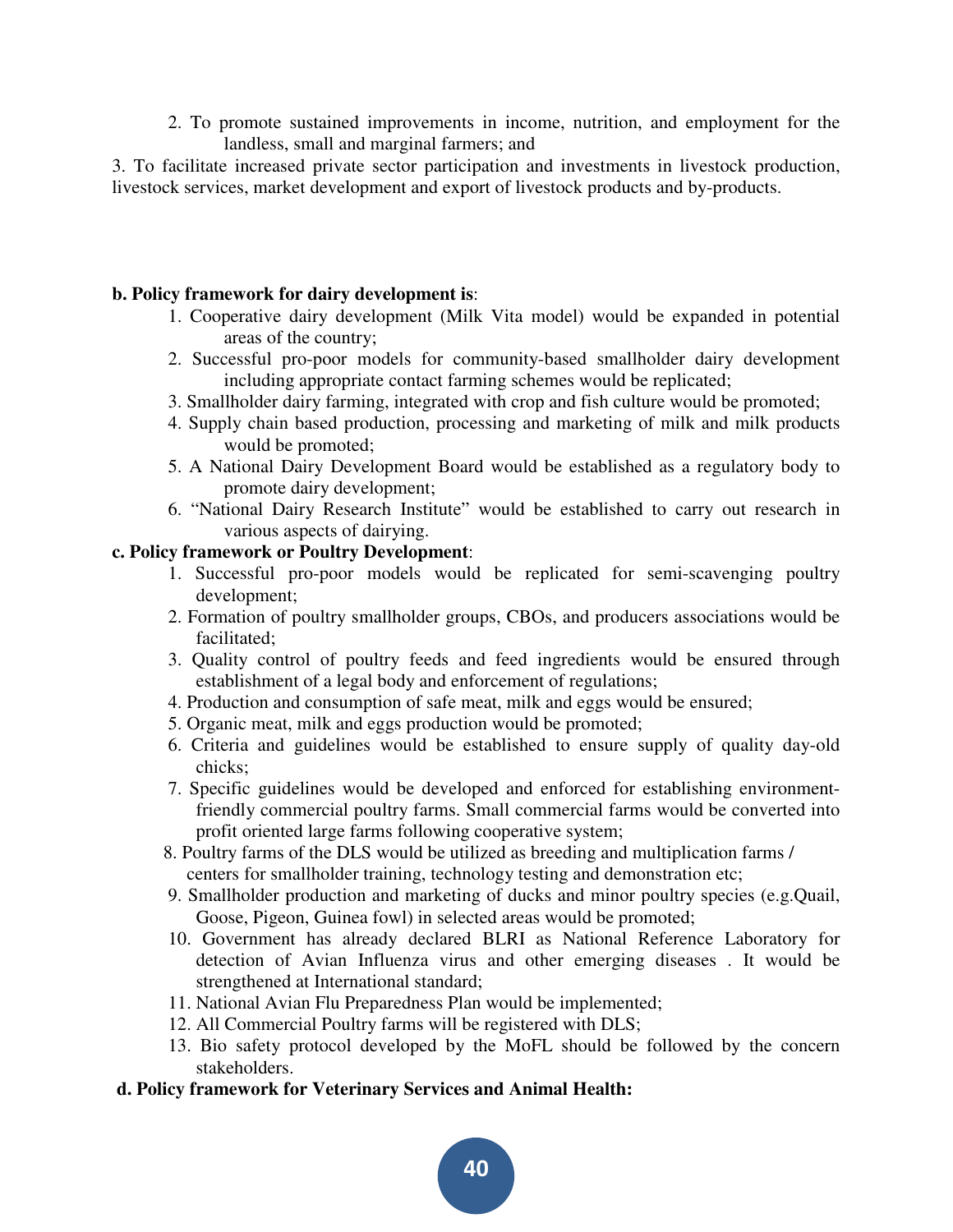- 1. Soft loans would be provided to accelerate the development of private veterinary services;
- 2. Community-based veterinary service would be developed through special projects;
- 3. Mobile veterinary services will be provided by DLS;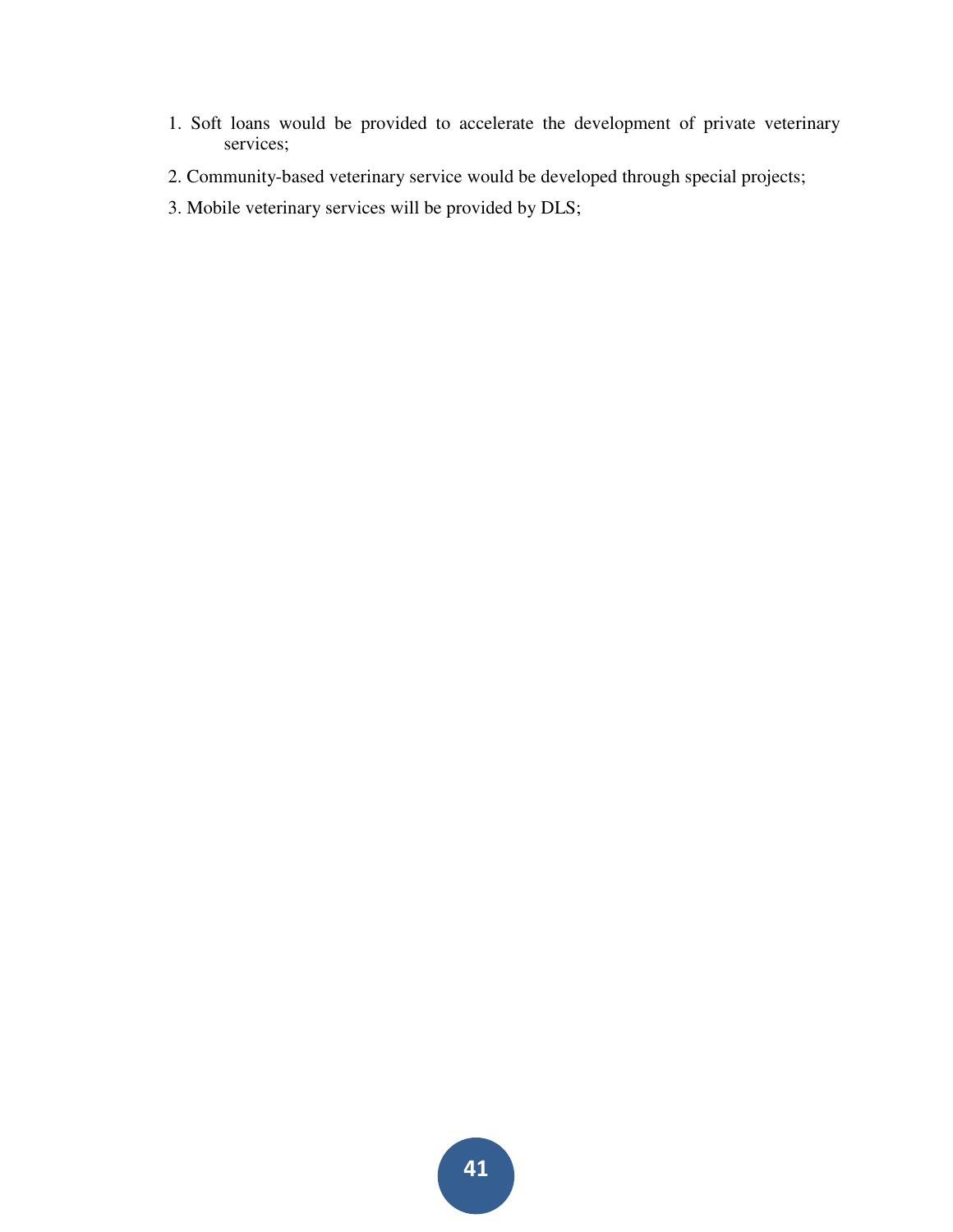- 4. An autonomous Quality Control Agency would be established to ensure quality of veterinary drugs, vaccines, feeds, feed ingredients and breeding tools and materials;
- 5. A licensing system for veterinary pharmacists and a quality monitoring system of veterinary services would be introduced;
- 6. Veterinary research would be strengthened in critical areas, particularly those related to provision of public goods and services;
- 7. Veterinary public health services would be strengthened and closer linkages with the Department of Health would be established;
- 8. Capacities of disease investigation network of DLS would be strengthened for disease surveillance, quarantine services and emergency planning to manage major disease outbreaks including Avian Influenza and other emerging diseases;
- 9. Specific strategy would be developed for controlling economically important transboundary animal diseases;
- 10. Veterinary Council would be strengthened to help ensure quality veterinary services;
- 11. "National Livestock Health Disaster Committee" would be formed including all trade organizations to combat crises related to animal and human health;
- 12. A separate "Veterinary Cell" would be established in Department of Drug Administration for facilitating decision making on veterinary drug registration and approval in Bangladesh. Animal Health Companies Association and related trade association would be included in the committee to represent the private sector.
- 13. Promote and encourage private sector to set-up compliant veterinary diagnostic center, clinics and hospitals to cater the `needs of the farmers and other beneficiaries.

#### e. **Policy framework for Feeds and Animal Management**:

- 1. Feed and fodder development strategy would be developed for community- based fodder cultivation along roads and highways, rivers and embankments, in Khas lands, and in combinations with crops;
- 2. Necessary support would be provided to private sector for promotion of crop residues, Agro-Industrial by product and unconventional feed resources as animal feed.
- 3. An Animal Feed Act would be approved and implemented to ensure feed quality; and
- 4. Resources would be provided for training of dairy farmers on improved animal management and husbandry practices.
- 5. Market driven industries should be developed on feed, feed additive, forage seed and forages;
- 6. Human resource should be developed for feed and fodder production.

## **f. Breeds Development**

## **g. Policy framework for Breeds Development:**

- 1. Conservation and utilization program of potential indigenous breeds for subsistence farming would be developed;
- 2. A comprehensive human resource development program in animal breeding would be developed;
- 3. Frozen semen production unit would be established/extended for wide scale artificial insemination of Cattle, Buffalo and Goats to face the challenges of service shortage of proven buck throughout the country;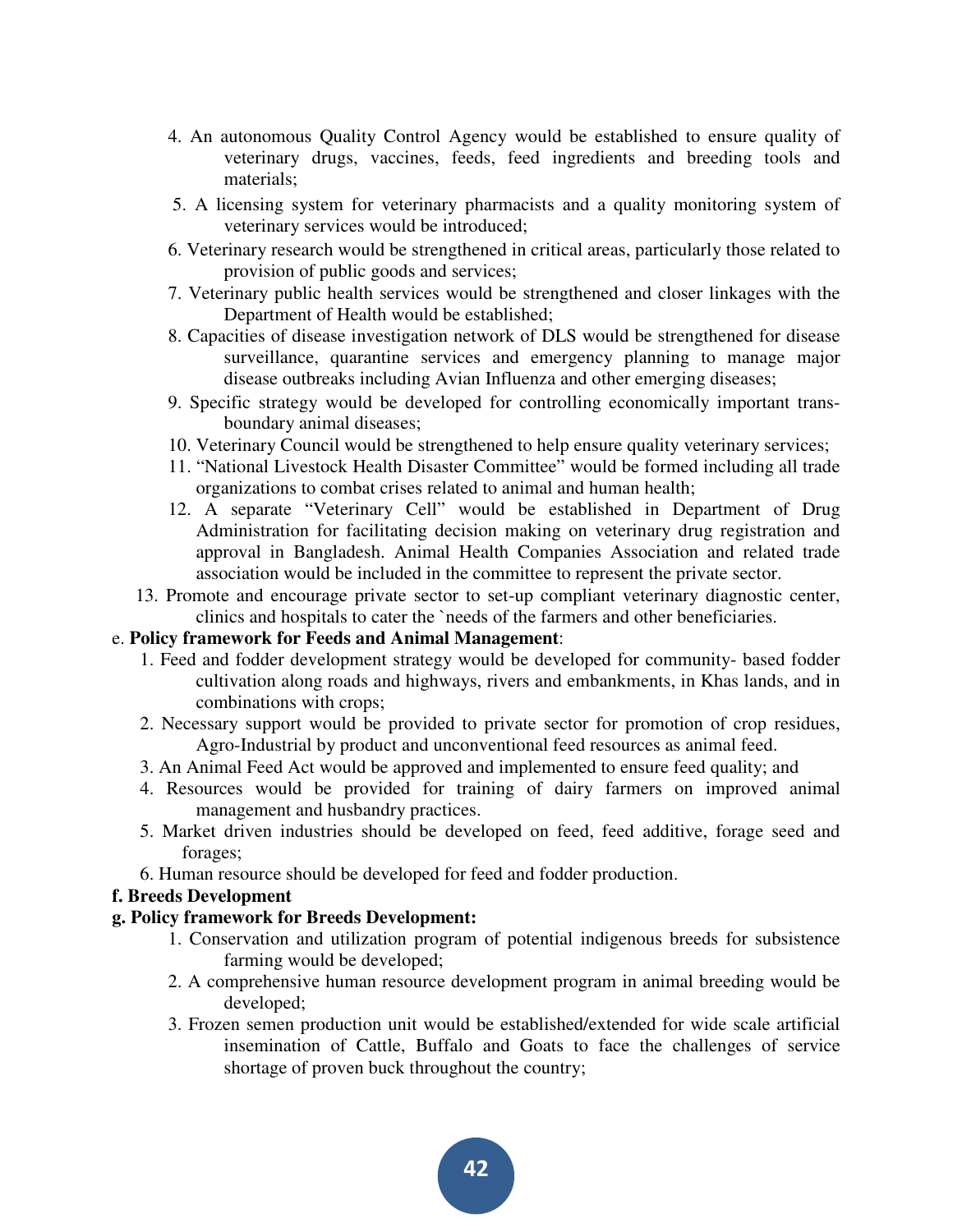4. 'Breeders Association' would be established for monitoring and coordination of livestock breeding activities in the country.

#### **h. Breeding Policy Recommendations**

Rapid improvement in animal productivity for food security and livelihood leading to poverty reduction is needed in Bangladesh. The need for planning to intensify livestock productivity is a crying need of the time. In order to maximize overall profitability, the herd/ flock must have appropriate combination of genetically high potential breeds along with good health care, feeding and management system. Appropriate breeding program is an important part of livestock development strategy. Breeding strategy usually aims at maximizing production per animal / bird. Conventional animal breeding techniques are based on quantitative genetics, essentially a statistical science and this approach has been very successful in temperate part of the globe. However, pre-requisites for breeds and breeding program are (a) accurate recording, (b) large herds / flocks or cooperation between small herds / flocks, (c) efficient artificial insemination and breeding organizations, and (d) a well-trained extension service. Very few developing countries including Bangladesh

#### **VII. DLS ADMINISTRATIVE SET UP AND CURRENT LIVESTOCK EXTENSION SERVICES:**

**a. Administrative set up :**For the extension of livestock services The Directorate of Livestock Services was established in 1960 and renamed as the Department of Livestock Services (DLS) in the late 1980s. The mandate and functions of DLS include all activities related to livestock development and control of livestock diseases. This includes provision of veterinary services, conservation and genetic improvement of livestock and poultry breeds, artificial insemination, development of feeds and fodder for improving livestock nutrition, extension of livestock services, vaccine production, procurement and distribution of drugs and equipments, training, analysis and diagnostic services, collection of data and economic assessment of livestock production and the development of zoo animal and survey of wild life. Since 1960, the mandate and functions, structure, organization and management system of DLS have remained almost unchanged.

DLS is organized into five divisions, headed by five Directors. The five divisions are

- (i) Animal Health and Administration,
- (ii) Research, Training and Evaluation,
- (iii) Extension,
- (iv) Production and

(v) Officers Training Institute. The divisions are functionally split into sections to deal with different subject matters. It has 6 Divisional Livestock Offices, 64 District Livestock Offices and 476 Upazila Livestock Offices. Divisional Offices coordinate and supervise the activities of the District offices and carry out liaison functions with the sister and other related organizations. DLOs (District Livestock Officer) supervise and coordinate the livestock development activities at the Upazila level and maintain liaison with the concerned departments and the district administration. ULOs (Upazila Livestock Officer) are charged with the following functions; (i) awareness building, motivation and technology transfer,

(ii) vaccination and prevention of diseases,

(iii) collection and documentation,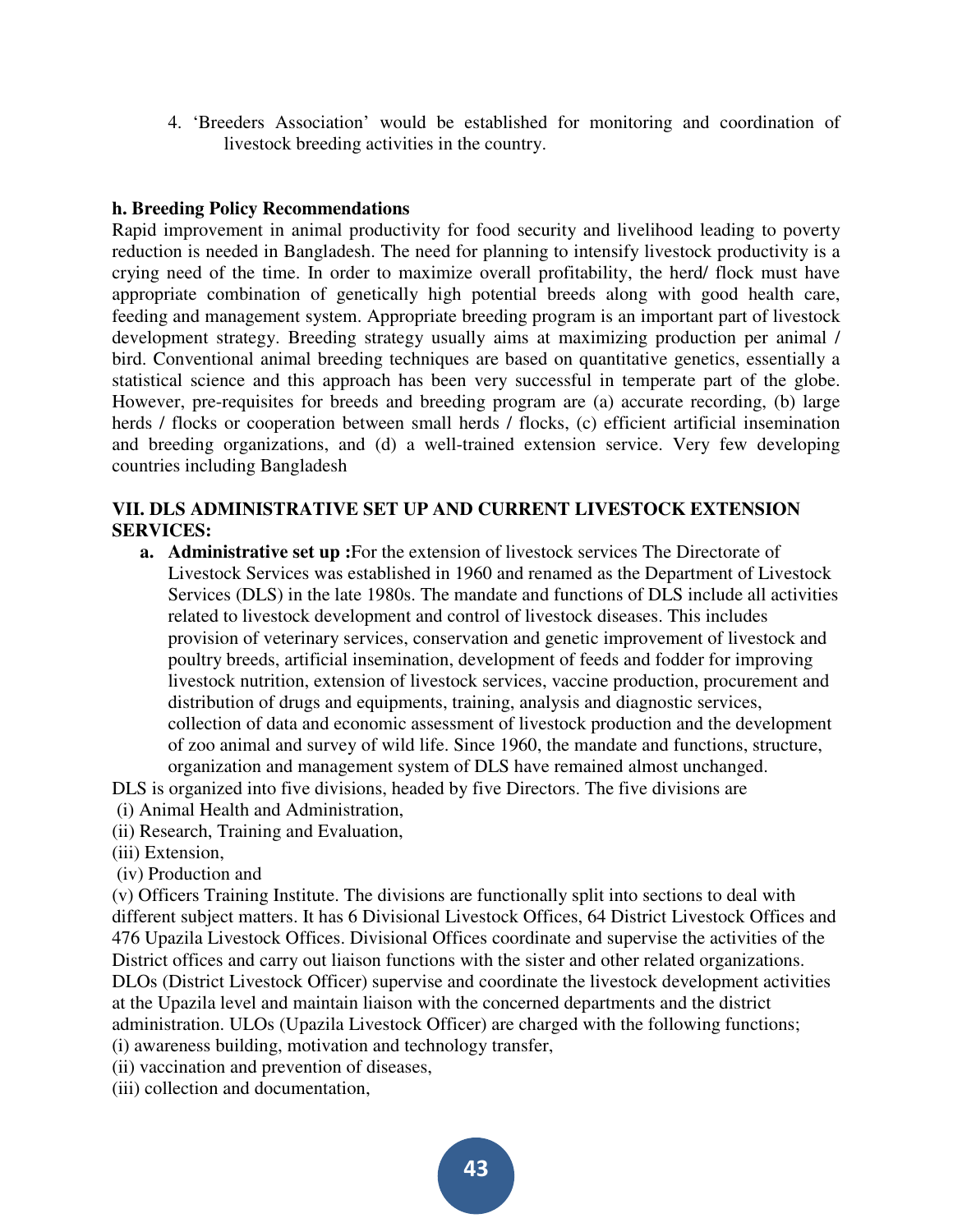(iv) artificial insemination,

(v) reporting,

(vi) farmers training,

(vii) fodder cultivation,

(viii) implementation of special projects,

(ix) distribution of micro credit along with execution of PRSP. VS (Veterinary Surgeon) are charged with animal/poultry health management and disease control activities at the upazila level.

**b. Other entities of DLS:** include a Livestock Research Institute (LRI), a Central Veterinary Hospital, Dhaka Zoo, Rangpur Zoo, 7 Field Disease Investigation Laboratories (FDIL), District veterinary Hospitals, 22 District Artificial Insemination Centers. Livestock Research Institute includes Veterinary Public Health Section, Central Disease Investigation Laboratory, Toxicology Section, Parasitology section, Pathology Section, Animal Rearing Section, Animal Nutrition Section, Quality Control Section and Vaccine Production Sections. DLS has a number of training institutes such as officers training institute (OTI), Veterinary Training Institute (VTI) and Livestock Training Institute (LTI), but remain grossly underutilized due to lack of funds. DLS also has 35 poultry farms, 4 duck farms, 7 cattle breeding and dairy farms, 1 buffalo breeding farm, 5 goat farms and 1 pig farm. The Director General is the executive head at the top of the line of command, followed by Directors, Deputy Directors, Unit Heads and so on. DLS follows a highly centralized management system.

#### **c. Organogram of DLS**

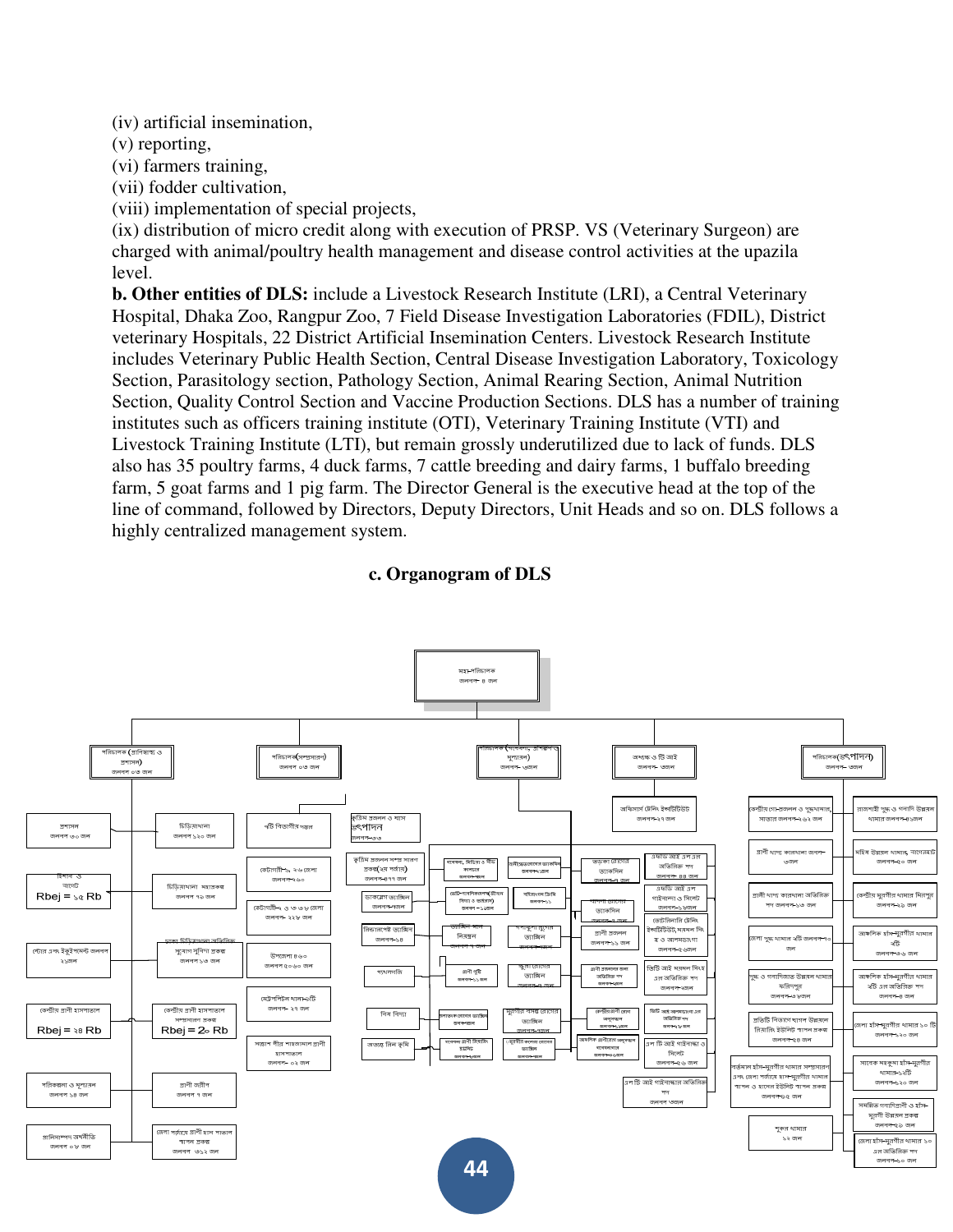#### **d. Manpower Strength of DLS**

- The Department is Headed by Director General.
- Under Director General five Director level officer work.
- 50 Deputy Director work under this Department.
- **197 District level officers are working in this Department.**
- 533 Upazila level Officers are working at Upazila/District level.
- 755 entry level officers are working in various field under this Department.
- At Present the Department is operating with
	- 1. 1546 First Class Officers.
	- 2. 8 Second Class Officers.
	- 3. 4612 third class Staffs
	- 4. 2296 fourth class employee

Total 8426 Officers and Staffs under revenue budget are working in this Department. Other than this, there are 24 projects and programs and 1856 Officer`s and staffs are working under Development budget in this Department.

#### **e. The major challenges faced by DLS were identified as.**

(i) Inappropriate mandate and functions;

(ii) Structural and Organizational deficiencies;

(iii) Thin and weak frontline services at the upazila; (iv) Weak linkage with research organization including BLRI;

(v) Weak management system and MIS (management information system);

(vi) Lean recruitment and promotion system;

(vii) Shortage of skilled manpower;

(viii) Lack of regular skill development training;

(ix) Limited budget allocation.

In the context of increasing participation by the private sector and NGOs in livestock development, there is an urgent need to redefine the mandate and functions of DLS in a fashion that will allow it to gradually withdraw from private goods services, engage increasingly in delivery of public goods services, viz. enforcement of laws and regulations, quality control of feeds / drugs / vaccines / semen and breeding materials, extension services, disease investigation and surveillance, veterinary public health, conservation and development of native breeds, policy formulation and strategy development.

## f. **Policy frame work of livestock extension :**

- (1) Private sector, NGOs and CBOs (Community Based Organizations) would be encouraged to provide private goods livestock services viz. veterinary services, vaccination etc.
- (2) DLS would be reformed to enhance its role as a provider of public goods services, viz. regulatory measures, quality assurance and control, monitoring function, food safety function, disease surveillance etc.
- (3) Front line extension services of DLS would be updated and extended for rapid livestock development and sound service delivery.
- (4) Resource allocations to DLS would be increased to make it effective in delivery of public good services.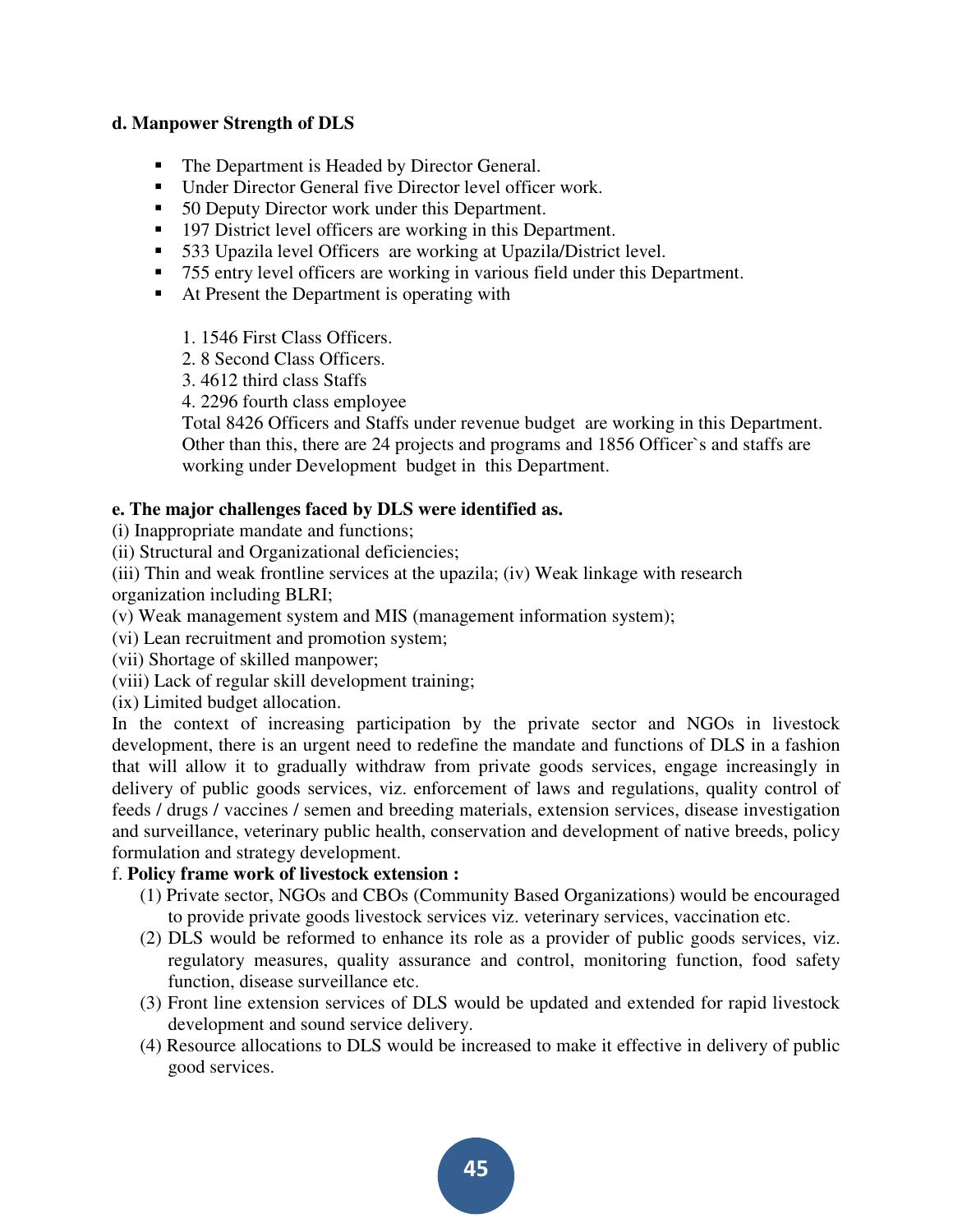- (5) Autonomous unit/ institute would be established for quality assurance and certification of livestock products, vaccines and biologics, and consumers right protection.
- (6) Quality Control of breeding materials would be ensured by extending District AI centre with modern laboratory facilities to all districts.
- (7) Long term fodder development programme would be taken throughout the country to minimize the acute shortage of feeds and fodder.
- (8) Analytical and diagnostic facility in the district mini-laboratory would be strengthened for full time service with skilled manpower.
- (9) DVH would be further extended to UVH (Upazila Veterinary Hospital) to ensure better services.
- (10) A special cell in all DVH would ensure round the clock service for emergency purpose.
- (11) Retraining program would be developed and implemented to equip DLS staffs with modern knowledge and skills within the frame work of a clearly declined human resource development action plan.
- (12) Besides staff training, DLS training institutes would be opened for all eligible candidates from private sector NGOs and CBOs for livestock service extension training.
- (13) Extension-research-NGO linkage would be strengthened for field testing and dissemination of livestock technologies.
- (14) An MOU has been signed between DLS and BRAC to Provide / extend Artificial Insemination Programme throughout the country .
- (15) More Administrative and Financial power has been delegated/ give and to field level Official's to works smoothly.
- (16) The Procurement of Veterinary drugs and surgical instruments has been decentralized to District levels.

# **VIII. Action plan on DRR &CCA for DLS**

The Plan of action developed on DRR &CCA will strengthen the role of DLS in Disaster Management. The plan has been developed focusing on priority issues and area of intervention. The plan was developed through interactive consultative processes which include various DRR stakeholders within DLS and the people of disaster prone area at community level. The Action Plan will build the current strength of DLS particularly in the field of DM In livestock sector. During preparation of Action Plan international activities (UNFCC, Hyogo Frame work, and SAARC guideline) and national activities, GOB priorities have been taken into consideration.

**1.Process of Plan development:** The PADRR&CCA in Livestock sector for DM was developed with extensive consultation with TWG, Action Plan Committee, recommendations of the seminar on action plan, discussion with the farmers of different disaster prone areas, extensive field visit and observation in the disaster prone coastal areas. There was elaborate discussion with higher officials of DLS and share their experiences during the preparation of action plan.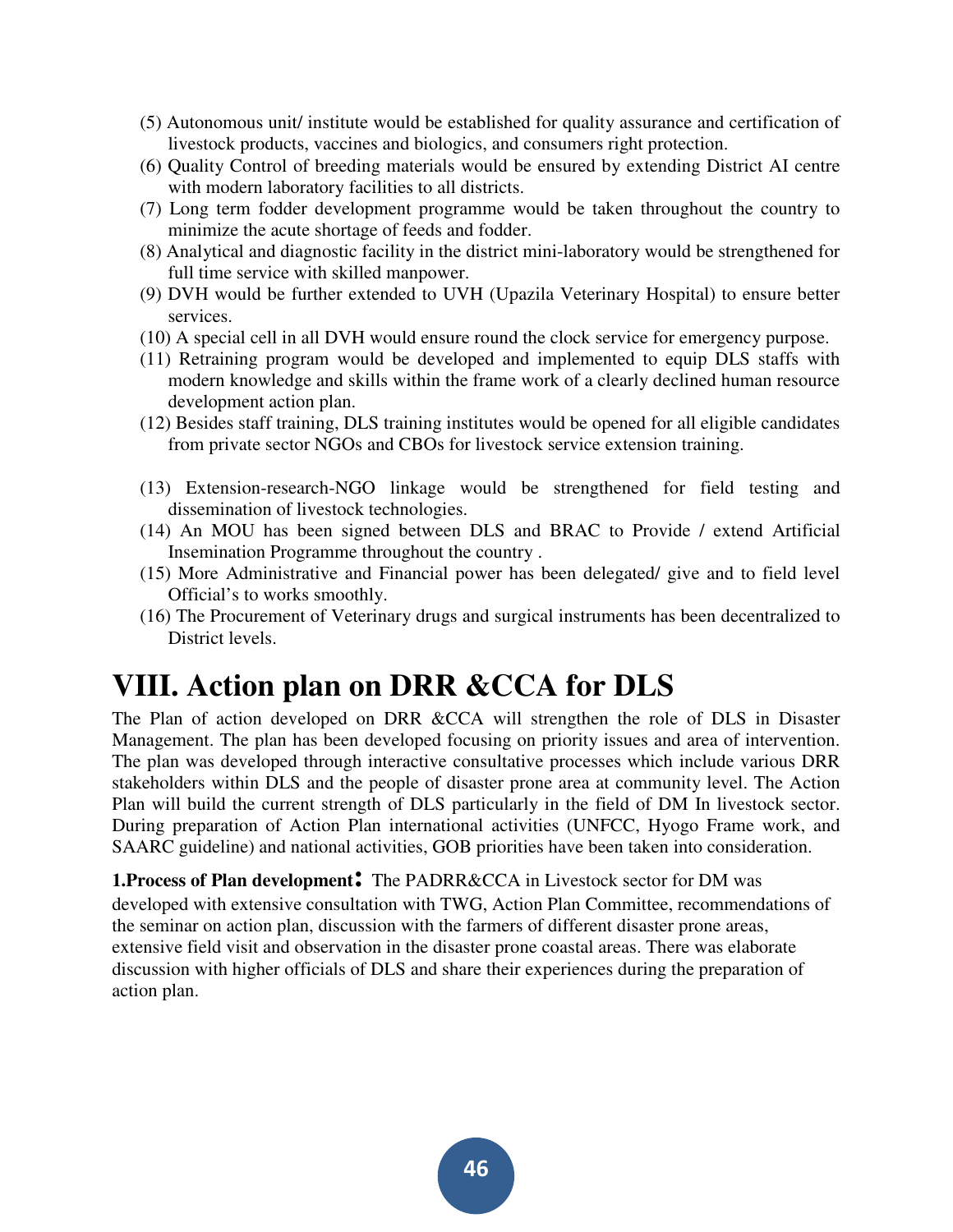# **1. VISION, MISSION, RANGE, OBJECTIVES**

## **Vision**

The DLS would be functionally efficient to disaster risk management system that substantially reduces disaster risk of its resources, existing service delivery system and beneficiaries from different natural and anthropogenic hazards to an acceptable level by 2021.

## **Mission**

The mission that would be achieved by DLS through proper implementation of the PADRR & CCA with the integration of DRR & CCA in planning and operational system in the ongoing and future activities to reduce the risk and vulnerability for livestock due to enhance resilience to disaster risks.

## **Scope/Possibility of use of PADRR&CCA**

The PADRR&CCA is the main document for DLS which spell out risk, strategy, prioritize specific activities and mechanisms be relevant to the implementation and required institutional arrangement of disaster risk reduction efforts of DLS for its own operations and for ensuring the reduction of risks for livestock in Bangladesh. The responsibility of all the stakeholders has been identified in a participatory process and accommodated the national and international frame work of actions.

## **Range of the action plan therefore would be to:**

a) Analyze the natural and man-made disaster threats including climate change to livestock, livestock related infrastructure, livestock beneficiaries, feeds and fodder with the intention of identifying where and when these threats are likely to occur and in what frequency.

b) Identify by further detailed analysis of livestock resources vulnerability, service delivery and likely consequence in the livestock sector

c) Make out what activities for reducing the risks of disaster in livestock sector and its beneficiaries to be taken by the DLS in different stages of disaster management which include Prevention, preparedness, response, recovery and rehabilitation.

d) Identification of specific responsibility of DLS staffs, NGO's and private sector investors.

e) Should generate a rational and mechanism of use of finance for effective implementation of Disaster Management activities.

f) Specify a operational procedure for proper implementation of the program/projects activities. g) Develop a Design to ensure an effective system of sustainable livestock development with

effective DRR &CCA.

h) Identification of monitoring and evaluation activities to implement the plan conducted by DLS.

## **Objectives**

The objectives and purpose of PADRR & CCA are to:

- The DRR &CCA strategic direction initiatives of DLS break into line of national and international priorities and commitments.
- Articulate the vision and goals for DRR &CCA activities in DLS.
- Outline the strategic direction and priorities to guide the design and implementation of disaster management policies and programs.
- Create an interrelated and well-coordinated programming framework incorporating all types of stakeholders.
- Ensure that DRR &CCA efforts are comprehensive and all-hazards focused.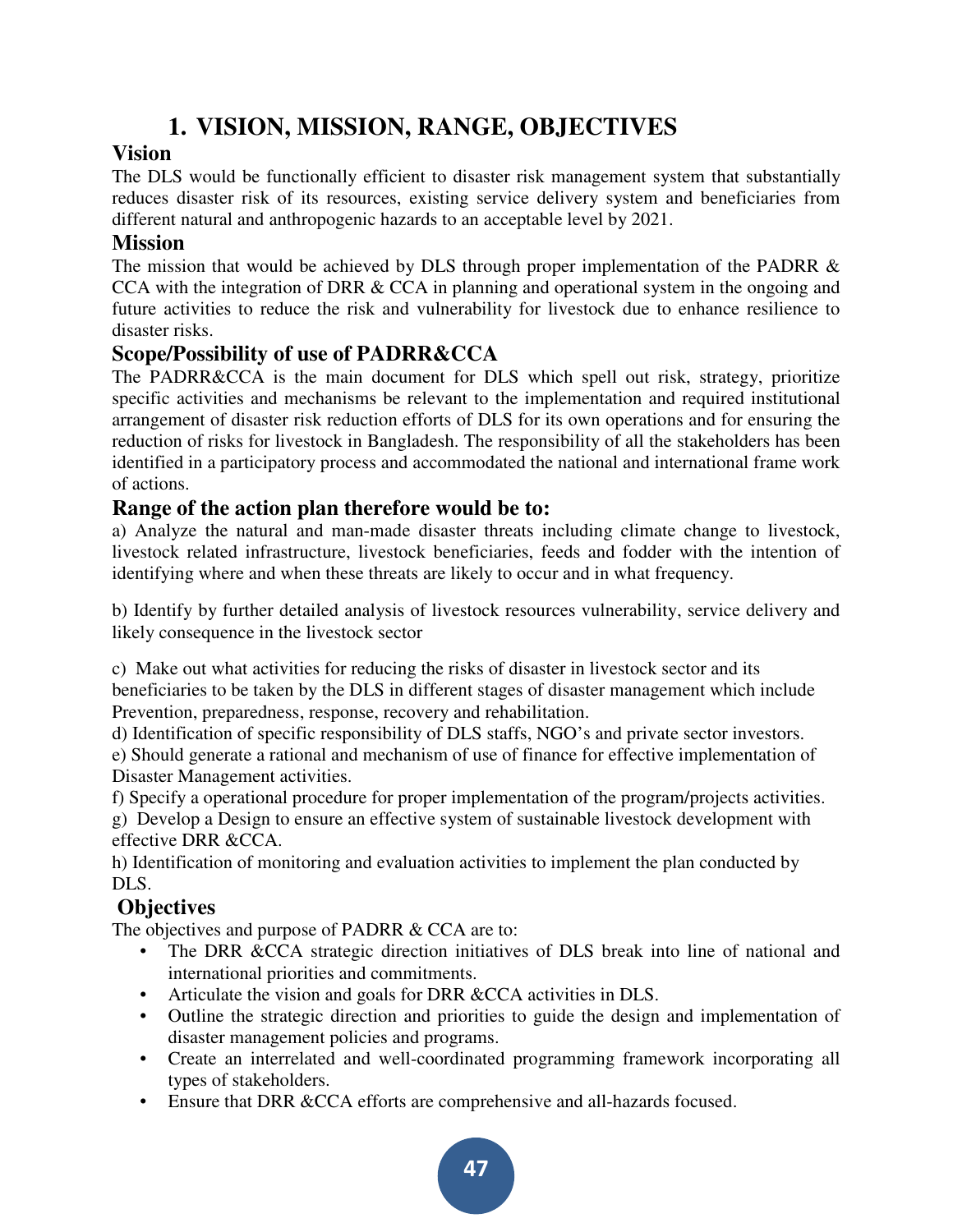- To create a better coordination from central level committee to District and upazila level committee.
- To ensure the DRR related services up to farmer's level through CBO's.

The PADRR&CCA is closely linked to the Hyogo Framework for Action (HFA), 2005-2015, which was adopted at the World Conference on Disaster Reduction by 168 countries, including Bangladesh, in 2005 in Kobe, Japan as framework document to address DRR in a proactive manner. The HFA defines 5 priorities areas for action, which were used as reference point to structure and organize the Main Result Areas to be addresses by this sector specific PADRR&CCA for DRR in Livestock sector.

## **3. The HFA priorities for action are to:**

- 1. Ensure that disaster risk reduction is a national and a local priority with a strong institutional basis for implementation,
- 2. Identify, assess and monitor disaster risks and enhance early warning.
- 3. Use knowledge, innovation and education to build a culture of safety and resilience at all levels,
- 4. Reduce the underlying risk factors and
- 5. Strengthen disaster preparedness for effective response at all levels.

Considering implementation of Hyogo Framework of Action in proactive manner as a priority issue, the GoB is committed to achieve the targets set out in the HFA. The *Bangladesh National Progress Report on the implementation of the Hyogo Framework for Action, 2009 reports* success in the development of community risk assessment methods and tools. Up-scaling is challenged by the absence of a centralized agency that could act as a repository of technical information and advice on the suitable application of tools across the territory The PADRR&CCA of DLS on DM will help and contribute to the national efforts to implement and follow-up to the strategic goals and priorities for actions set out in the HFA.

## **4. Expected outcome, strategic goals and priorities set out in Hyogo Frame Work for Action (2005-2015**

- The substantial reduction of losses of lives, social, economic and environmental assets of communities and countries.
- Integration of DRR in sustainable development into policies and planning.
- Development and strengthening of institutions, mechanism and build capacities to resilience to disaster.
- The systemic incorporation of risk reduction approaches into the implementation of emergency preparedness, response and recovery.

## **6. Core Principles of the (DMAP) PADRR&CCA**

The PADRR&CCA builds on the disaster management vision of the GOB to reduce the risk of people, especially the poor and the disadvantaged, from the effects of natural, environmental and human induced hazards, to a manageable and acceptable humanitarian level. The Government mission stresses the need to bring a paradigm shift in disaster management from conventional response and relief practice to a more comprehensive risk reduction culture.

## **The guiding principles of the Plan of Action for DLS are:**

• To consider DRR as an fundamental part of sustainable development planning,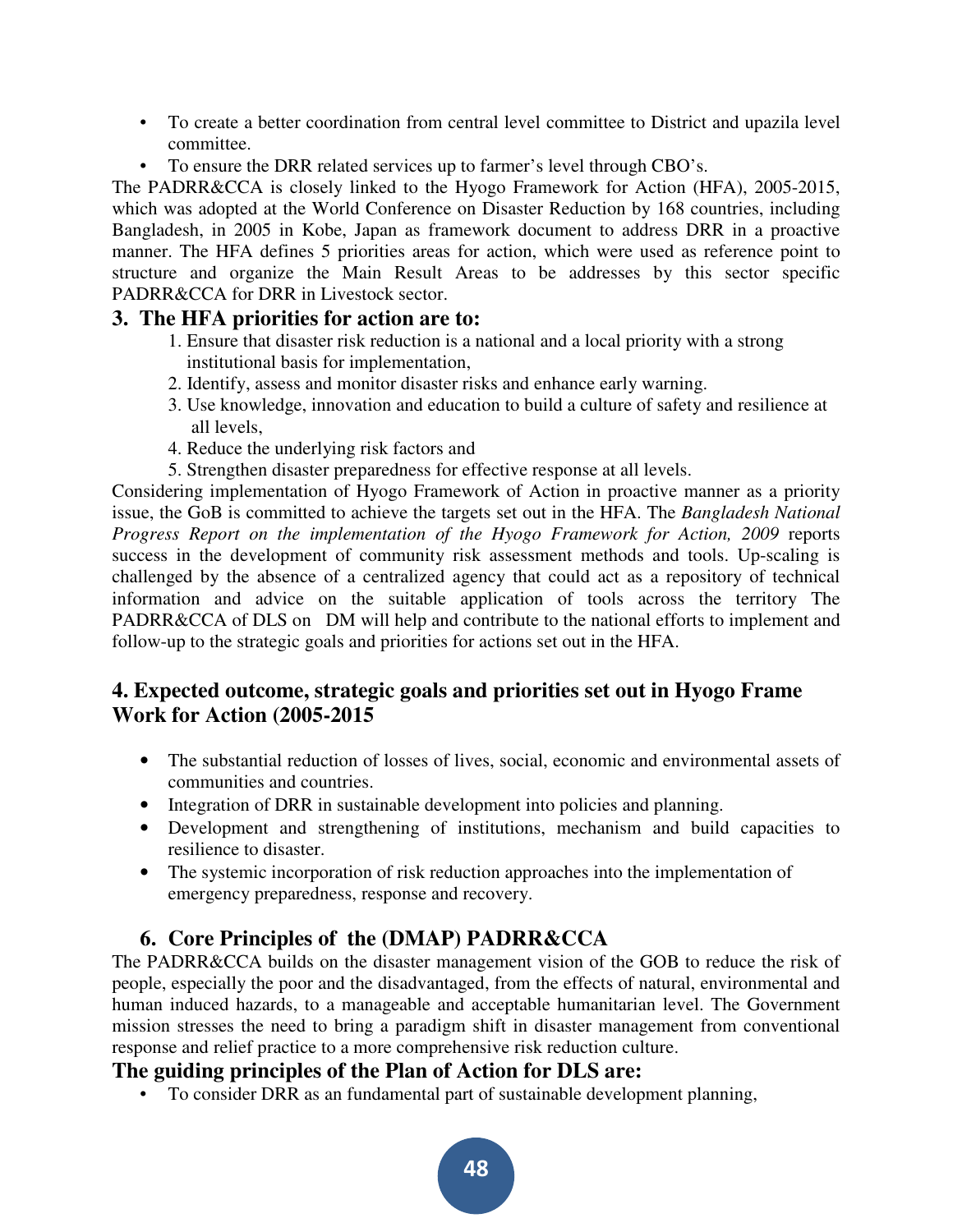- To build on existing experience and capacities and strengthen them in respect of DRR,
- To promote partnerships with other stakeholders, including GOs, NGOs and CBO's.
- To promote the development of high professionalism in DLS on DRR,
- To define livestock rearers, communities as the ultimate beneficiaries of DLS's involvement and contribution to DRR,

## **7. Major Outcomes Areas and Entry Points Proposed for DLS Interventions in DRR**

Five Major Outcome Areas (MOA) have been identified to strengthen LED with respect to DRR. These MOAs correspond largely with the first 4 priority areas of action defined within the HFA.

## **MOA1**

## **(HFA priority areas 1 and 3)**

#### **Institutional Set-up for DRR in DLS and Stakeholder Coordination**

**Justification**: Right now no mandated authority to carry out the responsibility of DRR in livestock sector. According to the Disaster Management Act 2012, a well defined institutional setup and complete guideline is needed in which the DM activities would be implemented through the newly constituted cell.

**Goal:** Ensure efficient institutional mechanism within DLS covering all aspects of DRR related activities to the Livestock sector and coordinating with other agencies involved in DRR and CCA.

## **Capacity building of DLS towards institutionalization for Disaster Risk Reduction**

## **Proposed Strategies:**

The formal establishment of a Disaster Risk Reduction Cell (DRRC) within the DLS, which is mandated to maintain relentless link with all extension programs and activities of the DLS, to facilitate the action of DLS on DRR at each and every level and to work as a "**focal point**" for DRR..

- The DRRC may be headed by one senior level officer, most appropriately the Director (DRRC) level, and staffed with 7 professionals. It will work as the implementation unit in DLS for DRR.
- When the DRRC is functioning, a regular monitoring mechanism will be put in place for the review and monitoring of activities.
- DLS will support the technical mandate and empower the Disaster Management Core Group (DMCG) to LED.
- Its members will take up additional new tasks and responsibilities, including provision of technical guidance and advice for the DRR, including translation of received early warning information into impact outlooks and preparing response management plans.
- Definition of roles and responsibilities of other division of DLS with regard to DRR and the technical coordination among them.
- Guide and coordinate among livestock training institutes on the contents and the training methodologies for DRR training courses.
- The LED will arrange special training for DMCG officials at National/ international training institutions with high reputation in the field of DRR.
- The cell will identify some priority area of DRR and CCA in livestock sector and provide responsibility to core staffs of the cell which include cyclone/tidal surge/Aila/sidr, Salinity intrusion, emerging disease, environmental pollution etc.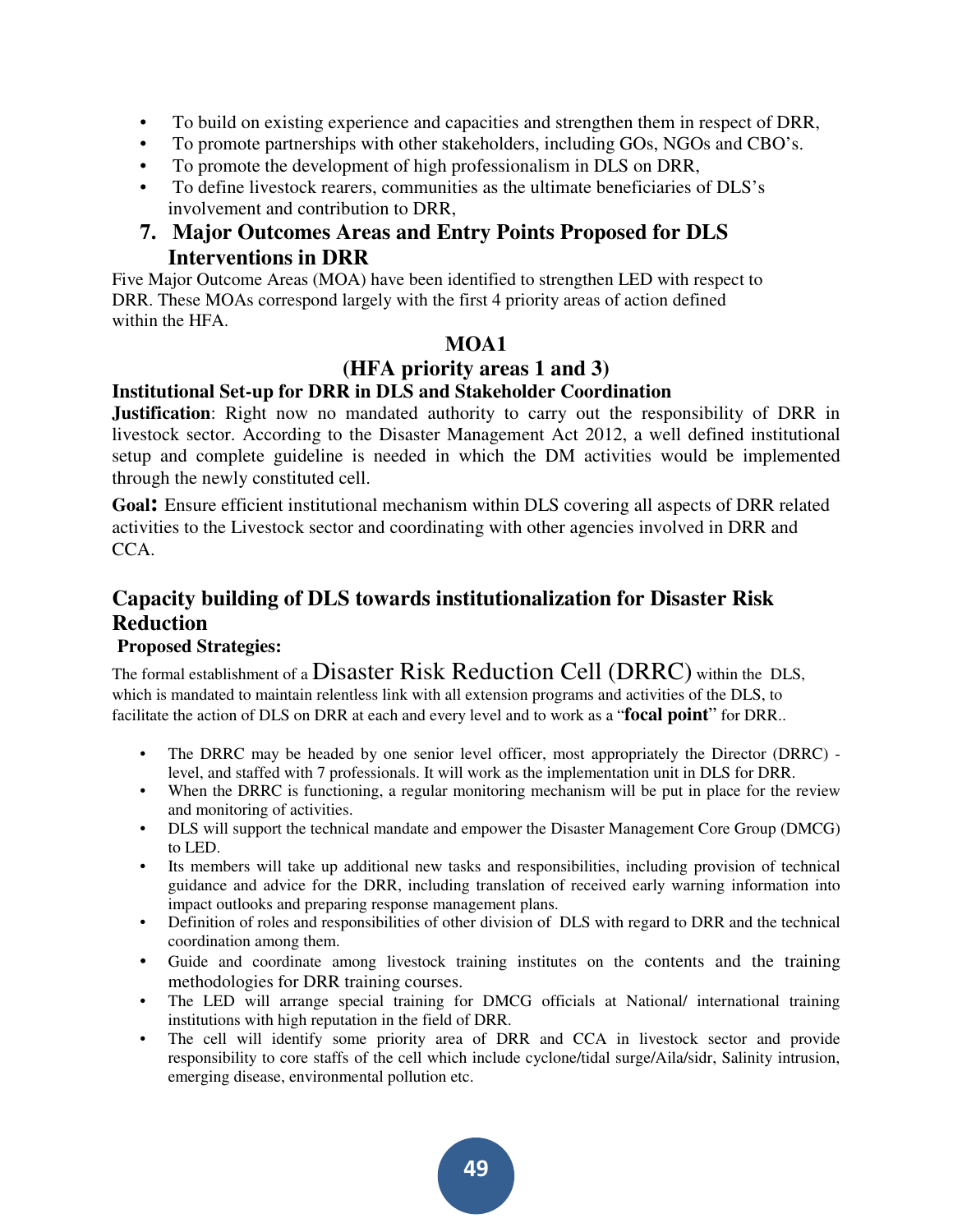#### **Involve LED Staff in DM Committees at all Levels**

As per the Disaster Management Act 2012 and as on revised SOD (January 2010), there are provisions of different types of committees on DM. The DLS will coordinate with MoDM&R for the active involvement of LED officials within DM committees at national, regional, district, upazilla and union levels, including the DLS's specific responsibilities within the committees.

LED officers will provide their technical knowledge for the design and updating of sectoral local DRR plans.

## **Collaboration with National and International Livestock Research Organizations on DRR**

DLS will enhance collaboration with selected national and international research organizations such as BLRI,LRI,CDIL,FDIL, BARI, BARC, OIE, ICDDRB, ILRI etc. to share results and promote strategic research for developing suitable animal species for CC adaptation, specific technologies for current hazard risk management.

#### **Strengthen Linkages with other key Stakeholders in DRR**

- DMB overviews and coordinates all disaster management activities from national to grass root level and also liaison with different stakeholders to ensure maximum coordination. DLS is responsible to develop a strong operational mechanism for regular interaction with the DMB, CDMP and different committees operating under them. DLS's role and contributions in key committees (to be determined jointly) must be specified.
- To ensure mainstreaming of DRR into the livestock sector, DLS will ensure the application of Disaster Impact Risk Assessment (DIRA) in all livestock related programs and projects implemented by DLS.
- DLS will intensify its collaboration with other GOs, CBOs and NGOs, through the introduction of an annual technical working session, organized and hosted by the DM Core Group. These sessions will focus on annually selected technical areas of joint interest; they will have the main purpose of experience and information sharing, elaborating and sharing training material and modules, and sharing knowledge about DRR related technologies.

• **Disaster Risk Reduction Cell (DRRC)** will develop good coordination mechanism at regional and local level through its extension support and information sharing with other departments.

## **MOA 2**

## **(HFA priority area 1)**

#### **Policy Framework for DLS's Role in DRR in Livestock Sector**

**Justification:** The present policy/ planning documents of DLS do not include DRR. Revised key policy documents need to incorporate clear guidance about DLS role and contributions to DRR in the livestock sector.

**Goal:** Revised policy and planning framework at DLS which should include DRR & CCA **Proposed Strategies:** 

#### **Incorporate DRR Issues in Existing DLS Policy and Planning Documents**

- The existing draft National livestock Extension Policy (NLEP) of DLS's 2012 should include the DRR &CCA. The National Livestock Development Policy (NLDP) 2007 should revise with the inclusion of DRR&CCA issues for sustainable livestock development. A revision committee should be formed with strong recommendations to revise these policies in accordance with the current Risk Reduction and Disaster Management Framework in close collaboration with CDMP.
- The next Strategic Plan for DLS should be prepared with DRR components included. It will define which Division within DLS will be responsible or involved into which of the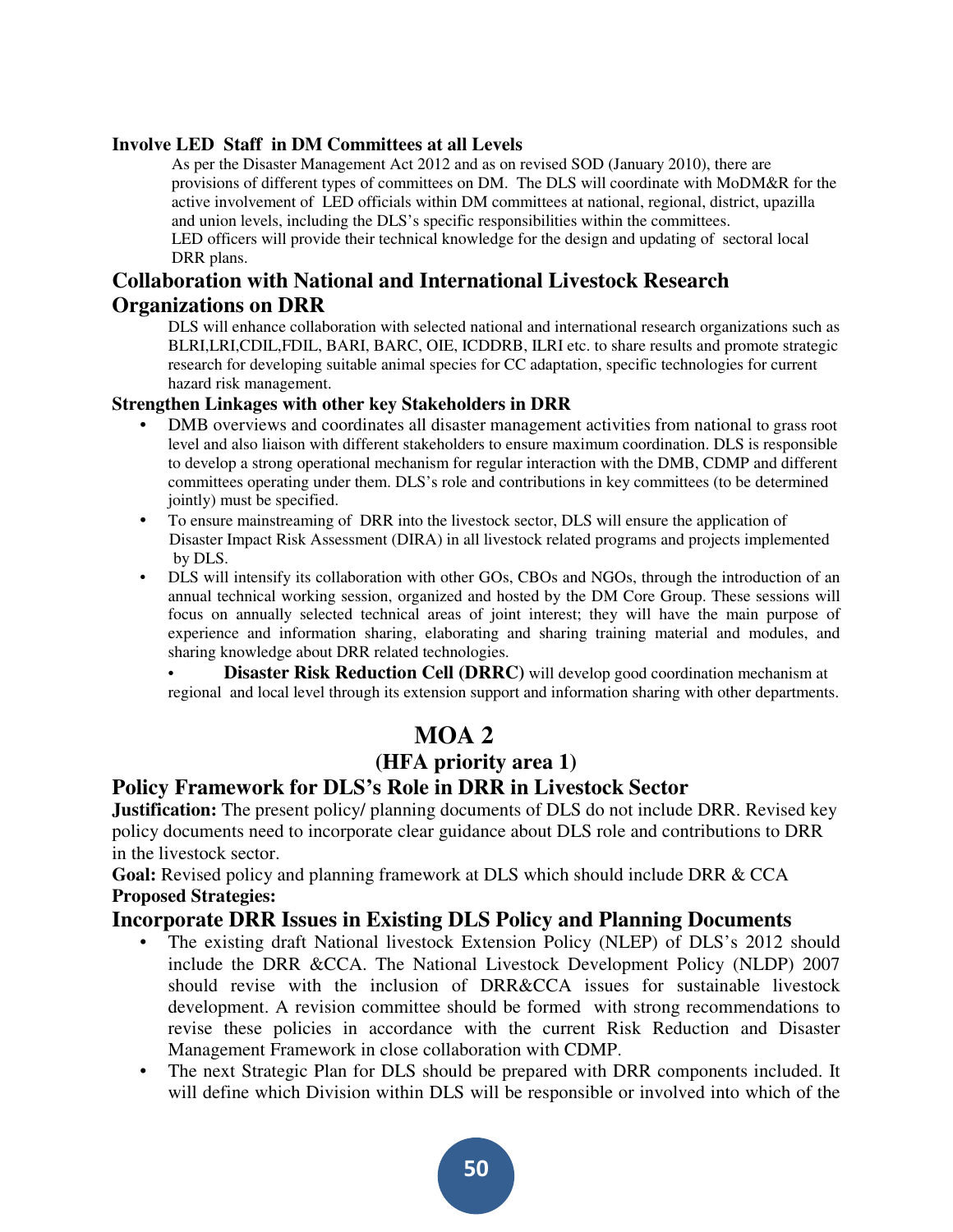new DRR related topics proposed in the PADRR&CCA. Special attention will be given to the tasks for the field service, training and monitoring wings.

## **Incorporate Livestock Related DRR Issues into the Standing Orders on Disasters (SoD) and other National Programs**

- The SoD, developed by DMB, which articulate the role and responsibilities of the government and other stakeholders in DRR, are currently under revision. The draft version contains a separate section on risk reduction. However, there is a need to further elaborate on the roles and responsibilities of MoFL and DLS with regard to prevention, preparedness and mitigation.
- The CDMP's draft second phase document includes a separate section about mainstreaming DRR in seven key ministries, including the Ministry of Agriculture. Drawing from its vast experience, DLS will assist CDMP and DMB in formulating concrete recommendations for other departments and ministries to consider in new programs and policy documents aspects and strategic links between DRR in agriculture and the other sectors' needs and objectives.

## **MOA3**

## **( HFA priority area 2)**

## **Enhanced Application of Early Warning Systems in Livestock**

**Justification:** For the efficient and timely generation and transfer of information related to early warning it is necessary to enhance the capacity of DLS functionaries at various levels to translate climate and flood forecasts into locally relevant impact outlooks and management plans. DLS to be developed a data base on DRR especially on flood, cyclone, drought, environmental pollution, salinity intrusion and drought. DLS has to prepare a data base on emerging diseases with the help of national and international diseases investigation institutes, OIE, National level disease diagnostic lab, BLRI, ICDDRB, Coordination between Veterinary and Human Public Health Department etc.

**Goal:** Enhance understanding of early warning systems by DLS activities and coordination between the partner organizations of early warning systems.

## **Proposed Strategies**:

.

## **Capacity Building for the Better Use of Early Warning**

- The Bangladesh Meteorological Department (BMD) division provide relevant weather and climate forecast on a regular basis. The Flood Forecasting and Warning Centre (FFWC) of BWDB provides a daily flood forecast bulletin with 48-72 hours lead time. However, due to the lack of a well defined system and methodology, this valuable information is not much used by DLS.
- DLS will empower its DRRC through training and basic facilities to receive, process and disseminate early warning information received from different sources.
- The DMCG will assist DRRC in translating the collected information from different sources related to disaster and weather forecasting. The DMCG will help for developing brushier, leaflets, training manuals incorporating the climate issues to develop the DRR & CCA knowledge of DLS extension staffs.
- DRRC will arrange the basic training of selected DLS officials.

## **Strengthen Collaboration with Partners Involved in Early Warning System:**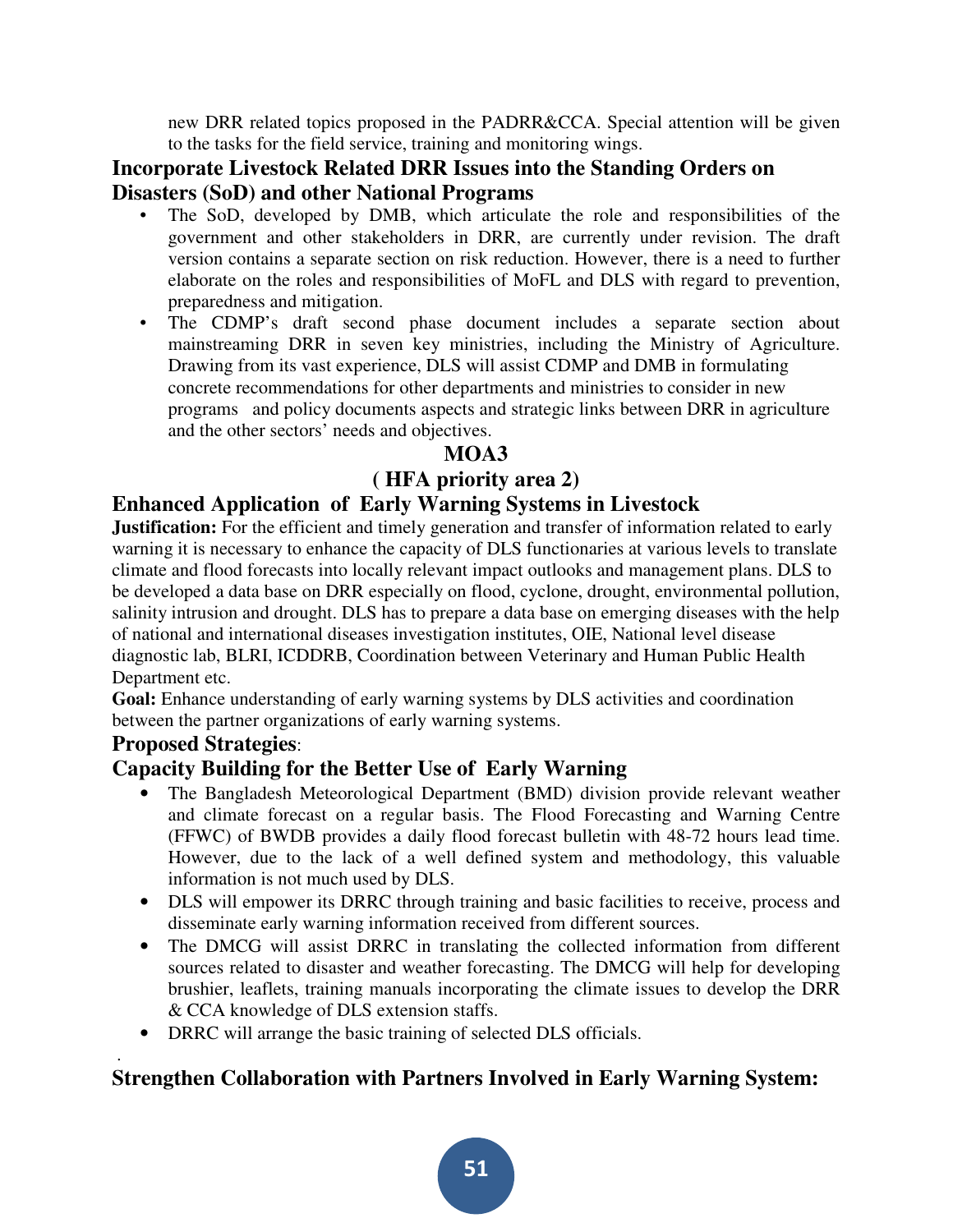- DLS will further strengthen strategic linkages with organizations involved in early warning systems within the country to facilitate mutual sharing of information. From
- DLS side, all weather / climate related information will be regularly shared with the partner organizations and the Disaster Management Information Centre of CDMP.
- DLS extension will maintain communication with Upazila livestock office for getting basic information about natural calamities of the respective area and disease outbreak situation.
- Every upazila district veterinary hospitals, FDIL, CDIL, Veterinary public health department, BLRI, Livestock training institute, Universities should be linked with DRRC unit of DLS for sharing information and collaboration for further prudent decision making and effective action.

# **Disseminate Livestock Related Early Warning**

## **Product Outputs at Community Level:**

Based on early warning forecasts data available and guidance/support from DLS HQ (DRRC), DLS district officers will prepare area specific livestock impact outlooks and management plans for various anticipated flood and climate scenarios. Necessary cooperation may be sought with local NGOs/CBOs for the purpose. DLS will make necessary arrangements to disseminate the product outputs prepared by DLS HQ at grass root level through its extension staff and through NGOs, CBOs and Union Parishads in a more people friendly manner. Different formal and informal communication means like radio, mobile phone, television, news papers, information through volunteers etc. will be used to disseminate the information in a more effective manner.

## **Develop and standardize a Monitoring System for DRR in Livestock**

- Since DRR in the Livestock sector is a new concept, it will need continuous monitoring and evaluation (M&E).
- DLS will follow the standard guideline for monitoring and evaluation and share data with DLS Officials through workshop, seminar, preparation and dissemination of report to the all concern etc.

## **MOA 4**

## **(HFA priority area 3)**

## **Knowledge Management, Capacity Building and Awareness Creation**

**Justification**: Bangladesh has a lot of experience in disaster management but has no precise collection of those experiences. A comprehensive move towards adaptation and mitigation supported by technology transfer and financial flows requires an up-graded system of knowledge creation, dissemination and training. Adaptation Research and Training program should be established in the country as an international public facility for all to draw upon. While this may be an ultimate goal, a more urgent need is to set up a centre or network of institutions to be (a) a source of all available national information, reports and knowledge, and (b) a virtual technology bank, including on financial mechanisms related to both adaptation and mitigation in livestock sector. It would also track and provide information on the state of climate change negotiations. A dedicated web portal would be established, which would track all national and within country policies, rules and regulations, and news related to climate change debates. The information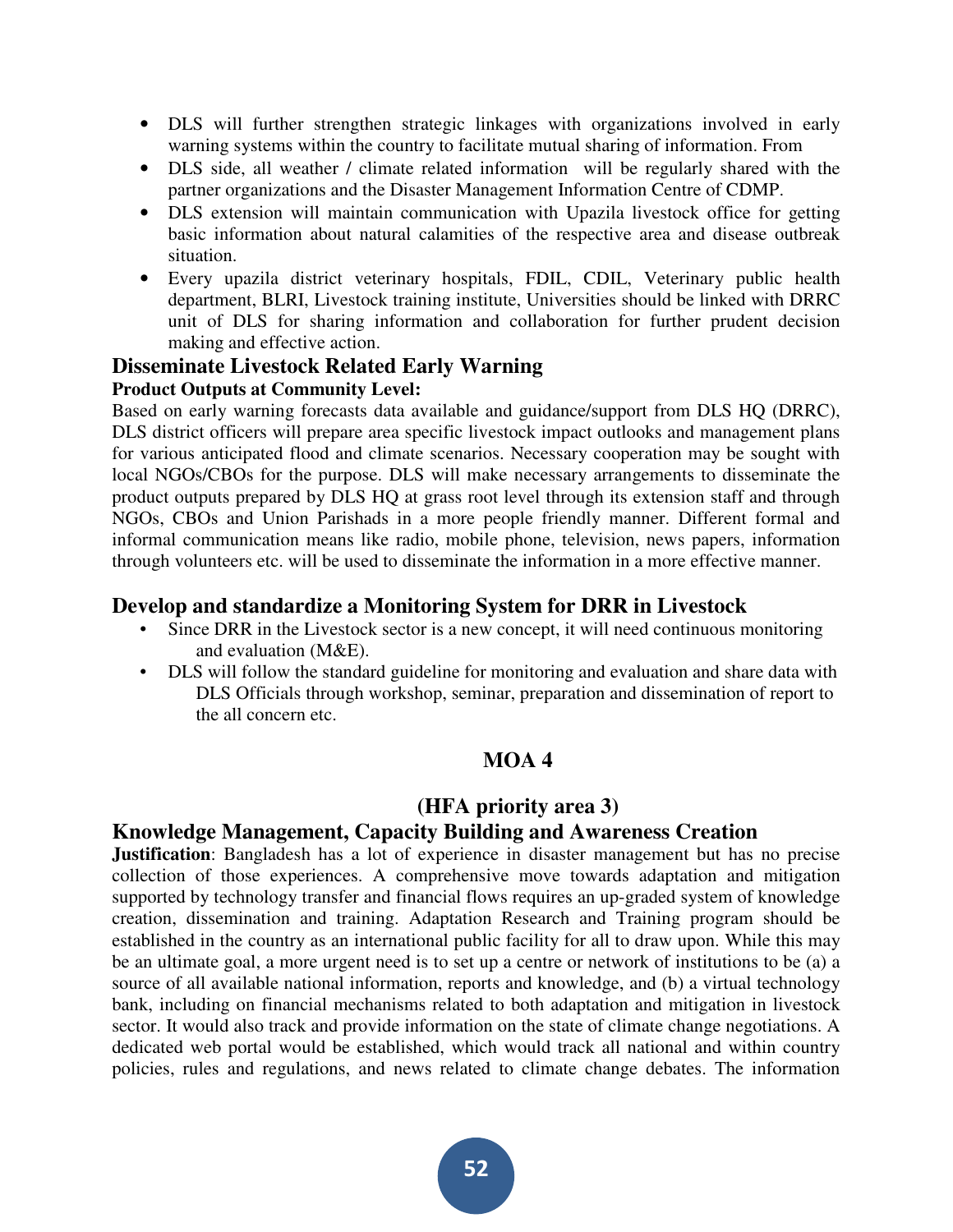managed by the Centre will be available to the public. In essence, it would be a one-stop data and information bank on climate change for all related national activities.

**Goal:** To increase institutional and human capacity on research and knowledge management related to climate change, and to train sector professionals to build a culture of innovation, safety and resilience, and institutionalize training on DRR in DLS.

## **Proposed Strategies:**

## **Technology Transfer**

 DLS will facilitate a need based technology transfer from fisheries, Agriculture, forestry and other research institutions to the respective extension system to strengthen DRR at local level.

## **Up-date DLS's Operational Field Manuals and Guidelines**

- DLS should include the DRR &CCA issues in their extension manual.
- DLS will adopt the Community Risk Assessment guidelines prepared by CDMP to prioritize risk areas and formulate priority projects.
- As part of the above, DLS will prepare and field test operational process guidelines to assist front line agricultural extension workers and farmers in the introduction of DRR related activities at farm level, and to guide them on potential hazard specific DRR interventions.
- The Community Risk Assessment (CRA) approach of CDMP should link with existing DLS extension and training manuals to ensure that technical aspects of livestock are properly addressed.

## **Enhance Capacities of DLS's Training Institutes & Trainers**

- Central, divisional and other training institute of DLS to be equipped with modern training facilities including all logistic support.
- The trainer must have TOT which will improve their training skill and TOT to be imparted in collaboration with CDMP's on going ToT training program on DRR and CCA.
- Preparation of proper training plan.
- Preparation of effective and useful training content.
- Development/ accumulation of resource person
- To ensure all modern facilities.
- Refresher and further sharing with seminar, workshop etc.

## **Increase Community Awareness on the Importance of DRR in Livestock**

- Awareness material (Livestock specific) for farmers, i.e. posters, leaflets, etc
- prepared and widely disseminated among communities. DRR related knowledge should also be disseminated through popular audio- visual aids, TV, radio, documentary films etc.
- DLS will work closely with DMB, CDMP to incorporate Agricultural related disaster
- management issues into CDMP's capacity building programme and into the revised
- school curriculum on DRR. CDMP and DLS may organize a joint field level campaign about DRR at grass root level.
- Necessary support of NGOs (both national and international) will be sought in awareness
- raising programs.
- Provide necessary awareness about the effect of excessive cold/hot weather on poultry production, Dairy animals including the mortality, loss of egg production, milk production, immunity, biosecurity measures in changed situation etc.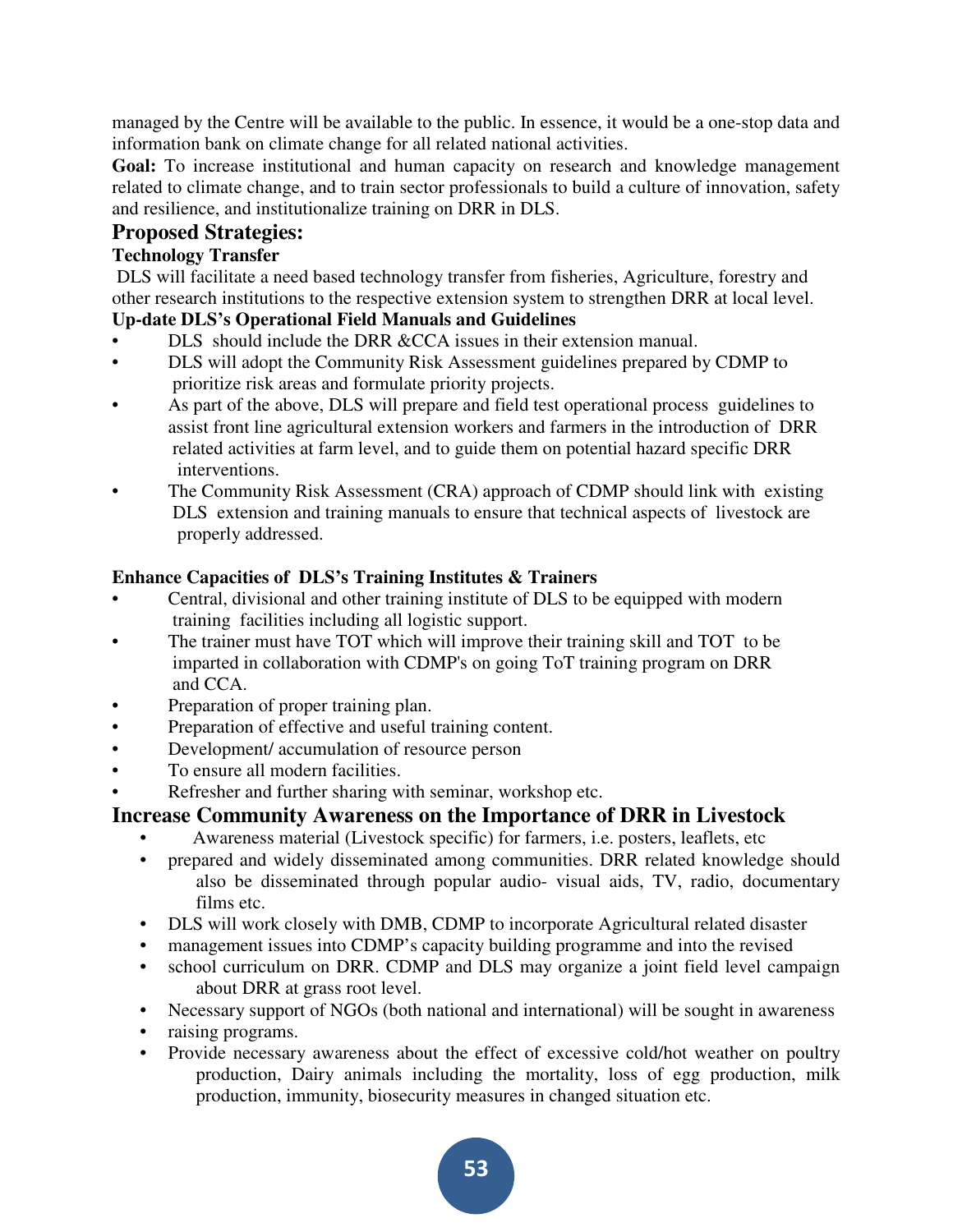## **Enhance and Maintain DLS's Livestock Specific Data Base and Link it with a CDMP Central Data Base**

• The existing database available with DAE is useful not only in the context of Livestock development but also to provide support and help in DRR. This data will be updated with hazard risk specific entries and may be put on the web for free access by other departments; it will be linked with the central data base of CDMP for use in over all DRR planning in the national context.

## **MOA-5 ( HFA priority area 3 and 4)**

## **Technical Options to Reduce the Underlying Risk Factors in Livestock and Fisheries**

**Justification:** A significant amount of technical options to assist livestock producers in increasing their resilience and preparedness against natural hazards are known and available at regional, national and international levels. However, the spectrum of available options is often not known or easily accessible at community level. Local DRR and CC adaptation practices are not systematically documented and shared. To make DRR in the livestock sector more effective, it is significance that available options are systematically assessed, documented, shared and adapted to location specific needs in a participatory way with farmers.

**Goal:** Increased capacity of DLS to assist farmers with a variety of tested technical interventions, thus increasing local level resilience against natural hazards and climate change risks.

#### **Proposed strategies:**

#### **Assess Indigenous Knowledge and Elaborate Available Local Technologies For DRR in livestock**

 In Bangladesh many indigenous technologies are available within the communities to face the agony of disasters and reduce the loss. However, local knowledge is not well assessed, shared and replicated; DLS will assist through its extension staff in identifying, documenting, sharing and elaborating the knowledge about the most convenient, locally accepted and efficient technologies. In case of animal health issues ethno veterinary medicine sometimes proved effective which developed by community people.

#### **Promote DRR Related Action Research and Technology Exchange at Community Level**

The small and marginal farmers has a lot of experience on dairy and poultry production. So research with small and medium farmers within the community could be included for action research to address the issue for further solution.

NGOs and CBOs will be involved in this process. BARC (in charge of developing new varieties and new technologies) will be approached to carry out relevant needs based and more practical research in the field of DRR in the livestock sector. DLS will coordinate with research institutions to promote the inclusion of climate change monitoring and impact analyses into agricultural research, which should result in the formulation and recommendation of long term adaptation options, such as changes in livestock rearing practices (especially the use of thermal/salinity/drought tolerant fodder crops and alternative fodder cultivation, capable of withstanding extremes of weather, long dry spells, flooding, increased salinity and variable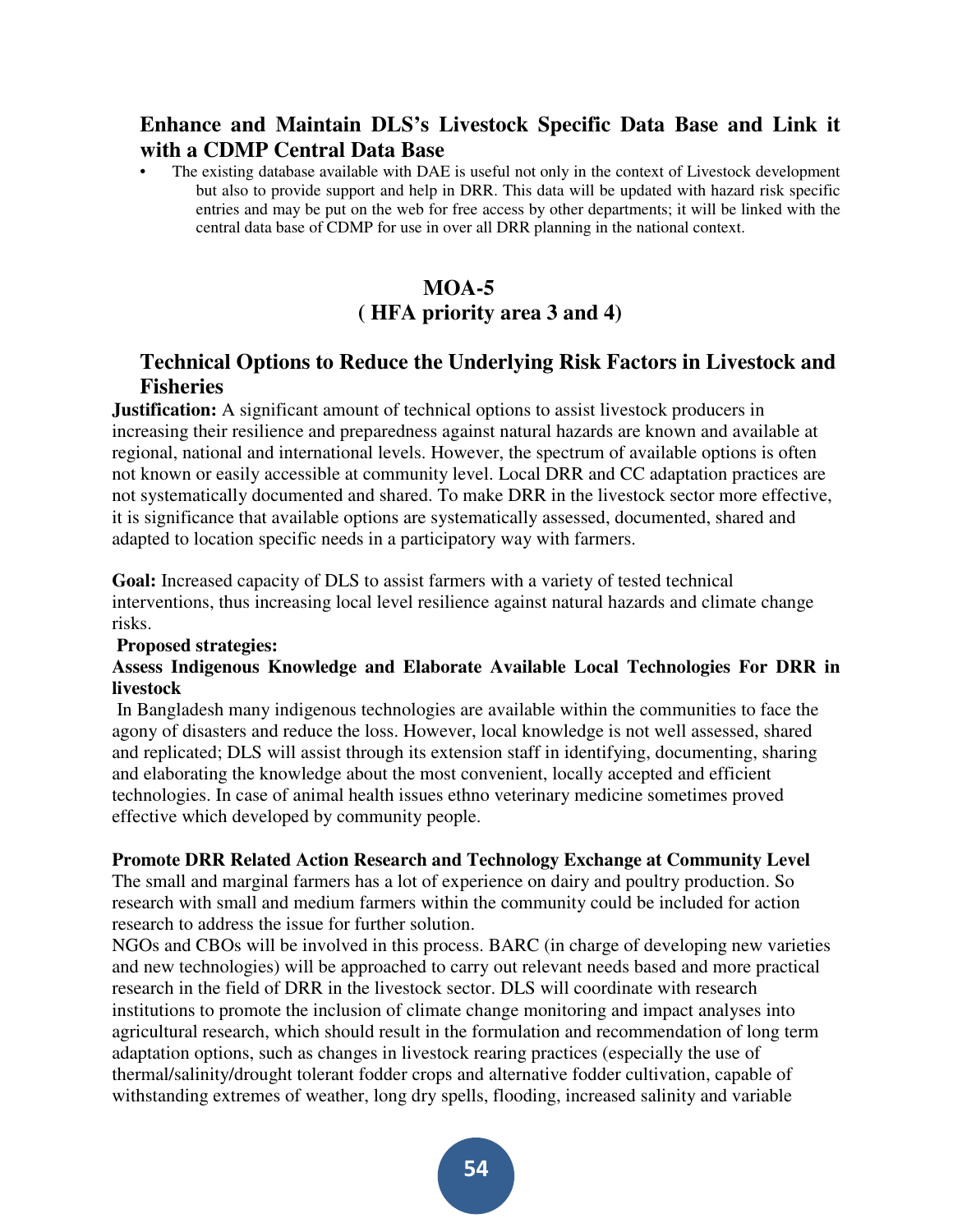moisture availability). The recently presented "Bangladesh Climate Change Strategy and Action Plan 2008",which at present is under review outlines some programs related to DRR in the livestock sector for which DLS will take a lead role in close coordination with MoEF and research organizations.

#### **Enhance and Apply Risk Mitigation Options in Livestock in Selected Sites With Selected Breed**

In consultation with Upazila Livestock office or with relevant stakeholders will analyze (i) livelihoods, farming systems in view of identifying current hazard coping strategies, assess constraints, and identify opportunities for utilizing technological options to reduce risks; and (ii) the existing livestock input supply and emergency response system. After the above location specific analyses, DLS will implement hazard prevention, mitigation and adaptation activities and livelihood diversification strategies, apply and disseminate successful technological options within a capacity building framework in order to address emerging needs. It is anticipated that the following activities will be considered for application and promotion:

- a) Animal breeding patterns more resistant to floods and drought;
- b) land and water use zoning;
- c) Crop diversification with the integration of fodder crops;

d) Introduction and management of new crop species/varieties, fish and animals that are more resistant to floods and/or droughts;

e) Fodder stocking infrastructure, buffering capacities

- f) Strengthening community-based early warning systems, including the elaboration
- of location specific impact outlooks and alternative management options.

## **8. Financing Action Plan**

 The DLS currently working on Disaster and Climate Risk Management in Livestock sector with the financial assistance of the Ministry of Disaster Management and Relief(CDMP II). Now it is essential for **t**he Department of Livestock services working out the cost of implementing the five-year Action Plan, in consultation with the various divisions of DLS. A distinction is being made between activities which are part of the regular Livestock development programs and the incremental work that will be financed under the Action Plan. Cost effective priority programs for immediate implementation and others to be started in the next 5 years will be identified, with special attention on the needs of the poorest and most vulnerable livestock farmers in the community, the need to create an enabling environment to promote climate resilient investment, and on ensuring that knowledge, data and experience on adaptation is shared with other countries in the region. It is estimated that a \$32 million programs will need to be initiated in Years 1 to 5 e.g., for immediate actions such as strengthening disaster management, research and knowledge management, capacity building and public awareness programs, and urgent investments such as cyclone shelters for animals and input supply. The Government of Bangladesh has established a National Climate Change Trust Fund. Development partners may contribute to this fund, establish different funds or use other financing mechanisms.

## 9. **Implementing Action Plan**

Under the overall guidance of concerned Ministry Fisheries and Livestock, Programs funded under the Plan will be implemented by the Ministry with the involvement donor agencies, civil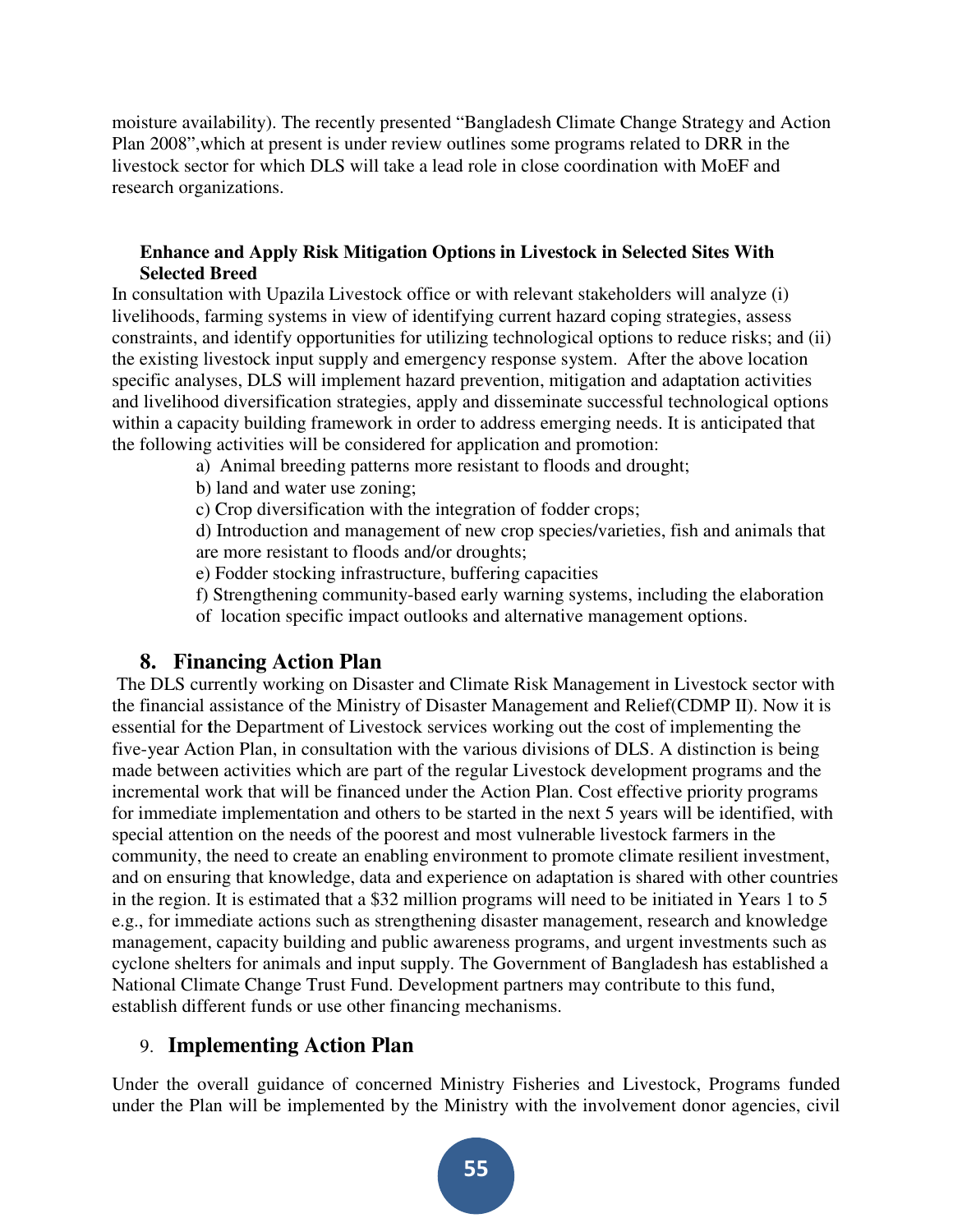society and the private sector. The Disaster and Climate Risk Management Action Plan in livestock sector has been developed by the department of livestock services in consultation with the people of disaster prone areas, including NGOs, research organizations and the private sector. It supports on the National Adaptation Program of Action (NAPA), published in 2005. It also supports the National Plan for Disaster Management(NPDM) published in 2010(Final).It will be reviewed and revised as experience and knowledge are gained in implementing adaptation and related research programs.

## IX. BIBLIOGRAPHY:

 National Livestock Development Policy 2007, Prepared by Department of Livestock Services, Dhaka, Bangladesh.

- National Livestock Extension Policy(DRAFT)2012, Department of Livestock Services, Dhaka, Bangladesh.
- Government of the People's Republic of Bangladesh, 2005. *Corporate Plan- 2005- 2009*,Ministry of Food and Disaster Management, Dhaka.
- Government of the people's Republic of Bangladesh, *Strategic Plan (2005-08),*  Directorate of Relief and Rehabilitation*,* Ministry of Food and Disaster Management and Comprehensive Disaster Management Programme, Dhaka.

• Government of the people's Republic of Bangladesh, 2005. *Comprehensive Disaster Management: Bangladesh Experience*, Ministry of Food and Disaster Management and Comprehensive Disaster Management Program, Dhaka.

- Government of the people's Republic of Bangladesh, 2007. *Improving adaptive capacity to climate variability and change for sustainable food and livelihood security in drought prone areas and in coastal regions of Bangladesh (Subcomponent Plan),* Govt of Bangladesh, UNDP and FAO*.*
- Government of the People's Republic of Bangladesh, 2008. *Standing Orders on Disaster,* (Draft) Ministry of Food and Disaster Management, Dhaka.
- Government of the People's Republic of Bangladesh, 2008- (Draft). *National Disaster Management Policy, January 2008.* (Draft), Disaster Management Bureau, Ministry of Food and Disaster Management, Dhaka.

• Government of the People's Republic of Bangladesh, *Disaster Management Act-*

*2012*.

- Government of the People's Republic of Bangladesh, 2008-. *National Plan for Disaster Management (2008-2015)* (Final Draft), Disaster Management Bureau, Ministry of Food and Disaster Management, Dhaka.
- Government of the People's Republic of Bangladesh, 2008. *Bangladesh Climate Change Strategy and Action Plan-2008,* Ministry of Environment and Forest, Dhaka*.*
- Government of the People's Republic of Bangladesh, 2009. *Bangladesh: National Progress Report on the implementation of the Hyogo Framework for Action, 2009*. Ministry of Food and Disaster Management, Dhaka.

• *Hyogo Framework for Action 2005-2015. Building the Resilience of Nations and Communities to Disaster:* World Conference on Disaster risk Reduction (18-22 January, 2005), Kobe, Japan.

## **X. APPENDICES:**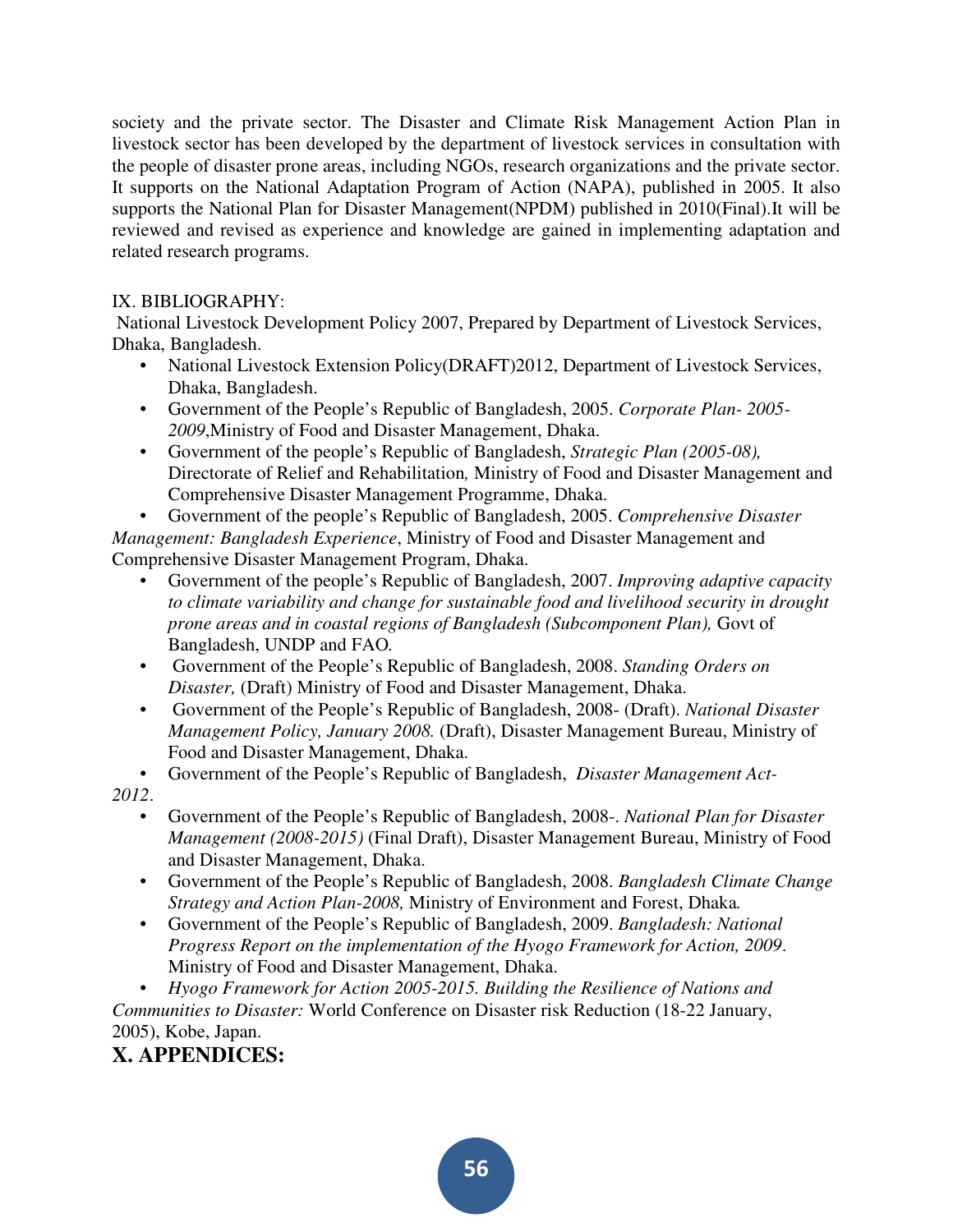## **Appendix - 1 Activity as per Standing Order on Disaster (2010) for MoFL and DLS**

## **Ministry of Fisheries and Livestock**

## **The Fisheries and Livestock secretary**:

The Secretary of Ministry will ensure following responsibilities in addition to his normal duties. The Ministry also need to take proper management practices on prevention and control of Emerging Zoonotic diseases with potential risk of human health and specific focus to Avian Influenza.

## **Risk Reduction**

(a) Designate the Focal Point for Disaster in the Ministry.

(b) Conduct sectoral risk assessment with an especial emphasis on bird flu and other related zoonotic diseases and prepare a sectoral risk reduction action plan.

(c) Ensure budgetary provision of the ministry to ensure implementation of the plan.

(d) Mainstream disaster management principles and practices within the national development plan of the Ministry of Fisheries and Livestock.

(e) Develop program for research with regards to hazard analysis and its affect in fisheries and livestock.

(f) Ensure budgetary provision of the ministry for its disaster management affairs.

(g) Implement the policy of undertaking risk assessment and risk reduction activities which affect the services of the Ministry.

(h) Ensure prevention and control of emerging Zoonotic diseases with potential risk of human health with specific focus to Avian Influenza

(i) Implement the policy of undertaking training, awareness and education programs with livestock and fisheries industries concerning risk assessment and risk reduction activities.

(j) Manage emergency preparedness including the identification of high lands for livestock shelter, and the stockpiling of animal and poultry emergency stocks of vaccines and medicines.

(k) Prepare and manage an inventory of livestock and poultry numbers in high risk areas.

(l) Develop schemes and systems for the management of livestock during emergencies, including the provision of emergency feeding, livestock evacuation, and for post event industry rehabilitation.

(m) Manage risk to the trawler fleet by ensuring that all boats are registered with the Marine Fisheries Department, and that all boats have suitable safety equipment including radio and wireless and life jackets.

(n) In consultation with the Bangladesh Water Development Board, undertake risk reduction activities in salt water ingestion, by ensuring government embankments and sluice gates are constructed to a proper height and sufficient strength

(o) In coordination with the Bangladesh Agricultural Development Board, ensure the availability of power driven pumps for evacuating coastal ponds.

(p) Implement awareness activities with fishermen regarding hazards, risks and risk reduction options, including individual preparedness for cyclone/flood season.

(q) Develop a sectoral risk mitigation and preparedness strategy plan of the ministry.

(r) Develop an emergency sectoral response plan of the ministry.

(s) Establish a risk communication system of the ministry.

 (t) Prepare a sectoral contingency plan for disaster management and risk reduction activities of the ministries.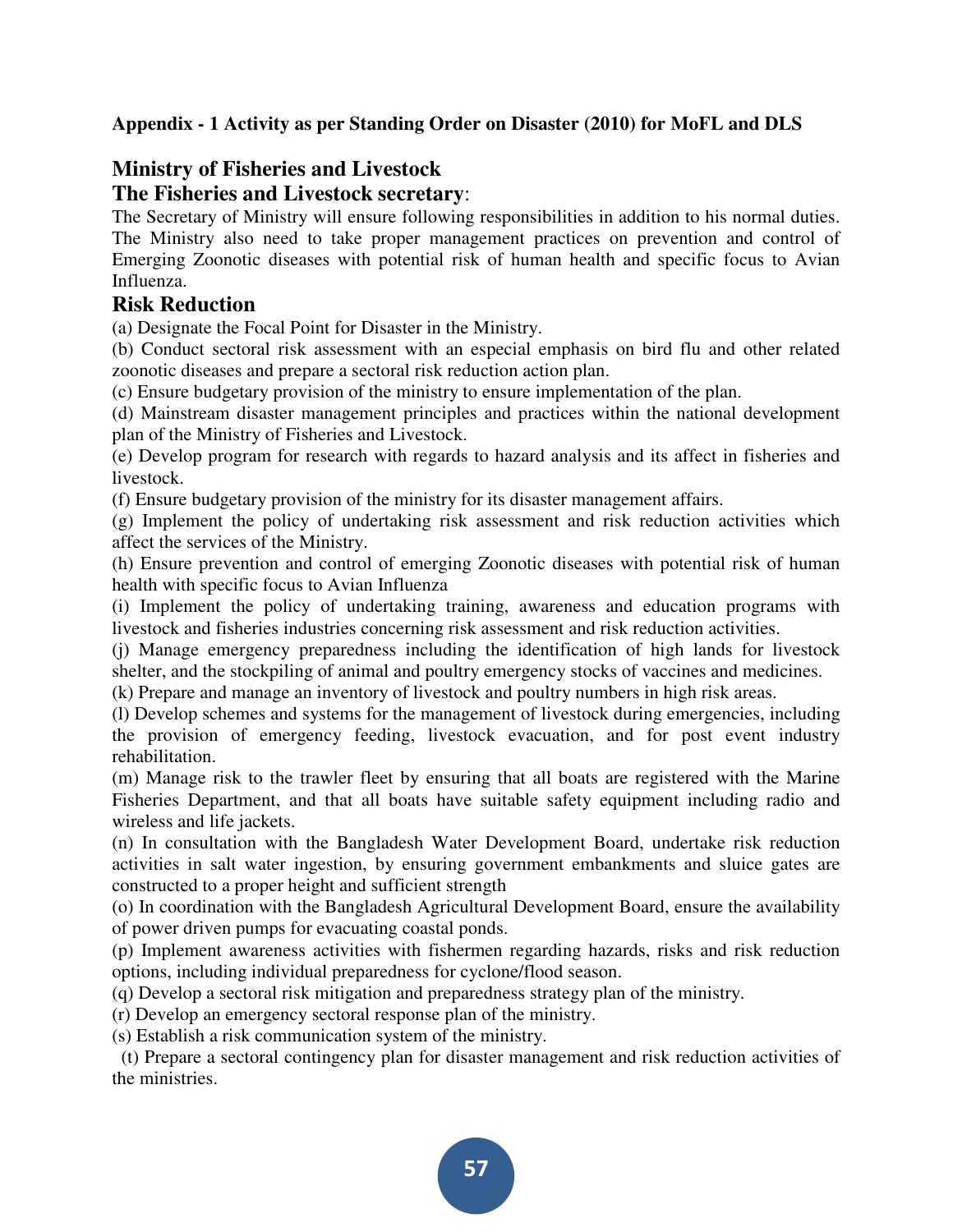(u) Ensure incorporation of disaster risk reduction considerations in the programs and policies and plans of the ministry and its agencies

(v) Coordinate the ongoing disaster risk reduction activities by relevant offices

## **Emergency Response**

Normal Times

(a) Examine the preparedness status every three months as per own Contingency Action Plan for ensuring security and protection of valuable assets through fruitful utilization of time at rehabilitation stage.

(b) Take the required steps for the collection and dispatch of reports.

(c) Identify probable areas likely to be affected by disaster.

(d) Open separate emergency funds so that the post-disaster recovery needs can be met immediately.

(e) Train up and make the officials of Fisheries and Livestock about disaster preparedness, loss and damage to environment and rehabilitation.

## **Alert and Warning Stage**

(a) Instruct different levels of officials of the Directorate under his control for taking security steps for protection of own buildings and stores and keeping all measures at the highest stage of preparedness.

(b) Designate one Liaison Officer for keeping link with the EOC of the Ministry of Food and Disaster Management and Disaster Management Bureau.

(c) Instruct officers at different levels of the Directorate to render all types of assistance to and cooperation with Divisional Commissioners/Deputy Commissioners, Chairman, Upazila Disaster Management Coordination Committee, Chairman, UDMC and CPP Officials.

## **Rehabilitation Stage**

(a) Arrange quick inspection and survey of loss and damage of all assets and stores together with that

of cattle, poultry, fisheries, fish hatcheries, fish ponds, trawlers and other structures and .

(b) Finalize evaluation of loss and damage and prepare short and long term rehabilitation schemes in

respect of livestock, poultry, fish farms, hatchery, fishing trawler, training and research institutes, medicines and chemicals etc and submit report to appropriate authority for funds.

(c) Implement approved schemes through release of funds.

(b) Coordinate with the local administration and other Ministries for rehabilitation programs

(c) Prepare completion report of relief and rehabilitation programs and submit to National Disaster Management Council.

(d) Develop plans for the import of livestock, as necessary during rehabilitation operations.

(e) Undertake field operations to support affected people, fishermen, pisciculturists, and farmers in the

protection, relief and rehabilitation of livestock or fisheries stock as appropriate, including health care aspects, feeding, stocking and stock protection.

(f) Provide technical advice on the issues of relief, rehabilitation on the livestock and fisheries industries.

## **The Director General, Department of Livestock Services (DLS)**

The DG of the department of Livestock Services (DLS) will perform the following duties in addition to his normal duties.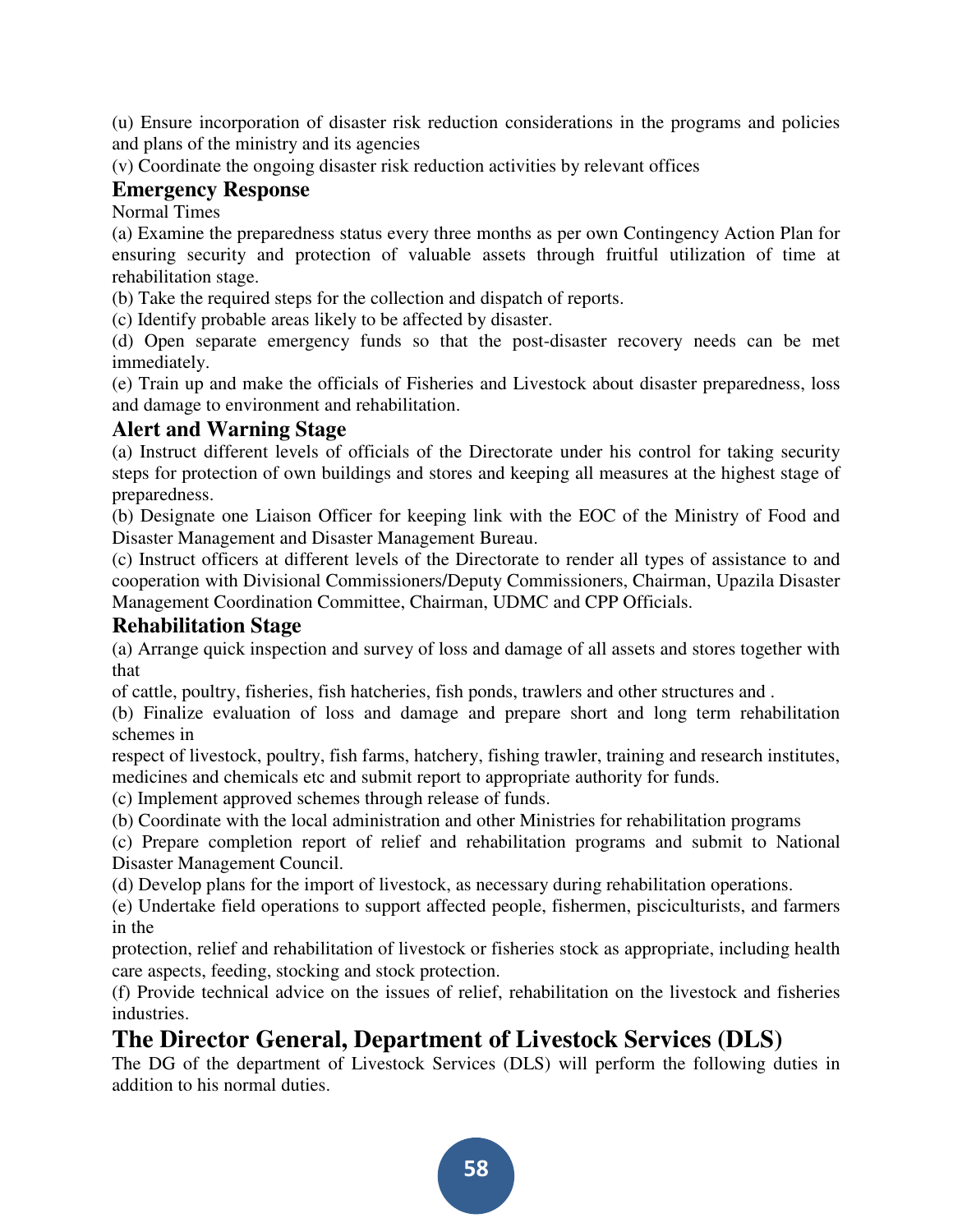## **Risk Reduction**

(a) Designate a Disaster management Focal Point.

(b) Consider disaster And Climate change risks in the plan of action of the DLS.

(c) Implement the action plan

(d) Undertake training, awareness and education programs with poultry and livestock industries concerning risk assessment and risk reduction activities including bio-security management of livestock and poultry farms..

(e) Manage emergency preparedness including the identification of high lands for livestock shelter, and the stockpiling of animal and poultry emergency stocks of vaccines and medicines.

(f) Prepare and manage an inventory of livestock and poultry numbers in high risk areas.

(g) Develop schemes and systems for the management of livestock during emergencies, including the provision of emergency feeding, livestock evacuation, and for post event industry rehabilitation.

(h) Support the Ministry of Fisheries and Livestock and prepare a sectoral contingency plan for disaster management and risk reduction activities of the ministries.

## **Emergency Response**

Normal Times

(a) Designate one Liaison Officer in the Directorate as Focal Point for disaster management

(b) Review every three months about the state of preparedness as per the Directorate's own Contingency Action Plan and maintain liaison with subordinate offices, officials of concerned field level government offices and CPP

(c) Alert all field officers in the concerned cyclone/flood prone area to take security steps before the start of cyclone/flood season for the purpose of protection of own assets such as stores in poultry farms, shelter place for cattle in the cattle farms etc.

(d) Select and earmark high lands in consultation with local administration and CPP, for use as shelter of livestock for their protection against severe floods during flood season and against tidal bores during cyclone.

(e) Arrange for emergency stocks of medicines and articles for protection and control of livestock and poultry, against contagious and infectious diseases.

(f) Arrange a survey of the number of livestock and poultry in cyclone/flood prone areas and prepare an inventory. Update the same at regular intervals.

(g) Assist the local administration with shifting of livestock to safer places in the event of imminent cyclone/tidal bore and prepare plans for vaccination and treatment well in advance.

(h) Prepare schemes for supplementary arrangements for rehabilitation of livestock and recouping their loss.

(i) Take up schemes for procurement of animal feed on emergency basis for distribution in the affected areas.

(j) Take steps for training of field level and mid level officials and staff to cope with cyclone/floods, environmental pollution, and works

## **Disaster Stage**

(a) Designate one Liaison Officer in the DLS for maintaining link with the EOC of the MoFDM.

(b) During floods assist the local administration for operations relating to the rescue and shifting of stranded livestock and poultry.

(c) During floods, arrange for the quick vaccination and treatment of livestock and poultry at shelter places.

(d) Conduct vaccination of animals in affected areas (before floods)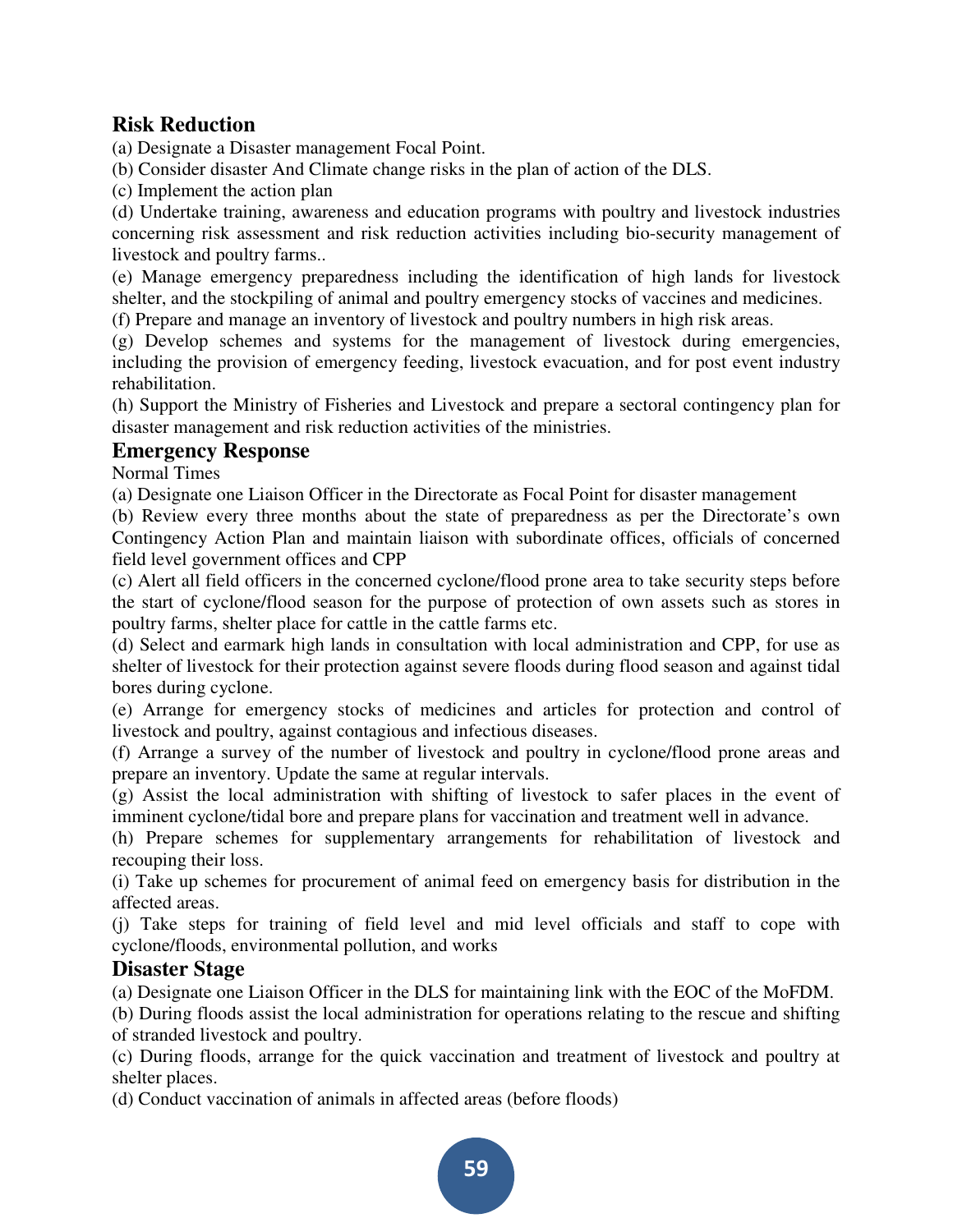## **Rehabilitation Stage**

(a) Prepare measures for the purchase of livestock under loan and supply of animal feed as rapid relief and coordinate with other Ministries/Department.

(b) Arrange a rapid survey to assess the loss and if necessary import livestock.

 (c) Form veterinary and dispatch Veterinary Doctors Teams on emergency basis for affected area.

(d) Prepare measures for the rehabilitation of livestock and supplementary arrangement for lost cattle wealth. The DLS will maintain permanent fund for this purpose.

(e) Prepare measures for the procurement of animal feed on emergency basis for distribution in affected areas. The Directorate of Livestock will arrange emergency fund for this purpose.

(f) Send to IMDMCC reports containing information of lost/dead livestock/poultry, diseased livestock/poultry and epidemics.

(g) During floods, send a report of shifted/rescued livestock to IMDMCC with the address of shelter places.

(h) Assist, and cooperate with the local administration for organising relief and rehabilitation immediately.

(i) Assist local administration for returning livestock to respective area and to the owners from the evacuation centres.

(j) Assist the affected people for procurement of food to livestock and poultry until return of normal supply.

(k) Implement all schemes on emergency basis for rehabilitation of livestock including selected animals.

(l) Implement the import plans of livestock and poultry for distribution in the affected areas.

## **Field Offices of the DLS**

In addition to their own responsibilities the offices of DLS at district(DLO), Upazila(ULO) and Union level(VFA) will perform the following duties within their respective areas.

## **Risk Reduction**

(i) Designate a disaster management Focal Point to participate in all the Disaster Management Committee Meetings and record meeting minutes.

(j) Identify the local level risks in the livestock sector and prepare a local level risk reduction action plan

(k) Implement the action plan utilizing the allocation under Annual Development Programme budget

(l) Prepare and manage an inventory of livestock and poultry numbers in high risk areas.

(m) Undertake training, awareness and education programs with the small and medium poultry and

livestock farmers concerning risk assessment and risk reduction activities.

(n) Prepare the local level contingency plan for disaster management and risk reduction activities of the ministries.

## **Emergency Response**

Normal Times

(a) Every year in the month of April before the start of cyclone season alert all field level officials of the Directorate and the farmers will review the preparedness for safety of livestock, poultry and domestic animals and their feed.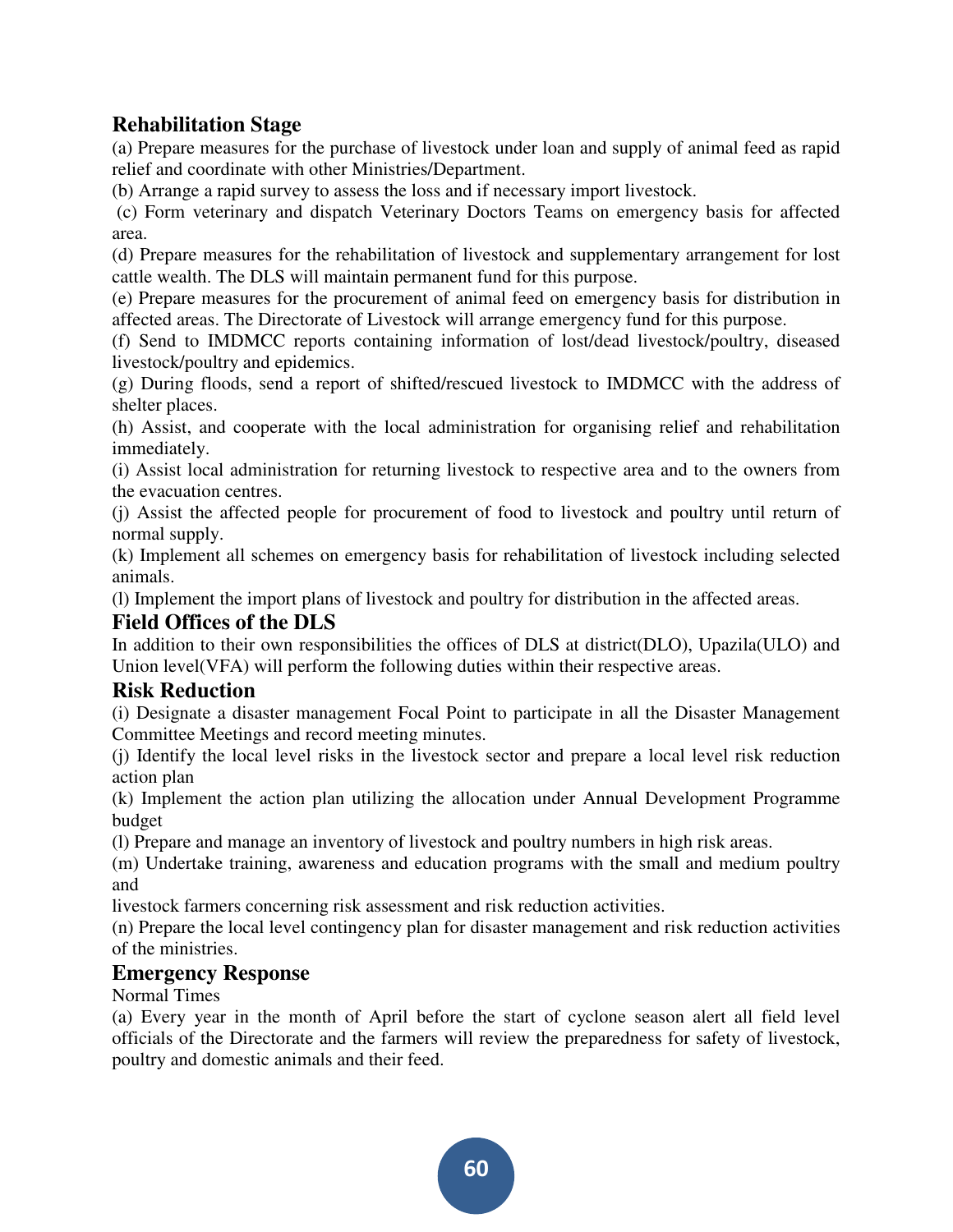(b) In order to keep the animal wealth under a disciplined safety arrangement starting from the lowest level, examine the preparedness measures as per own Contingency Action Plan in the cyclone/tidalbore

prone areas with the subordinate offices, CPP and farmers representatives.

(c) In order to protect livestock/poultry against the onslaught of cyclone/tidal bore, select local high land, hillocks or fortified earthen mounds for use as their shelter place in consultation with the local administration and publicise the same locally.

(d) Arrange for emergency stocks of medicines and implements in cyclone/tidal bore prone areas for fighting and control of infections and contagious diseases of livestock and poultry.

(e) Ensure reserve stock of animal feed in cyclone/tidal bore prone areas.

(f) Conduct survey in the cyclone/tidal bore prone areas in April every year for a census of livestock and poultry.

(g) Arrange orientation training locally for cyclone disaster preparedness of own officials/staff.

## **Disaster Stage**

(a) Designate one Liaison Officer for the local Disaster Control Room.

(b) Arrange assistance to local administration and people/agencies including Union Parishad for rescue and evacuation operations of stranded livestock and poultry during floods.

(c) Arrange vaccination and treatment of livestock and poultry in shelter places during floods.

(d) Arrange wholesale vaccination programme of animals in affected areas during floods.

## **Rehabilitation Stage**

(a) Prepare measures for loan/grant for purchasing of livestock and supply of animal feed in affected areas.

(b) Conduct immediate survey for determination of damage, loss and needs, and arrange import of livestock from other areas.

(c) Send field teams on emergency basis for treatment of animal in affected areas.

(d) Send a detailed report to departmental head containing the numbers of lost livestock/poultry, diseased livestock/poultry.

(e) Collect the latest reports of the location of every livestock shelter and number of shifted/collected livestock at every such shelter.

(f) Assist, and cooperate with local administration in all matters for organising immediate relief and rehabilitation work.

(g) Prepare local measures of supplementary arrangements for recoupment of loss of perished livestock and poultry and for rehabilitation of affected livestock and poultry.

(h) Prepare procurement plan of animal feed and other feed for emergency distribution in the affected areas.

(i) Assist the farmers for the return of livestock to owners from evacuation centres.

(j) Assist affected people for procurement of feed for livestock and poultry.

(k) Arrange for receipt of loans from Bangladesh Bank for purchase of livestock and poultry for rehabilitation of livestock and poultry including selected animals.

## **Appendix:2**

## **Format for collection of report from Upazila Livestock Office**

| Name of Upazila: | Name of district: |                          |
|------------------|-------------------|--------------------------|
| No of Villages:  | No Unions:        | No of cattle population: |
| No of sheep:     | No of goat:       | No of chicken:           |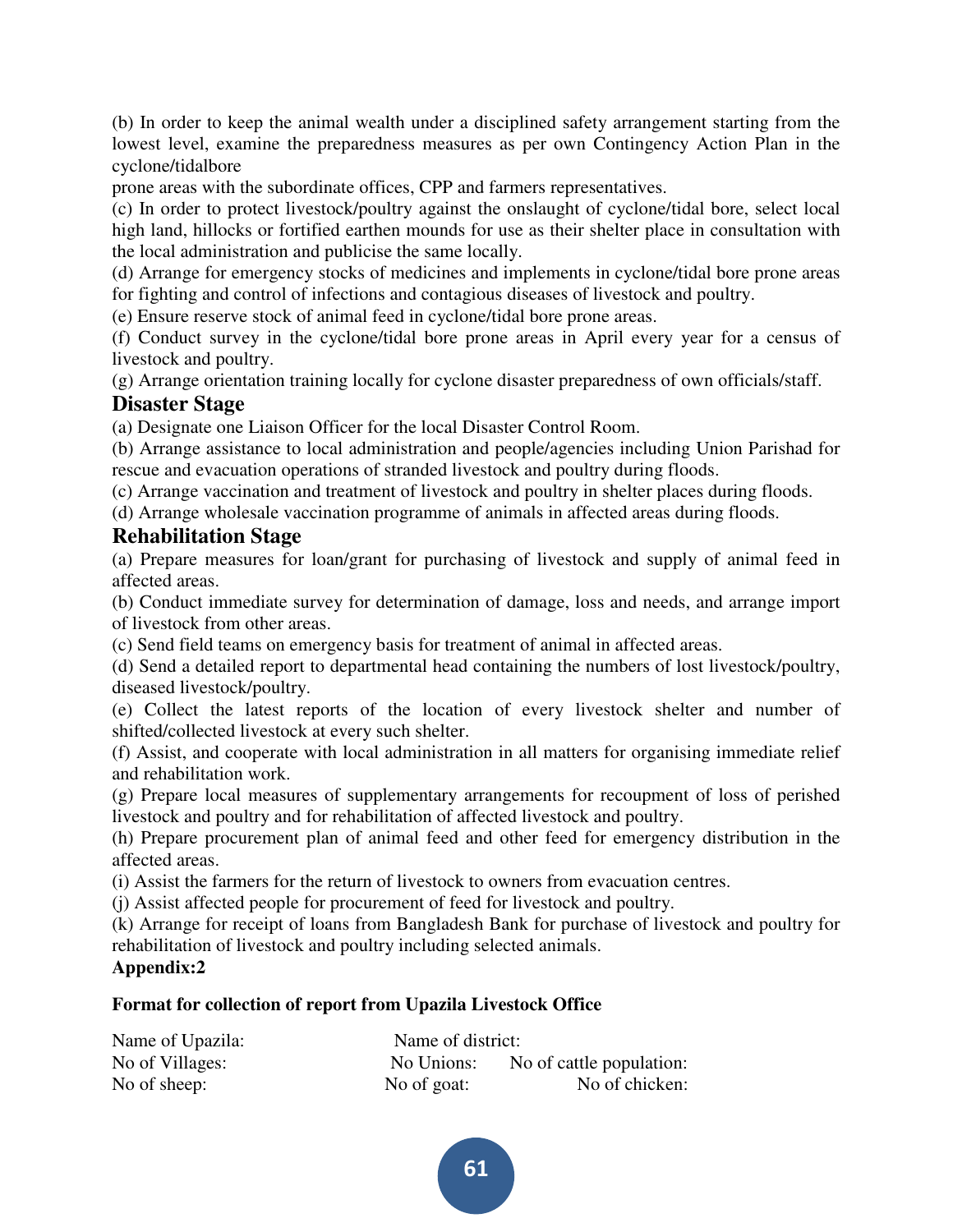| Sl. No      | Category of animals/loss of other<br>assets | No/quantity | Unit price<br>per each | Total price<br>(Tk) |
|-------------|---------------------------------------------|-------------|------------------------|---------------------|
| 1           | Animals and birds                           |             |                        |                     |
|             | a. Cattle                                   |             |                        |                     |
|             | b. Buffalo                                  |             |                        |                     |
|             | c. Goat                                     |             |                        |                     |
|             | d.Sheep                                     |             |                        |                     |
|             | e. chicken                                  |             |                        |                     |
|             | f. Duck                                     |             |                        |                     |
|             | g. others                                   |             |                        |                     |
| Sub total   |                                             |             |                        |                     |
|             | Damages of Shed                             |             |                        |                     |
| 2.          |                                             |             |                        |                     |
|             | a.Cow shed/shelter                          |             |                        |                     |
|             | b.Goat shed/shelter                         |             |                        |                     |
|             | C.Poultry shed(Duck +                       |             |                        |                     |
|             | Chicken)                                    |             |                        |                     |
|             | d.others                                    |             |                        |                     |
| Sub total   |                                             |             |                        |                     |
|             | Damage of Fodder crops                      |             |                        |                     |
| 3.          |                                             |             |                        |                     |
|             | a.Napier/Para/others                        | acres       |                        |                     |
|             | fodder                                      |             |                        |                     |
|             | b. Mashcali                                 |             |                        |                     |
|             | c. Khesari                                  |             |                        |                     |
|             | d.Others                                    |             |                        |                     |
| Sub total   |                                             |             |                        |                     |
| Grand total |                                             |             |                        |                     |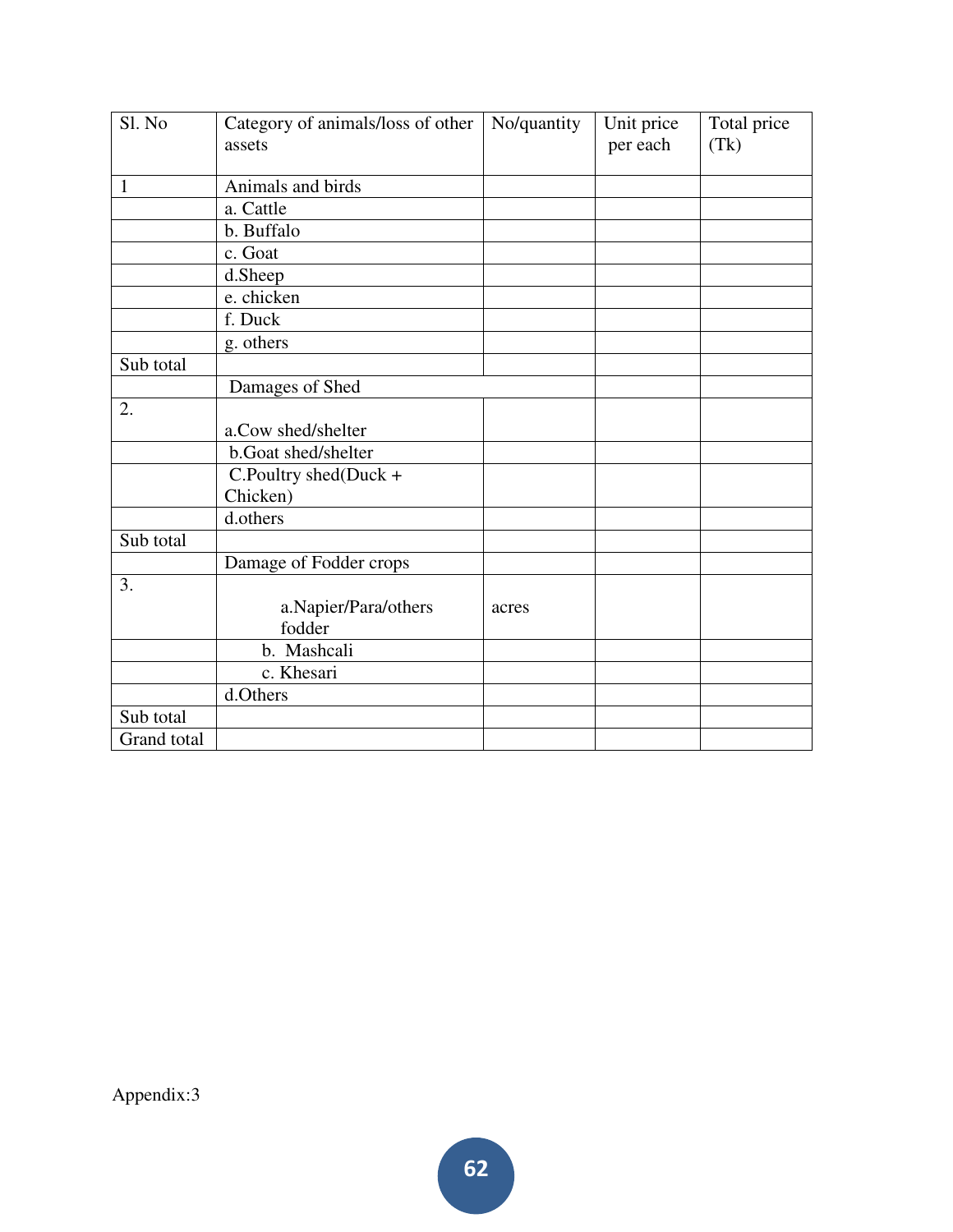For rehabilitation a proposal for rehabilitation should be submitted to the Ministry with the following sample format.

| Sl.                                | <b>Budget Items</b>                                        | Subside per head |  | <b>Unit Price</b> | Number of    | Total         |             |
|------------------------------------|------------------------------------------------------------|------------------|--|-------------------|--------------|---------------|-------------|
| N <sub>o</sub>                     |                                                            |                  |  | (No/quantity)     | (Tk. Per     | beneficiaries | amount (Tk. |
|                                    |                                                            |                  |  |                   | animal/      |               | In million) |
|                                    |                                                            |                  |  |                   | birds/price  |               |             |
|                                    | Vaccine                                                    |                  |  |                   | per kg feed) |               |             |
| 1. a                               | Medicine                                                   |                  |  |                   |              |               |             |
| $\mathbf b$ .                      |                                                            |                  |  |                   |              |               |             |
| $\mathbf{c}$ .<br>$\overline{d}$ . | Distribution of ducks (No)<br>Distributions of chicken     |                  |  |                   |              |               |             |
|                                    | (No)                                                       |                  |  |                   |              |               |             |
|                                    | Distributions of goat (No)                                 |                  |  |                   |              |               |             |
| ${\bf e}.$<br>f.                   | Distributions of cow/calf                                  |                  |  |                   |              |               |             |
|                                    | (No)                                                       |                  |  |                   |              |               |             |
|                                    | Others                                                     |                  |  |                   |              |               |             |
| $\mathbf{g}$<br>Sub                |                                                            |                  |  |                   |              |               |             |
| total                              |                                                            |                  |  |                   |              |               |             |
| 2.                                 | Shed construction and reconstruction                       |                  |  |                   |              |               |             |
| a.                                 | Cow shed/shelter                                           |                  |  |                   |              |               |             |
| $\mathbf{b}$ .                     | Goat shed/shelter                                          |                  |  |                   |              |               |             |
| $\mathbf{c}$ .                     | Poultry shed(Duck + Chicken) shelter                       |                  |  |                   |              |               |             |
| $\overline{d}$ .                   | Others                                                     |                  |  |                   |              |               |             |
| Sub                                |                                                            |                  |  |                   |              |               |             |
| total                              |                                                            |                  |  |                   |              |               |             |
|                                    | Concentrate feed distribution to cattle , Goat and Chicken |                  |  |                   |              |               |             |
| 3.a.                               | Cattle                                                     | kg               |  |                   |              |               |             |
| $\mathbf{b}$ .                     | Goat                                                       | kg               |  |                   |              |               |             |
| $\mathbf{c}$ .                     | Poultry                                                    | <u>kg</u>        |  |                   |              |               |             |
| d.                                 | Others                                                     |                  |  |                   |              |               |             |
| Sub                                |                                                            |                  |  |                   |              |               |             |
| total                              |                                                            |                  |  |                   |              |               |             |
|                                    | Cultivation of fodder                                      |                  |  |                   |              |               |             |
|                                    | crops                                                      |                  |  |                   |              |               |             |
| 4.a.                               | Maize seed                                                 | kg               |  |                   |              |               |             |
| $\mathbf b$ .                      | Mashcali                                                   | kg               |  |                   |              |               |             |
| c.                                 | Khesari                                                    | kg               |  |                   |              |               |             |
| d.                                 | Napier/para cuttings                                       | no               |  |                   |              |               |             |
| e.                                 | Others                                                     |                  |  |                   |              |               |             |
| Sub                                |                                                            |                  |  |                   |              |               |             |
| total                              |                                                            |                  |  |                   |              |               |             |
| Grand                              |                                                            |                  |  |                   |              |               |             |
| total                              |                                                            |                  |  |                   |              |               |             |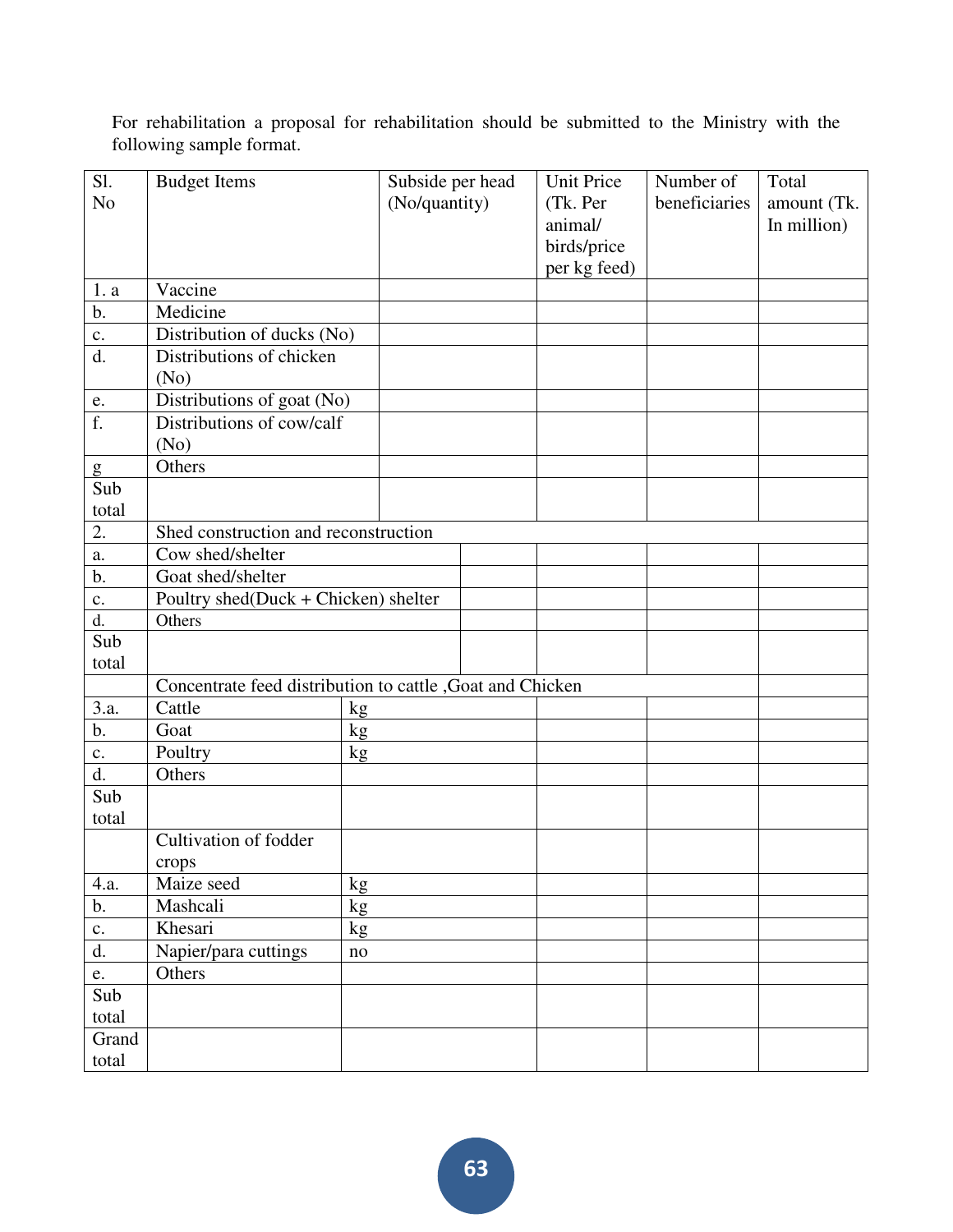## Appendix: 4

Disaster Management operational Action Matrix (Prepared with the recommendation from TWG, Action plan committee and the resource person attending seminar):

## **Flood:**

| Options for                 | <b>Activity</b>                                                                                                                                                                                       |
|-----------------------------|-------------------------------------------------------------------------------------------------------------------------------------------------------------------------------------------------------|
| DRR & CCA                   |                                                                                                                                                                                                       |
| in Livestock                |                                                                                                                                                                                                       |
| sector<br><b>Mitigation</b> | . The people in the flood prone areas will raise the entire                                                                                                                                           |
|                             | homestead/ only dwelling houses including animal shelter or<br>part of the premises or close to premises should elevated to stay<br>even during flood.                                                |
|                             | The construction of farm building should be well structured.<br>$\bullet$                                                                                                                             |
|                             | Smallholder should have the facilities for killa/flood shelter for<br>animals as well.                                                                                                                |
|                             | Regular vaccination should be conducted against infectious<br>٠<br>diseases.                                                                                                                          |
|                             | Raise the tube-well platform above the flood level.<br>$\bullet$                                                                                                                                      |
|                             | Increase capacity of govt. vaccine production lab.<br>$\bullet$                                                                                                                                       |
|                             | Capacity building of DLS.<br>$\bullet$                                                                                                                                                                |
| <b>Preparedne</b>           | Development of early warning system about emerging diseases,<br>$\bullet$                                                                                                                             |
| <b>SS</b>                   | flood, cyclone etc.                                                                                                                                                                                   |
|                             | Stock piling of essential vaccine and medicine, protective<br>$\bullet$<br>coverall for Zoonotic diseases prevention.                                                                                 |
|                             | Stock piling of concentrate feed, hay, straw, rice bran, rice<br>$\bullet$<br>polish, wheat bran, maize bran and urea molasses block etc.                                                             |
|                             | Make plan to form a veterinary medical team care during and<br>٠<br>immediately after flood                                                                                                           |
|                             | The preservation of crop residues like straw, maize Stover, hay<br>$\bullet$<br>etc should be kept in the elevated mounds or platform made on<br>bamboo or wood in the premises covering by triple or |
|                             | polythene.                                                                                                                                                                                            |
|                             | Capacity building of the DLS officers through training and<br>demonstration.                                                                                                                          |
|                             | Maintain communication with the govt. vaccine production<br>laboratories.                                                                                                                             |
|                             | Include NGO'S and other associated govt. agencies.                                                                                                                                                    |
| <b>Response</b>             | Declare the period of emergency and cancel leaves for all<br>$\bullet$                                                                                                                                |
|                             | related officers and staffs as per SOD.<br>Formation of Veterinary medical team at centrally, district level                                                                                          |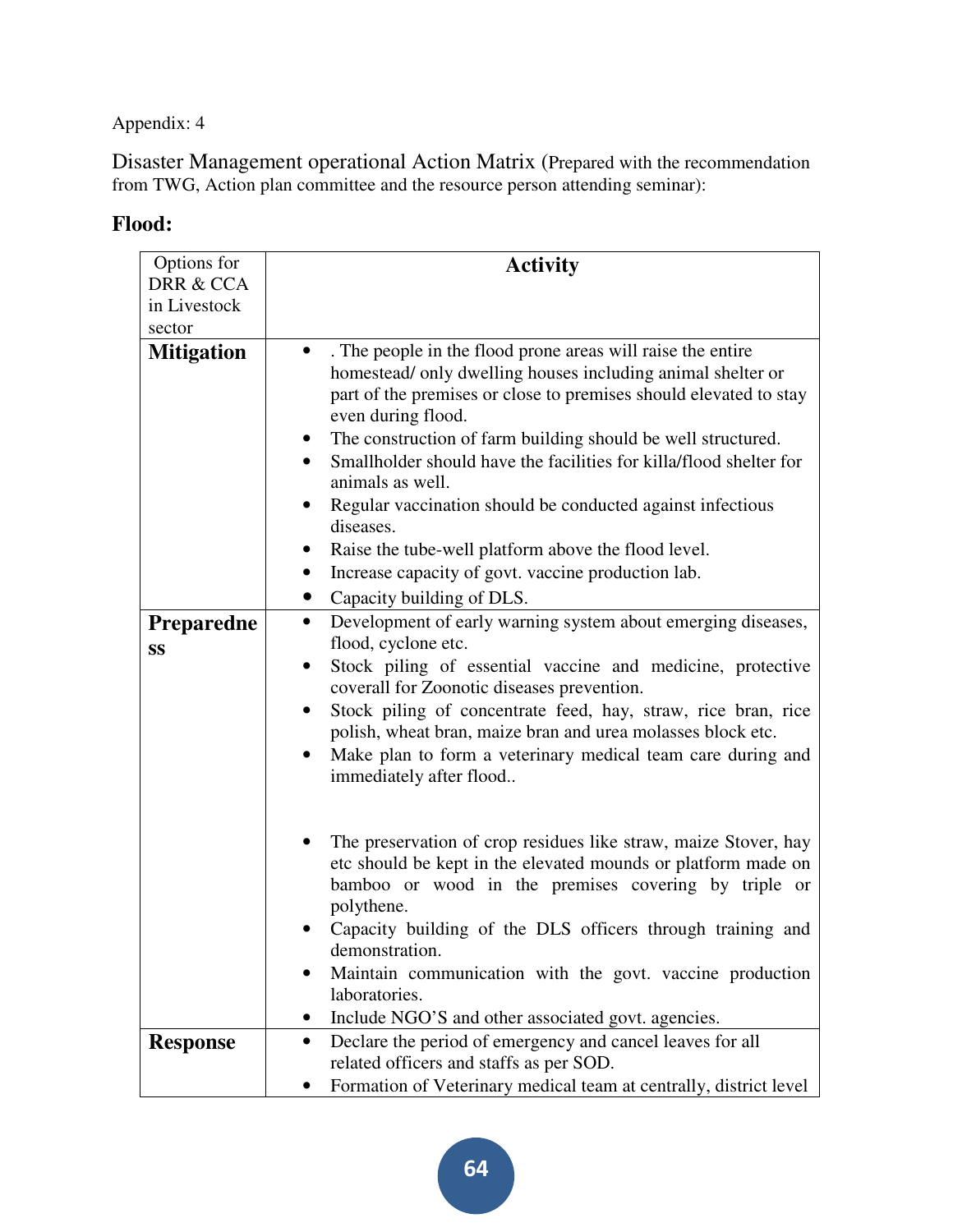|                    | and Upazila level to provide quick and effective services to the<br>ailing animals and birds. Collection and conductions of<br>vaccines to prevent severe outbreaks where necessary.<br>Rescue of flood trapped animals and birds<br>To arrange the temporary shelter and feed $&$ water supply of<br>rescued animals and birds.<br>To prevent epidemics proper counseling to the farmers through<br>announcement, poster, electronic and print media.<br>A monitoring team established to supervise and monitoring the<br>entire activity with the senior officials of the DLS.<br>To implement the emergency activities the DLS will ensure the<br>supply of finance within 24 hours in consultation with the<br>MoFL as per SOD.                                                                                                                                                                                                                                                                                  |
|--------------------|----------------------------------------------------------------------------------------------------------------------------------------------------------------------------------------------------------------------------------------------------------------------------------------------------------------------------------------------------------------------------------------------------------------------------------------------------------------------------------------------------------------------------------------------------------------------------------------------------------------------------------------------------------------------------------------------------------------------------------------------------------------------------------------------------------------------------------------------------------------------------------------------------------------------------------------------------------------------------------------------------------------------|
| <b>Rehabilitat</b> | The DLS should prepare a rehabilitation plan under the<br>$\bullet$                                                                                                                                                                                                                                                                                                                                                                                                                                                                                                                                                                                                                                                                                                                                                                                                                                                                                                                                                  |
| ion                | directives of the Ministry of Fisheries and Livestock (MoFL).<br>The Department of Livestock Services should have to collect<br>proper information of flood damage from each Upazila which<br>would be very helpful for the preparation of rehabilitation<br>program. The Upazila livestock office will collect the report<br>through public representative with detail information including<br>the name of owner specially those who lost their cattle, sheep,<br>goat and poultry farms due to flood. After the collection of the<br>report the livestock office will verify at least 10-20% cases for<br>its authenticity and prepare the final list of the affected farmers<br>with due diligence. (format in the appendix $2\&$ 3 should be<br>used)<br>The rehabilitation program include, nutrition supply, mass<br>vaccination, Veterinary care, fodder cultivation,<br>animal<br>shelter/shed reconstruction etc.<br>Mode of operation of rehabilitation program to be implemented<br>rules and regulation |
| <b>Adaptation</b>  | Premises should be elevated above the 1988 or 1998 flood<br>$\bullet$<br>level                                                                                                                                                                                                                                                                                                                                                                                                                                                                                                                                                                                                                                                                                                                                                                                                                                                                                                                                       |
|                    | Water logging tolerant breeds of fodder cultivation                                                                                                                                                                                                                                                                                                                                                                                                                                                                                                                                                                                                                                                                                                                                                                                                                                                                                                                                                                  |
|                    | Killa with cyclone/sidr resistant shelter for animals to be                                                                                                                                                                                                                                                                                                                                                                                                                                                                                                                                                                                                                                                                                                                                                                                                                                                                                                                                                          |
|                    | constructed.<br>Reduction of green house gas emission through proper                                                                                                                                                                                                                                                                                                                                                                                                                                                                                                                                                                                                                                                                                                                                                                                                                                                                                                                                                 |
|                    | management of excreta of animals and birds. The setting up of<br><b>Biogas</b> plant can reduce the emission of methane gas from the<br>excreta of livestock.                                                                                                                                                                                                                                                                                                                                                                                                                                                                                                                                                                                                                                                                                                                                                                                                                                                        |
|                    | Cultivation of Saline tolerant fodder in the coastal sides.                                                                                                                                                                                                                                                                                                                                                                                                                                                                                                                                                                                                                                                                                                                                                                                                                                                                                                                                                          |
|                    | Communicate with other department of the govt. to make                                                                                                                                                                                                                                                                                                                                                                                                                                                                                                                                                                                                                                                                                                                                                                                                                                                                                                                                                               |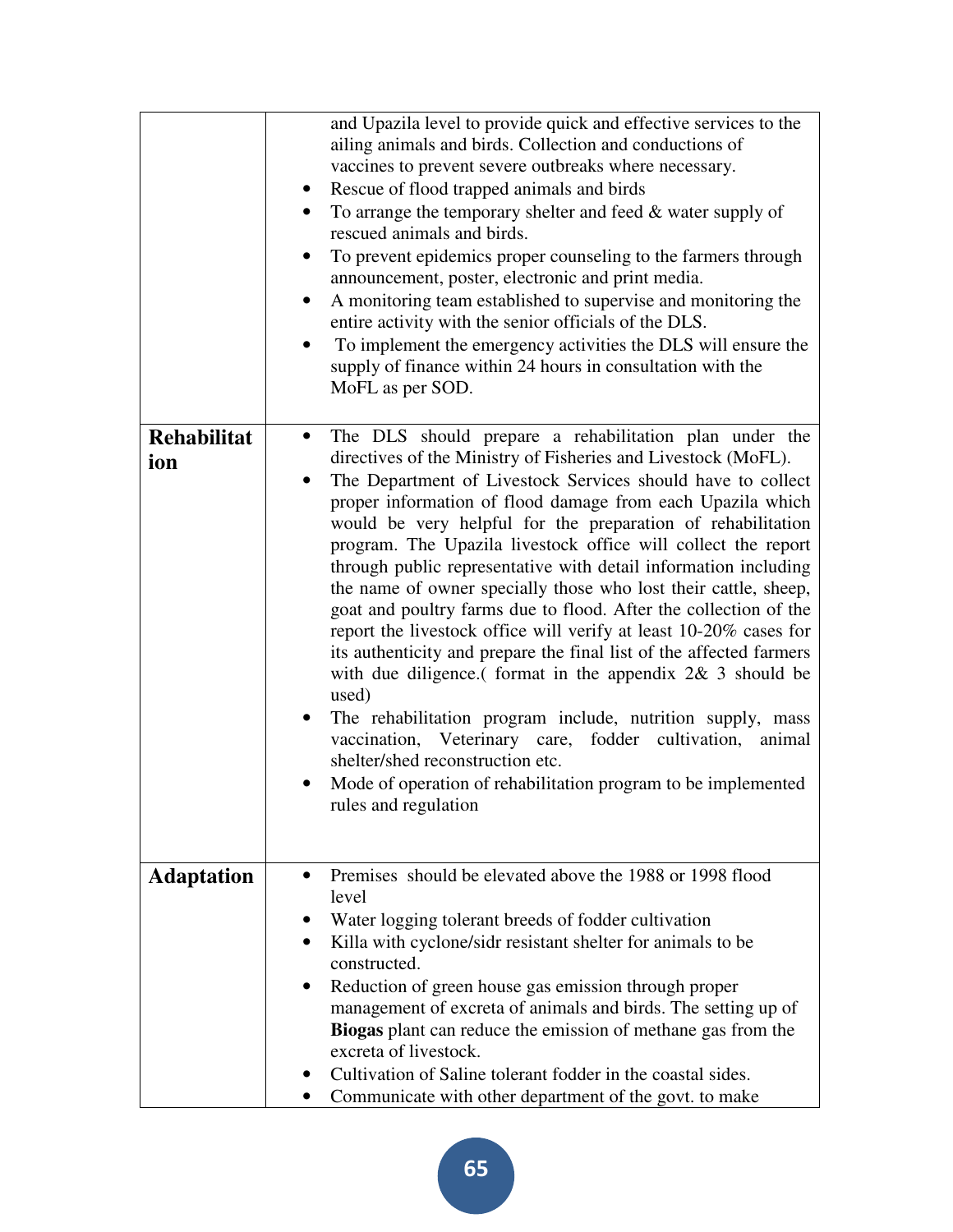| Dams, embankments in the coastal side.                                                                                               |
|--------------------------------------------------------------------------------------------------------------------------------------|
| Green belt in the coastal side.<br>$\bullet$                                                                                         |
| Elevation of School ground, Madrasa, college, Upazila<br>$\bullet$                                                                   |
| premises, Union parisad premises, hospital ground etc.                                                                               |
| Capacity building training to be given to the officers and the<br>$\bullet$                                                          |
| farmers.                                                                                                                             |
| Public awareness creation.<br>$\bullet$                                                                                              |
| Technology transfer: Preparation of concentrate feed, UMS and<br>$\bullet$<br>urea block by the farmers should encourage by the DLS. |
|                                                                                                                                      |

# **Appendix-5**

**Cyclone/Sidr/Aila/Tidal surge.** 

| <b>Options for DRR &amp;</b><br><b>CCA</b> in Livestock | <b>Activity</b>                                                                                                                                                                                                                                                                        |
|---------------------------------------------------------|----------------------------------------------------------------------------------------------------------------------------------------------------------------------------------------------------------------------------------------------------------------------------------------|
| sector                                                  |                                                                                                                                                                                                                                                                                        |
| <b>Mitigation</b>                                       | Should built houses for human and shelters for animals which can<br>$\bullet$<br>endure the extreme high speed storm originated from cyclone/ sidr<br>/Aila/NARGIS etc.                                                                                                                |
|                                                         | Development of Early warning system for livestock farmers. The<br>$\bullet$<br>upazila livestock office will maintain a list of dairy and poultry<br>farms including the address and mobile number to send emergency<br>evacuation message to the farmers as part of the early warning |
|                                                         | system.                                                                                                                                                                                                                                                                                |
|                                                         | DLS will motivate the people for the Creation of Green belt in the                                                                                                                                                                                                                     |
|                                                         | coastal area (Main responsibility-Ministry of Environment and                                                                                                                                                                                                                          |
|                                                         | Forest).                                                                                                                                                                                                                                                                               |
|                                                         | Embankment (water development board)                                                                                                                                                                                                                                                   |
|                                                         | Dike (water development board)<br>$\bullet$                                                                                                                                                                                                                                            |
|                                                         | Polders (water development board)<br>٠                                                                                                                                                                                                                                                 |
|                                                         | Land reclamation (water development board)<br>٠                                                                                                                                                                                                                                        |
|                                                         | Cultivation of saline tolerant Fodder crops (DLS)<br>$\bullet$                                                                                                                                                                                                                         |
| <b>Preparedness</b>                                     | Development of Early warning system for livestock farmers.<br>$\bullet$                                                                                                                                                                                                                |
|                                                         | Plan to provide specific responsibility to a specific officer.<br>$\bullet$                                                                                                                                                                                                            |
|                                                         | Procurement of necessary equipment for immediate response.                                                                                                                                                                                                                             |
|                                                         | Conduct training course for farmers to raise awareness.                                                                                                                                                                                                                                |
|                                                         | Arrangement of training of DLS staffs on post cyclone management<br>of livestock.                                                                                                                                                                                                      |
|                                                         | Maintain communication and coordination with Metrological<br>department, Water development board, SPARRSO and other                                                                                                                                                                    |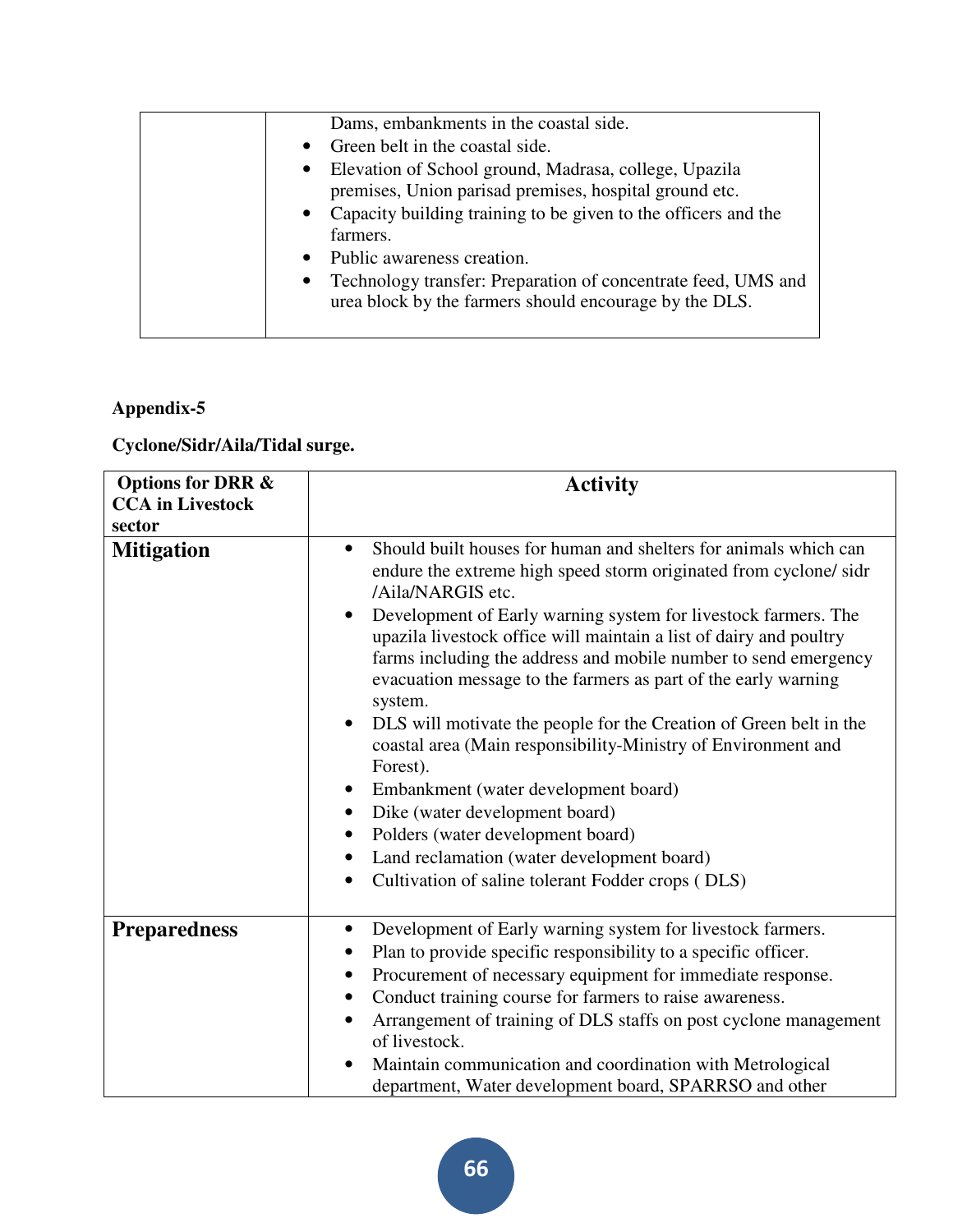|                       | weather related department of the govt.                                          |
|-----------------------|----------------------------------------------------------------------------------|
|                       | So, as part of the preparedness program the DLS should create                    |
|                       | awareness about the issue and advise people to arrange fresh water               |
|                       |                                                                                  |
|                       | from tube well or any other suitable sources.                                    |
|                       | Maintain communication and coordination with NGO's and other                     |
|                       | social organizations through meeting, workshop, seminar to ensure                |
|                       | their participation at the time of necessity.                                    |
|                       |                                                                                  |
| <b>Response</b>       | As per SOD the DLS officer will participate in the respective<br>$\bullet$       |
|                       | disaster management committees for immediate action.                             |
| <b>Rehabilitation</b> | Reconstruction of damaged cattle and poultry houses for restocking.<br>$\bullet$ |
|                       |                                                                                  |
|                       | Start relief operation among the most vulnerable livestock owners                |
|                       | for purchasing animals again to restart their business.                          |
|                       | Make linkage the less vulnerable farmers with financial institutions             |
|                       | like Bank or NGO, s to get loan to restart their livestock enterprise.           |
|                       | Arrange source of pure drinking water for animals as because the                 |
|                       | cyclone/ storm surge catches huge amount of saline water which                   |
|                       | make the inland water sources saline. It was observed that in the                |
|                       | post cyclone situation there was causalities of animal life due to               |
|                       | drinking of saline water.                                                        |
|                       | Distribution of kinds among the affected farmers, like the                       |
|                       | distribution of cattle, chicken, ducks, feed, fodder seed etc.                   |
|                       |                                                                                  |
|                       | Setting of more tube wells with elevated/raised platform.                        |
| <b>Adaptation</b>     | Plan and implement an investment program to secure the coastal<br>$\bullet$      |
|                       | area for adaptation of climate risk in livestock sector.                         |
|                       | To protect the coastal belt, an extensive network of polders has                 |
|                       | already been constructed in Bangladesh. However, with the sea level              |
|                       | rises expected as a result of                                                    |
|                       | climate change, the heights of the dykes will need to be raised                  |
|                       | further. Also, there are some additional lands and small islands,                |
|                       | which need to be protected through the                                           |
|                       | construction of new polders or extension of existing ones. The                   |
|                       | construction of the above dykes/polders etc will be made by the                  |
|                       | Water Development authority but the Department of Livestock                      |
|                       | Services will communicate with the respective authority to speed up              |
|                       | the process.                                                                     |
|                       | With sea level rise, drainage congestion may become a major                      |
|                       | problem in the polders. River levels will be higher, making it more              |
|                       | difficult to drain local rainfall from the polders. Also, the capacity of        |
|                       |                                                                                  |
|                       | the existing sluices and regulators may be insufficient. These water             |
|                       | management structures will need to be assessed and remedial                      |
|                       | measures undertaken, where necessary. The current structure and                  |
|                       | network of killa will also need to be reviewed.                                  |
|                       | Analysis of meteorological data to improve predictions of changes                |
|                       | in the pattern of cyclonic events. As earlier explained in the flood             |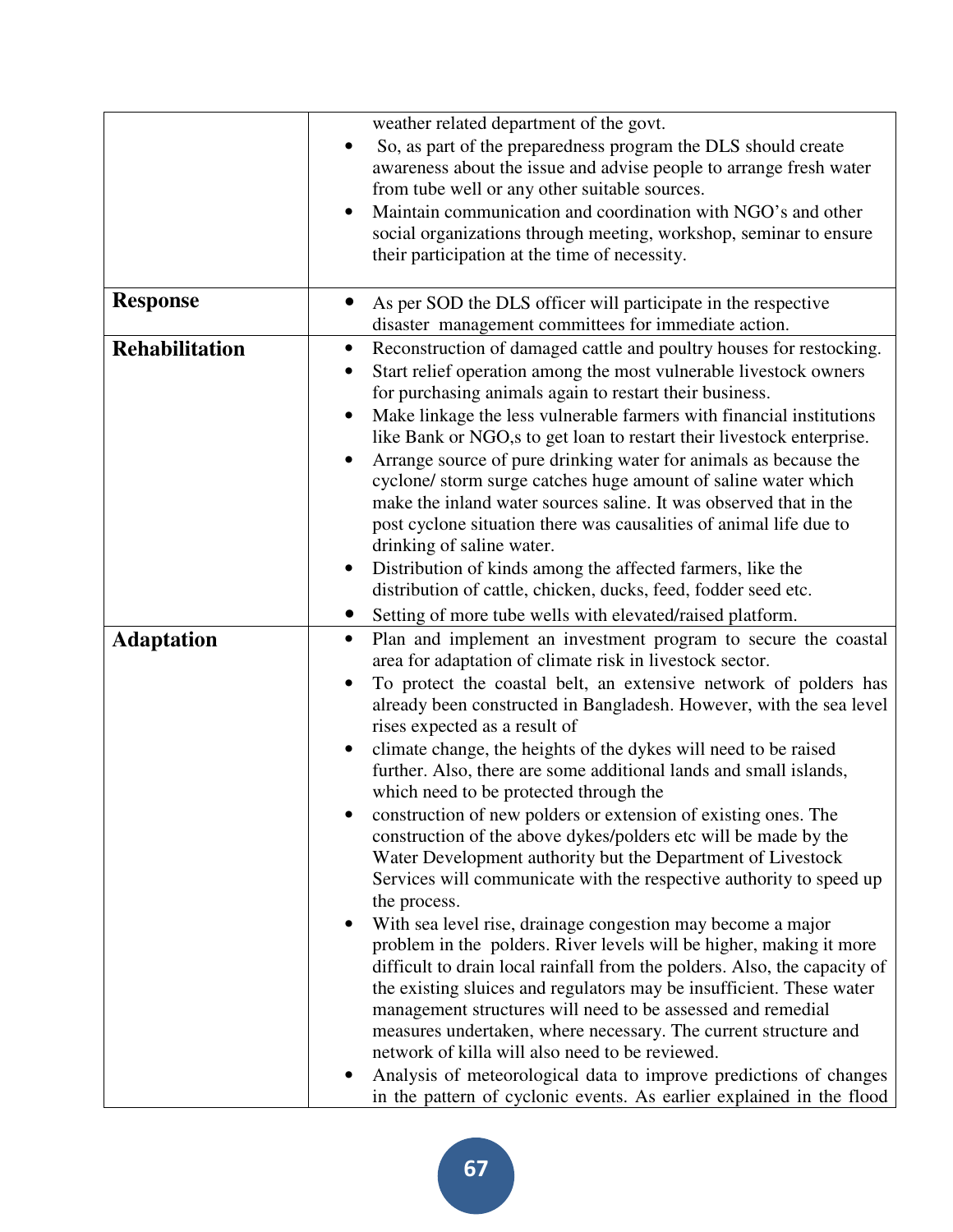| that the DLS should establish a small unit to communicate all other<br>relevant department of the govt. to develop an early warning system<br>for livestock farmers.<br>• Cultivate saline tolerant fodder crops.<br>• Provide proper counseling to the farmers to construct their animal<br>shelter above the cyclone surge level.<br>• Plan and advise the people to make houses which can withstand in<br>the extreme level of tidal surge. |
|------------------------------------------------------------------------------------------------------------------------------------------------------------------------------------------------------------------------------------------------------------------------------------------------------------------------------------------------------------------------------------------------------------------------------------------------|
|------------------------------------------------------------------------------------------------------------------------------------------------------------------------------------------------------------------------------------------------------------------------------------------------------------------------------------------------------------------------------------------------------------------------------------------------|

# **Appendix-6**

**Drought** 

| <b>Options</b> for      | <b>Activity</b>                                                                                                                                                                                                                                                                                                                                                                                                                                                                                                                                                                                                                                                                                                                                                                                                                                                                                                                                                                                                                                                                                                                                                                                                        |
|-------------------------|------------------------------------------------------------------------------------------------------------------------------------------------------------------------------------------------------------------------------------------------------------------------------------------------------------------------------------------------------------------------------------------------------------------------------------------------------------------------------------------------------------------------------------------------------------------------------------------------------------------------------------------------------------------------------------------------------------------------------------------------------------------------------------------------------------------------------------------------------------------------------------------------------------------------------------------------------------------------------------------------------------------------------------------------------------------------------------------------------------------------------------------------------------------------------------------------------------------------|
| DRR & CCA in            |                                                                                                                                                                                                                                                                                                                                                                                                                                                                                                                                                                                                                                                                                                                                                                                                                                                                                                                                                                                                                                                                                                                                                                                                                        |
| <b>Livestock sector</b> |                                                                                                                                                                                                                                                                                                                                                                                                                                                                                                                                                                                                                                                                                                                                                                                                                                                                                                                                                                                                                                                                                                                                                                                                                        |
| <b>Mitigation</b>       | Climate adaptive Housing should be built. The floor and roof height should<br>be adjusted. The height of the edge of the roof of poultry and dairy shed<br>should be minimum 10 ft from the floor and floor height should be at<br>least 2.5 ft -3 ft. The roof materials should be tiles or non radiation type of<br>materials. The fence of the dairy and poultry shed should be net type stating<br>from the top of the floor for proper ventilation.<br>Increase irrigation facilities for crop/fodder fields.<br>Natural reservoir should be created to catch more rain water in the rainy<br>season 1 in the ponds, canals.<br>The re-excavation of unexploited pond, digging of canals, dredging of rivers<br>for creating water sources.<br>To reduce the dependency from underground water.<br>$\bullet$<br>Cultivation of drought tolerant fodder crops<br>$\bullet$<br>Conduct more research for drought tolerant cattle, sheep, goat and poultry<br>$\bullet$<br>breed.<br>Educate farmers for the preparation of silage, hay, concentrate feeds for dry<br>season feeding.<br>Use cow dung beneath the fodder line in case of line sowing fodder crops to<br>increase the water holding capacity of soil. |
| <b>Preparedness</b>     | Develop training program for high and mid-level officials of the<br>$\bullet$<br>Government, NGOs and private organizations/associations and provide<br>training in collaboration With research centers and universities on the<br>preparedness of drought.<br>Preparation of plan on dry season feeding of livestock should be prepared by<br>DLS.<br>DLS should procure feed and should create a stock of concentrate feed for<br>distribution among the farmers.<br>Traders should encourage to collect more and more dry feeds from non<br>$\bullet$                                                                                                                                                                                                                                                                                                                                                                                                                                                                                                                                                                                                                                                               |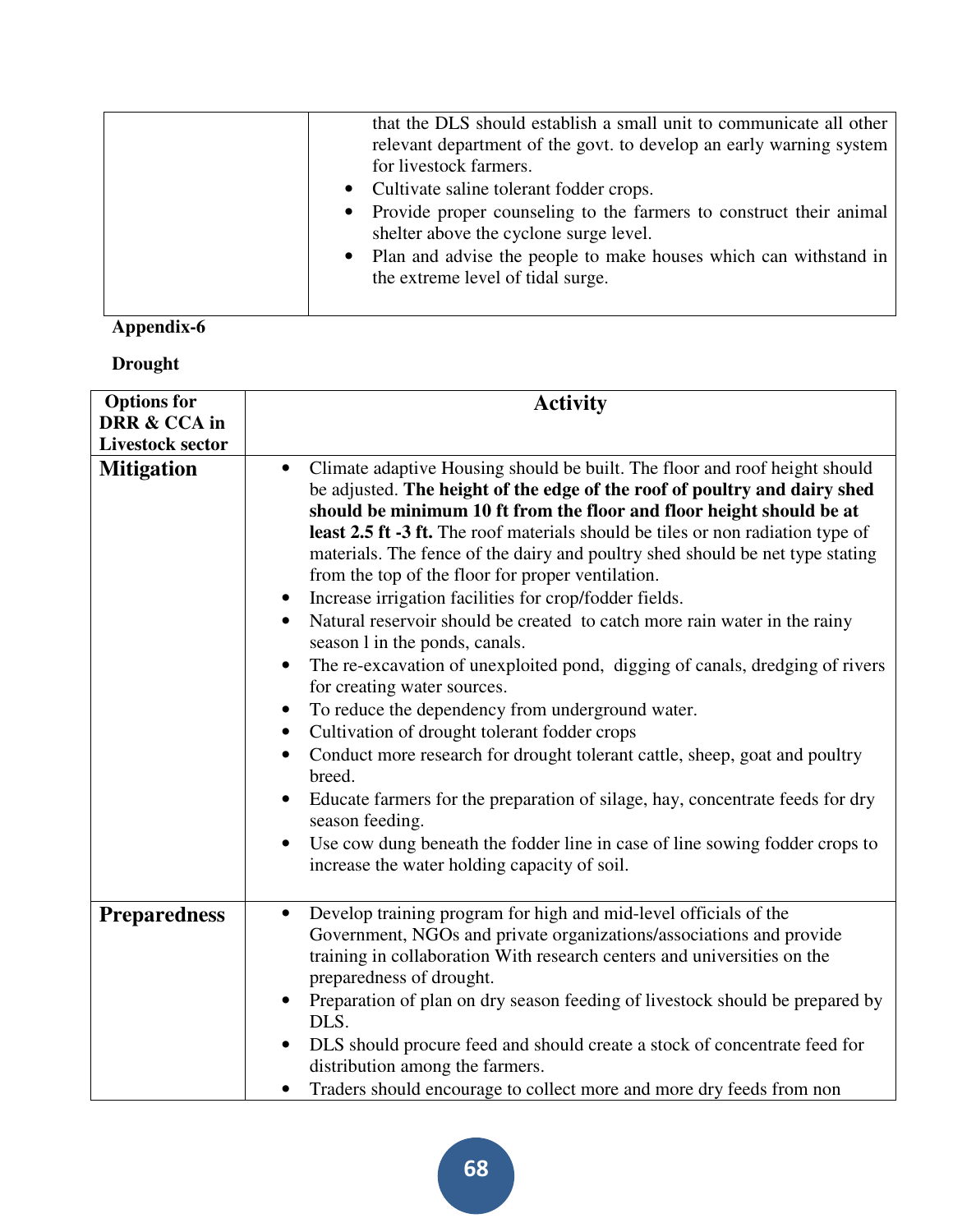|                       | drought areas to make it available in the drought prone areas.<br>NGO's has more flexible system to finance the traders to establish new feed<br>enterprises, so that involve NGO's<br>If drought starts in the drought prone areas or in the most part of the country<br>$\bullet$<br>as like as 1978, collection of reports regarding drought and compile it for<br>further preparation of DLS to combat against drought.<br>Should have a plan on the distribution of concentrate feed and other<br>counseling to the farmers through the quantification of the need of the<br>farmers.                                                                                                                                                                                                                                     |
|-----------------------|--------------------------------------------------------------------------------------------------------------------------------------------------------------------------------------------------------------------------------------------------------------------------------------------------------------------------------------------------------------------------------------------------------------------------------------------------------------------------------------------------------------------------------------------------------------------------------------------------------------------------------------------------------------------------------------------------------------------------------------------------------------------------------------------------------------------------------|
| <b>Response</b>       | Declare emergency of the drought affected area.<br>Cancel leave of the relevant officers to manage the situation.<br>In case of extreme scarcity of drinking water steps to be taken to supply of<br>$\bullet$<br>drinking water through deep tube well until the availability of water.<br>The poor and vulnerable farmers should be identified and Steps to be taken<br>to supply a portion of concentrate feed to the farmers as relief. Counseling to<br>the people through electronic and print media.<br>Supply of different feed ingredient should be increased and also to ensure the<br>retail price to the open market.<br>Increase irrigation facilities in the fodder plot and crop land.                                                                                                                          |
| <b>Rehabilitation</b> | A detail information of the affected farmers should be collected by the DLS.<br>Conduct relief operation among the affected farmers through the distribution<br>of cash money, specially the poor vulnerable farmers.                                                                                                                                                                                                                                                                                                                                                                                                                                                                                                                                                                                                          |
| <b>Adaptation</b>     | Excavation of pond and other water reservoir to catch more rain water for<br>use in the dry season or at the time of drought by the people with active<br>assistance of the Govt.<br>The Govt. will attract the donor funding to create some open water reservoir<br>in the govt. khash land for the use oe water by the community people.<br>Improve and develop technologies by using renewable energy, reuse of<br>wastewater for artificial recharge and flood water harvesting to increase<br>water supply and to increase energy efficiency. Those techniques will be<br>used in small-scale and at several suitable locations and clusters that are<br>really suffering from water shortage problem.<br>A long term drought adaptation plan should be prepared by govt. to achieve<br>Millennium Development Goal(MDG). |